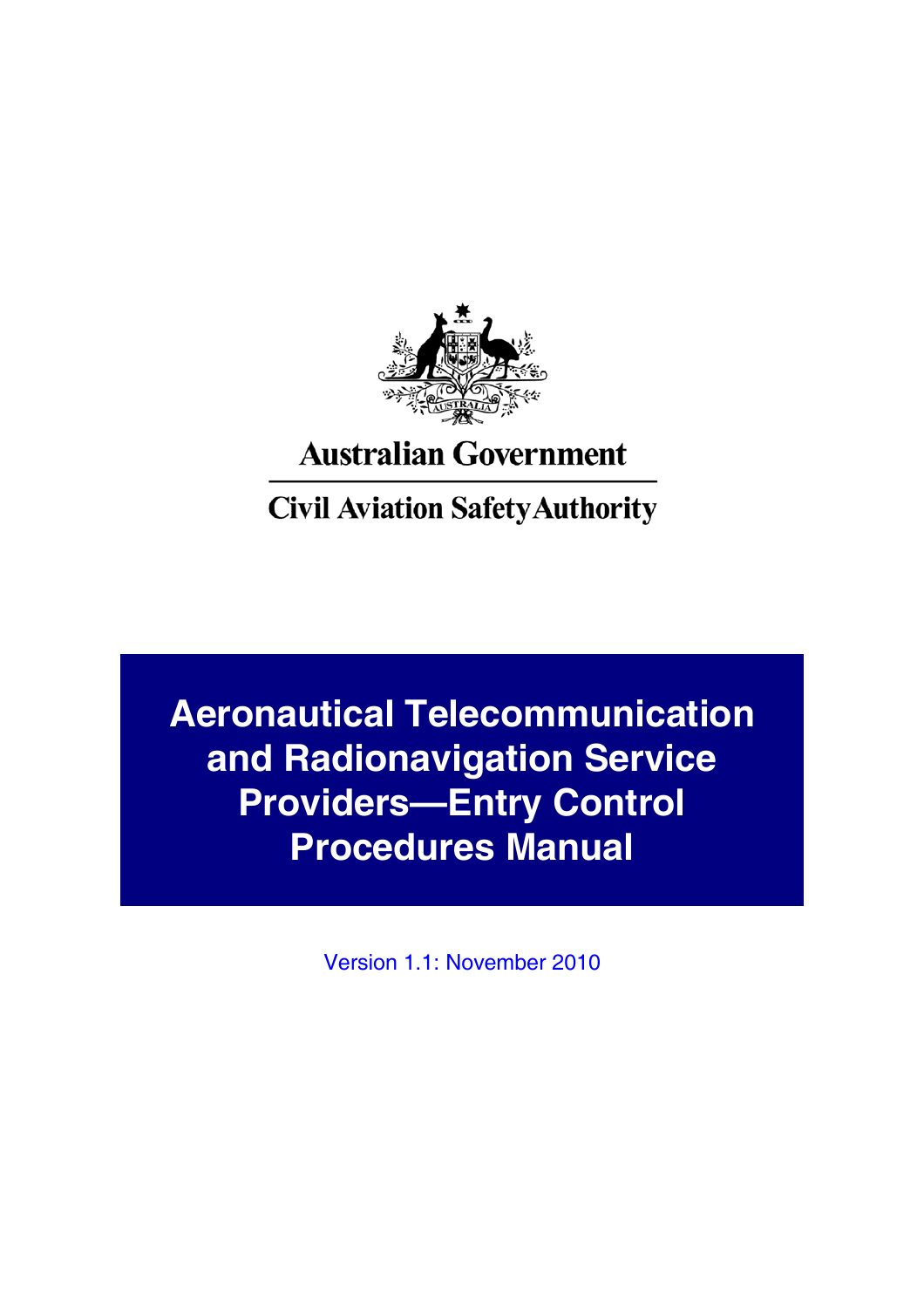#### **Aeronautical Telecommunication and Radionavigation Service Providers—Entry Control Procedures Manual**

This is an internal CASA policy manual. It contains guidance material intended to assist CASA officers and delegates in carrying out their regulatory responsibilities and may be made available to the public for information purposes only.

Since this is an uncontrolled version of the manual which will not be updated by CASA, it should not be relied upon for any regulatory purpose. The current manual can be viewed at any time via CASA's website at "www.casa.gov.au".

You should always refer to the applicable provisions of the Civil Aviation Act, Civil Aviation Regulations and the Civil Aviation Orders, rather than this manual, to ascertain the requirements of, and the obligations imposed by or under, the civil aviation legislation.

Version 1.1: November 2010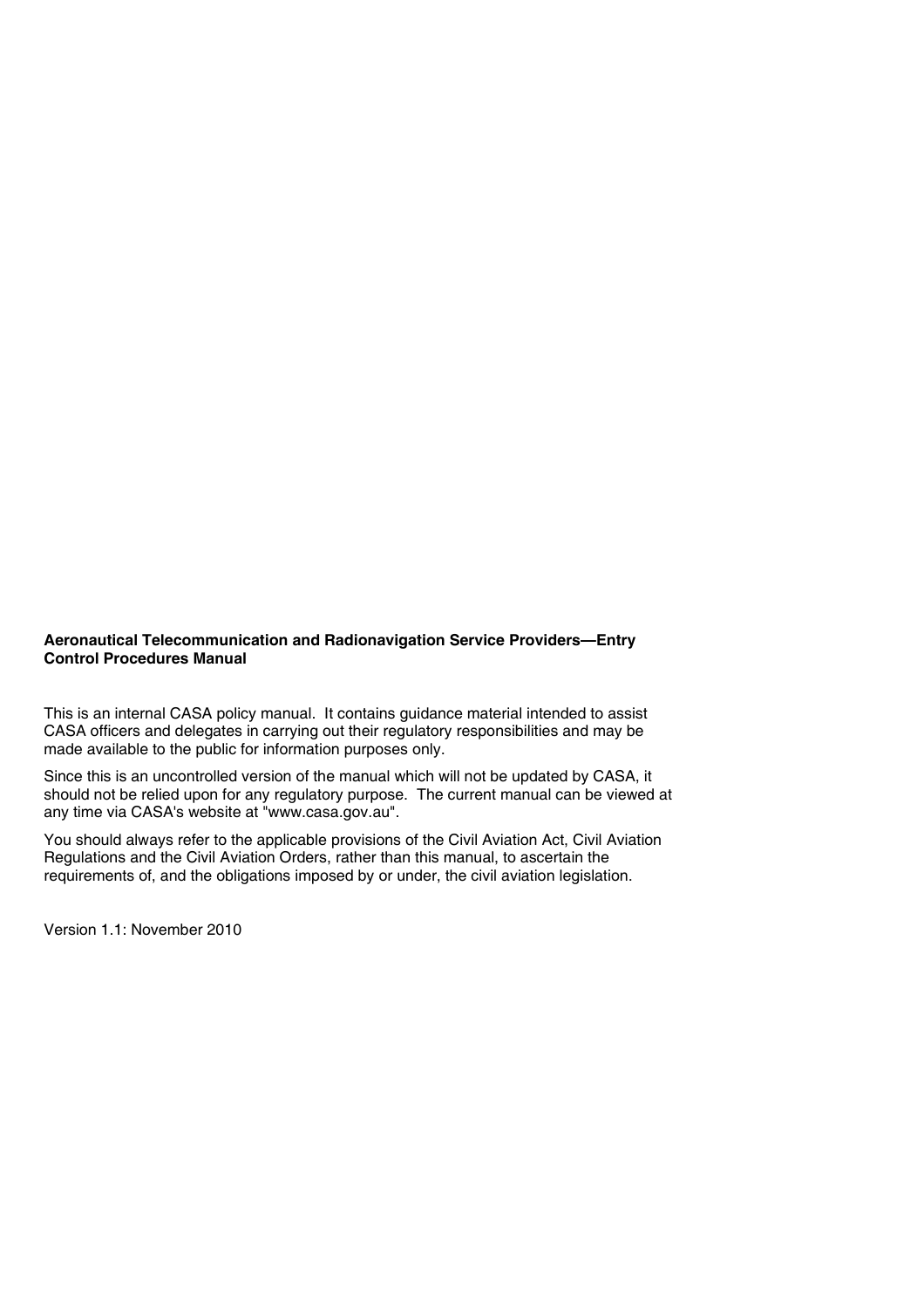## **ATEL/ANAV Service Providers-Entry Control Procedures Manual** Table of Contents

Approved by Executive Manager, Regulatory Services Version 1.1: November 2010

| 1.                                                                       |  |
|--------------------------------------------------------------------------|--|
| 1.1                                                                      |  |
| 1.1.1                                                                    |  |
| 1.1.2                                                                    |  |
| 1.1.3                                                                    |  |
| 1.1.4                                                                    |  |
| 1.2                                                                      |  |
| 1.2.1                                                                    |  |
| 1.2.2                                                                    |  |
| 1.2.3                                                                    |  |
| 1.2.4                                                                    |  |
| 1.3<br>Introduction to ATEL and ANAV Regulatory Requirements1-7          |  |
| 1.3.1                                                                    |  |
| 1.3.2                                                                    |  |
| 1.4                                                                      |  |
| 1.4.1                                                                    |  |
| 1.4.2                                                                    |  |
| 1.5                                                                      |  |
| 1.5.1                                                                    |  |
| 2.                                                                       |  |
| Approval Procedures for ATEL/ANAV Providers-Flowchart2-1<br>2.1          |  |
| 2.1.1                                                                    |  |
| 2.2<br>Initial Enquiries Regarding Application and Approval of ATEL/ANAV |  |
| 2.2.1                                                                    |  |
| When is an ATEL/ANAV Provider Certificate Required? 2-2<br>2.2.2         |  |
| 2.2.3                                                                    |  |

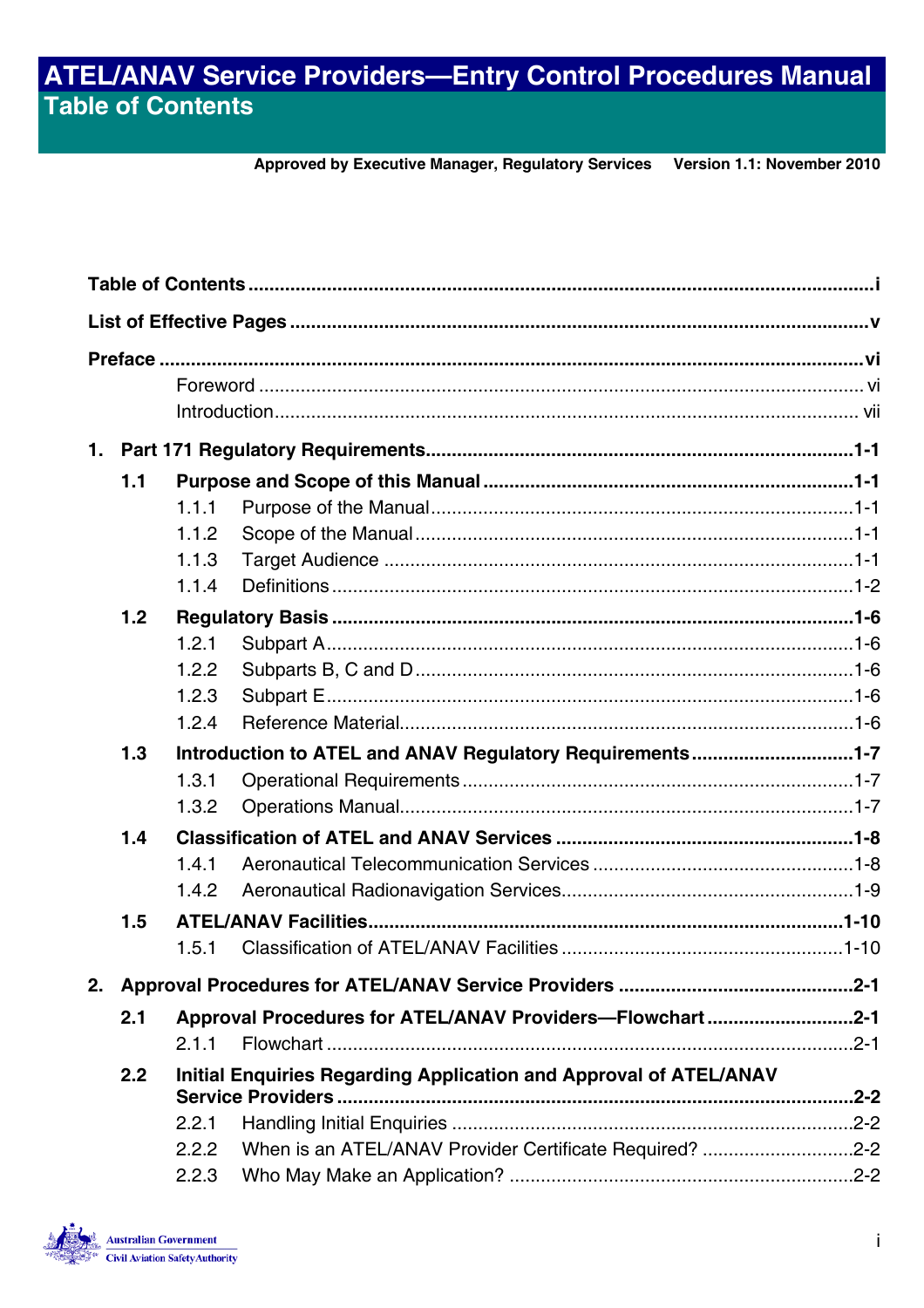# **ATEL/ANAV Service Providers—Entry Control Procedures Manual Table of Contents**

|    |     |       | Approved by Executive Manager, Regulatory Services Version 1.1: November 2010 |  |
|----|-----|-------|-------------------------------------------------------------------------------|--|
|    |     | 2.2.4 |                                                                               |  |
|    |     | 2.2.5 |                                                                               |  |
|    |     | 2.2.6 |                                                                               |  |
|    |     | 2.2.7 |                                                                               |  |
|    | 2.3 |       |                                                                               |  |
|    |     | 2.3.1 | On Receipt of a Written Request Form from an Applicant2-5                     |  |
|    |     | 2.3.2 |                                                                               |  |
|    |     | 2.3.3 |                                                                               |  |
|    |     | 2.3.4 |                                                                               |  |
|    |     | 2.3.5 |                                                                               |  |
|    | 2.4 |       |                                                                               |  |
|    |     | 2.4.1 | Content of an ATEL/ANAV Service Provider Certificate 2-7                      |  |
|    |     | 2.4.2 |                                                                               |  |
|    |     | 2.4.3 | Issue of a Certificate Cannot be Refused if CASA is Satisfied2-7              |  |
|    |     | 2.4.4 |                                                                               |  |
|    |     | 2.4.5 | Grounds for Suspension or Cancellation of Approval 2-8                        |  |
|    |     | 2.4.6 |                                                                               |  |
|    | 2.5 |       |                                                                               |  |
|    |     | 2.5.1 |                                                                               |  |
|    |     | 2.5.2 |                                                                               |  |
|    | 2.6 |       | Changes to the ATEL/ANAV Service Provider Certificate 2-10                    |  |
|    |     | 2.6.1 | Replacement Certificate and Imposing and Varying Conditions on a              |  |
|    |     |       |                                                                               |  |
| 3. |     |       |                                                                               |  |
|    | 3.1 |       |                                                                               |  |
|    |     | 3.1.1 |                                                                               |  |
|    |     | 3.1.2 |                                                                               |  |
|    | 3.2 |       |                                                                               |  |
|    |     | 3.2.1 |                                                                               |  |
|    | 3.3 |       |                                                                               |  |
|    |     | 3.3.1 |                                                                               |  |
|    |     | 3.3.2 |                                                                               |  |
|    | 3.4 |       |                                                                               |  |
|    |     | 3.4.1 |                                                                               |  |
|    |     | 3.4.2 |                                                                               |  |
|    |     | 3.4.3 |                                                                               |  |

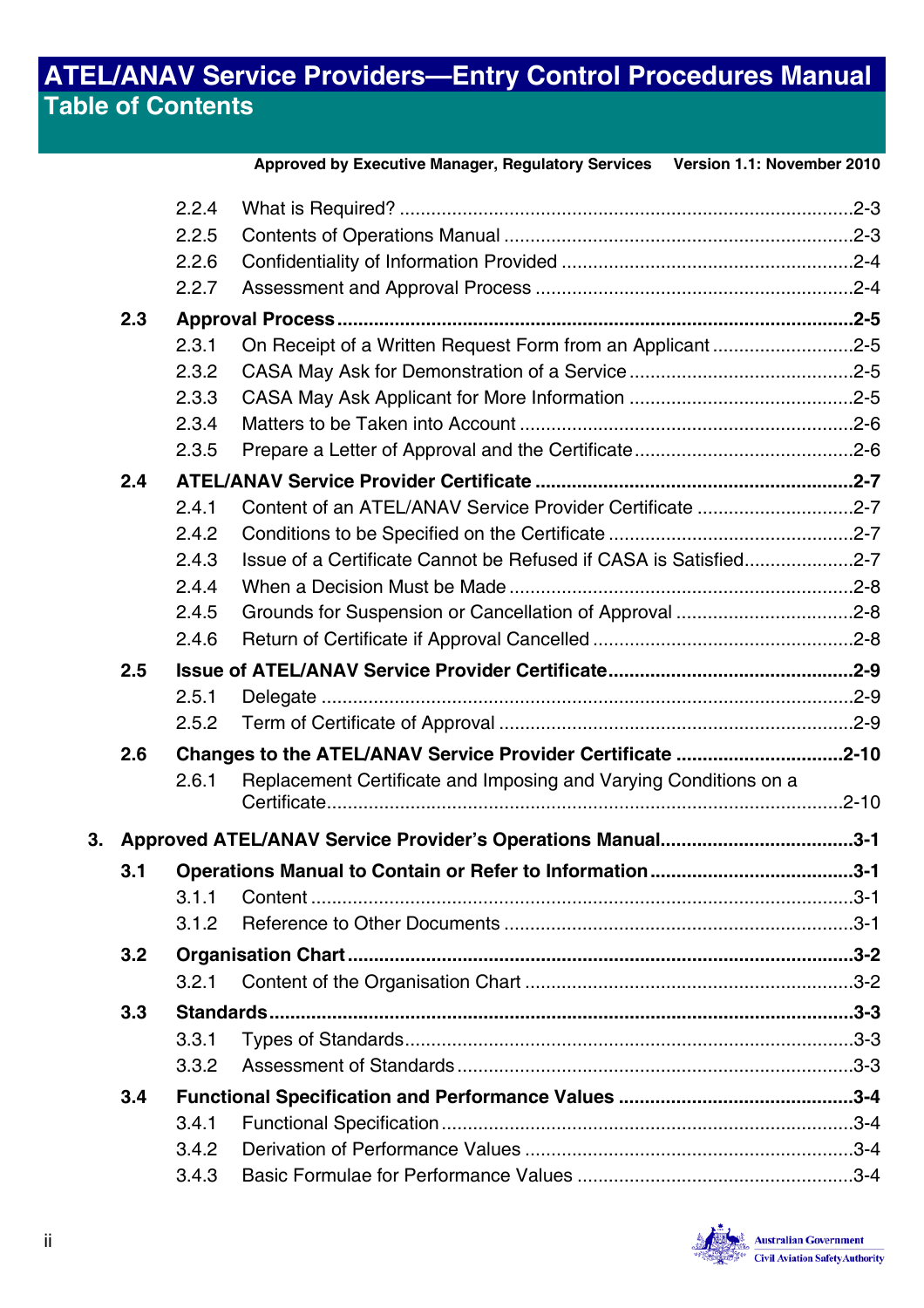### **ATEL/ANAV Service Providers—Entry Control Procedures Manual Table of Contents**

|    |      |       | Approved by Executive Manager, Regulatory Services Version 1.1: November 2010 |  |
|----|------|-------|-------------------------------------------------------------------------------|--|
|    | 3.5  |       |                                                                               |  |
|    |      | 3.5.1 |                                                                               |  |
|    | 3.6  |       |                                                                               |  |
|    |      | 3.6.1 | Content of the Facility Operation and Maintenance Plan 3-6                    |  |
|    |      | 3.6.2 | Assessment of the Operation and Maintenance Plan 3-6                          |  |
|    | 3.7  |       |                                                                               |  |
|    |      | 3.7.1 |                                                                               |  |
|    | 3.8  |       |                                                                               |  |
|    |      | 3.8.1 |                                                                               |  |
|    | 3.9  |       |                                                                               |  |
|    |      | 3.9.1 |                                                                               |  |
|    | 3.10 |       |                                                                               |  |
|    |      |       |                                                                               |  |
|    | 3.11 |       |                                                                               |  |
|    |      |       |                                                                               |  |
|    |      |       |                                                                               |  |
|    |      |       |                                                                               |  |
|    | 3.13 |       |                                                                               |  |
|    |      |       |                                                                               |  |
|    | 3.14 |       |                                                                               |  |
|    |      |       |                                                                               |  |
|    | 3.15 |       | Technicians-Qualifications, Training and Certification 3-16                   |  |
|    |      |       |                                                                               |  |
|    |      |       |                                                                               |  |
|    |      |       |                                                                               |  |
|    |      |       |                                                                               |  |
|    |      |       |                                                                               |  |
|    |      |       |                                                                               |  |
|    |      |       | 3.15.7 Functions Which can Only be Carried out by Technicians Holding a       |  |
| 4. |      |       |                                                                               |  |
|    | 4.1  |       |                                                                               |  |
|    |      | 4.1.1 |                                                                               |  |
|    | 4.2  |       |                                                                               |  |
|    |      | 4.2.1 | Sample Letter of Response to Application for a Certificate4-2                 |  |

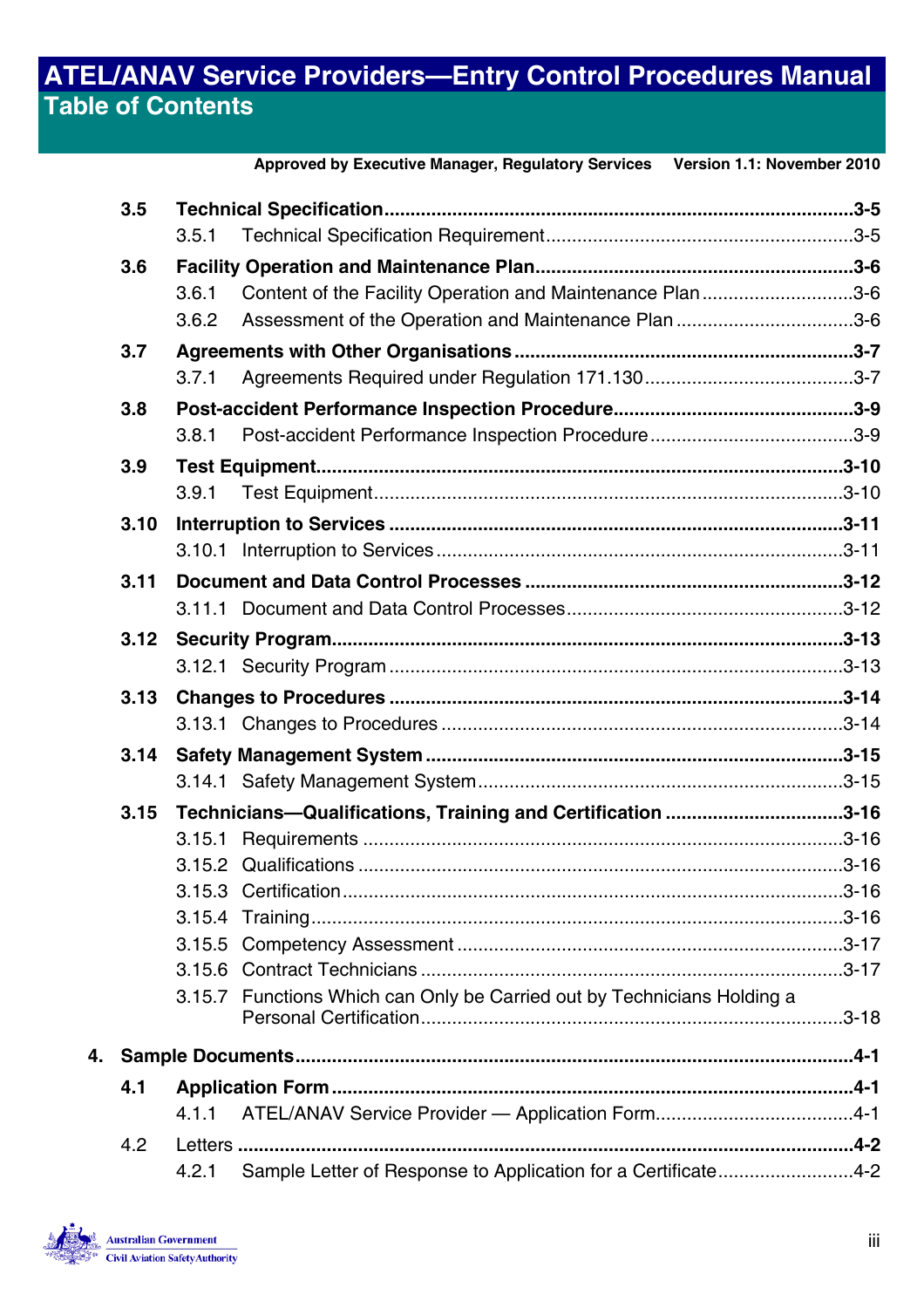### **ATEL/ANAV Service Providers—Entry Control Procedures Manual Table of Contents**

|              |       | Approved by Executive Manager, Regulatory Services Version 1.1: November 2010 |  |
|--------------|-------|-------------------------------------------------------------------------------|--|
|              | 4.2.2 | Sample Letter to Grant an ATEL/ANAV Service Provider Certificate4-3           |  |
|              | 4.2.3 |                                                                               |  |
| 4.3          |       |                                                                               |  |
|              | 4.3.1 |                                                                               |  |
|              |       |                                                                               |  |
| 4.4          |       |                                                                               |  |
|              |       | 4.4.1 ATEL/ANAV Service Provider Certificate Checklist 4-7                    |  |
|              |       |                                                                               |  |
| <b>Forms</b> |       |                                                                               |  |

- **1094 ATEL/ANAV Service Provider Application**
- **1099 ATEL/ANAV Service Provider Certificate Checklist**

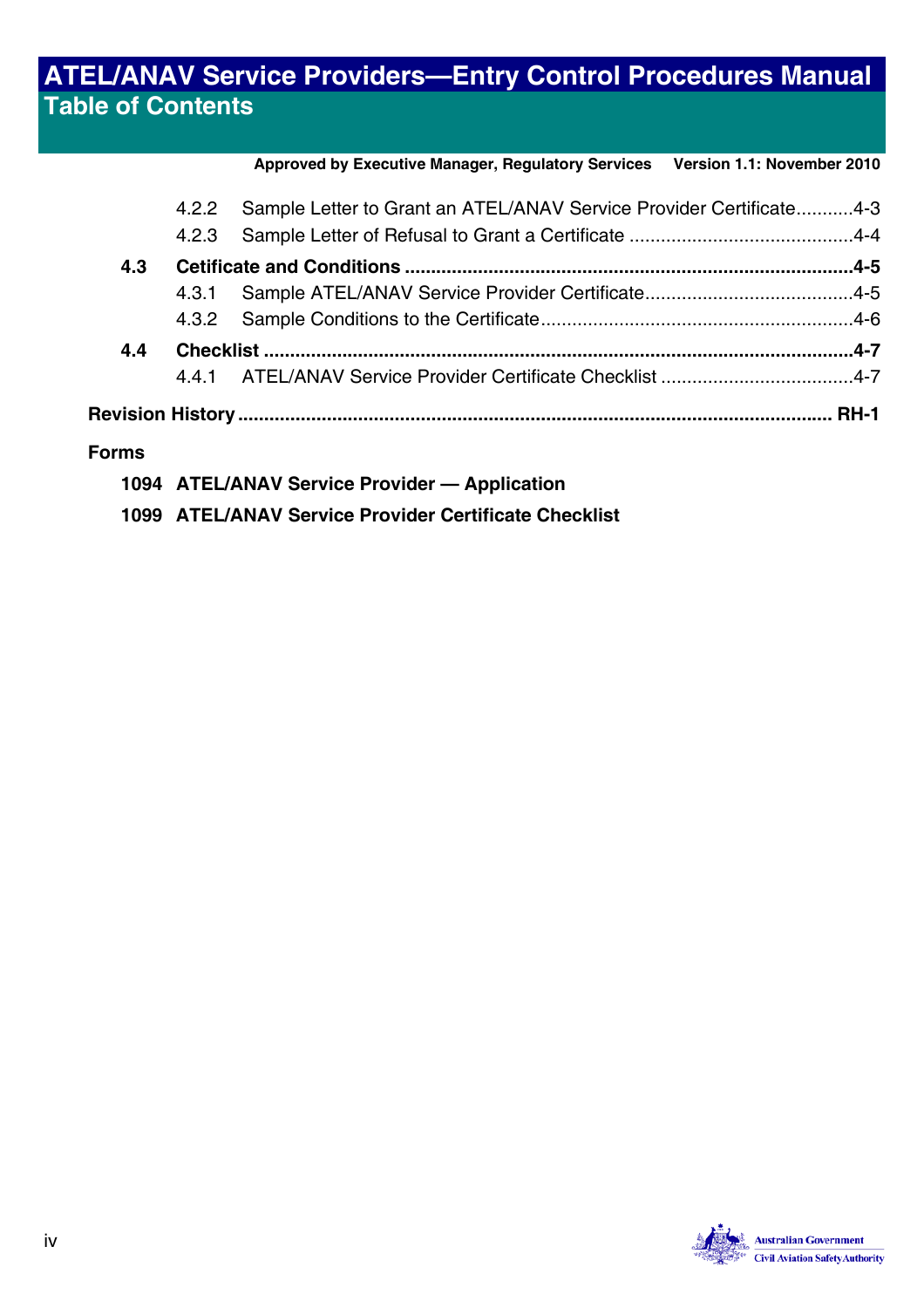# **ATEL/ANAV Service Providers—Entry Control Procedures Manual List of Effective Pages**

#### **Approved by Executive Manager, Regulatory Services Version 1.1: November 2010**

| Part                                                   | No. of<br><b>Pages</b> | <b>Version</b> | Date of<br><b>Issue</b> |
|--------------------------------------------------------|------------------------|----------------|-------------------------|
| Cover and verso                                        | 2                      | 1.1            | 11/2010                 |
| Table of Contents, List of Effective Pages and Preface | 12                     | 1.1            | 11/2010                 |
| Part 171 Regulatory Requirements<br>1.                 | 10                     | 1.0            | 08/2002                 |
| Approval Procedures for ATEL/ANAV Providers<br>2.      | 10                     | 1.0            | 08/2002                 |
| 3.<br><b>Approved Providers Operations Manual</b>      | 18                     | 1.0            | 08/2002                 |
| 4.<br><b>Sample Documents</b>                          | 7                      | 1.0            | 08/2002                 |
| <b>Revision History</b>                                |                        | 1.1            | 11/2010                 |

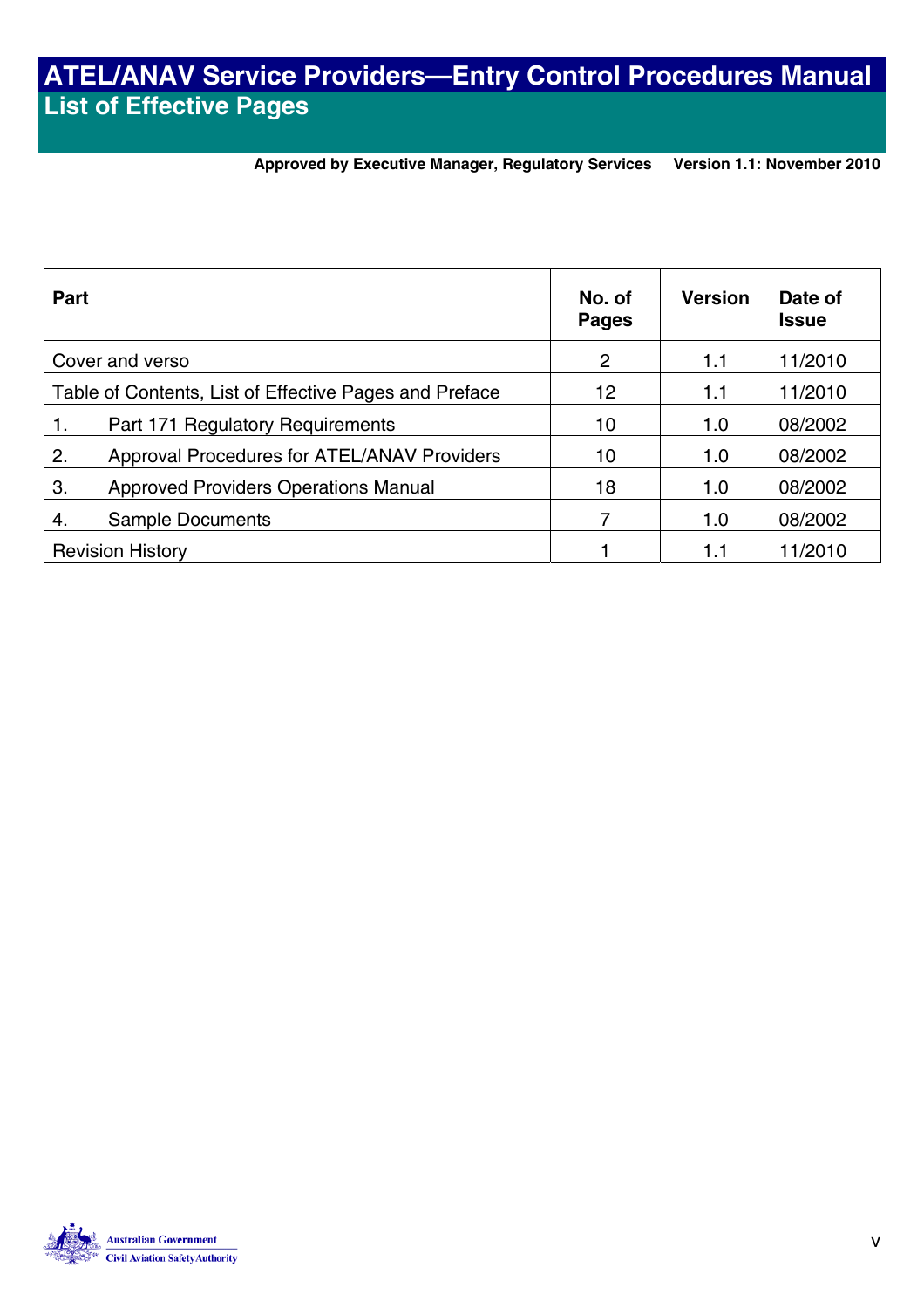**Approved by Executive Manager, Regulatory Services Version 1.1: November 2010** 

#### **Foreword**

As a Commonwealth government authority, CASA must ensure that its decision-making processes are effective, fair, timely, transparent, consistent, properly documented and otherwise in accordance with the requirements of the law.

Most of the regulatory decisions CASA makes are such that conformity with authoritative policy and established procedures will be conducive to the achievement of these outcomes. From time to time, however, decision-makers will encounter situations in which the strict application of policy, in the making of a decision involving the exercise of discretion, would not be appropriate. Indeed, in some cases, the inflexible application of policy may itself be unlawful.

This preface and the following Introduction, explains the way in which the policy and processes set out in this manual are to be used by all CASA's personnel when making decisions in the performance of their functions, the exercise of their powers and the discharge of their duties. It also explains the processes to be followed if it appears that a departure from policy is necessary or appropriate.

#### *Mandatory Use of Policy and Procedure Manuals*

This manual is one of the set of manuals and other documents which comprise CASA's authorised document set. The authorised document set contains the policy, processes and procedures with which CASA personnel are expected to comply when performing assigned tasks. All CASA personnel are required to have regard to the policies set out in this manual. Except as described in the Introduction, CASA decision-makers should not depart from these policies, processes and procedures.

ff 1 Mil.

John F. McCormick Director of Aviation Safety

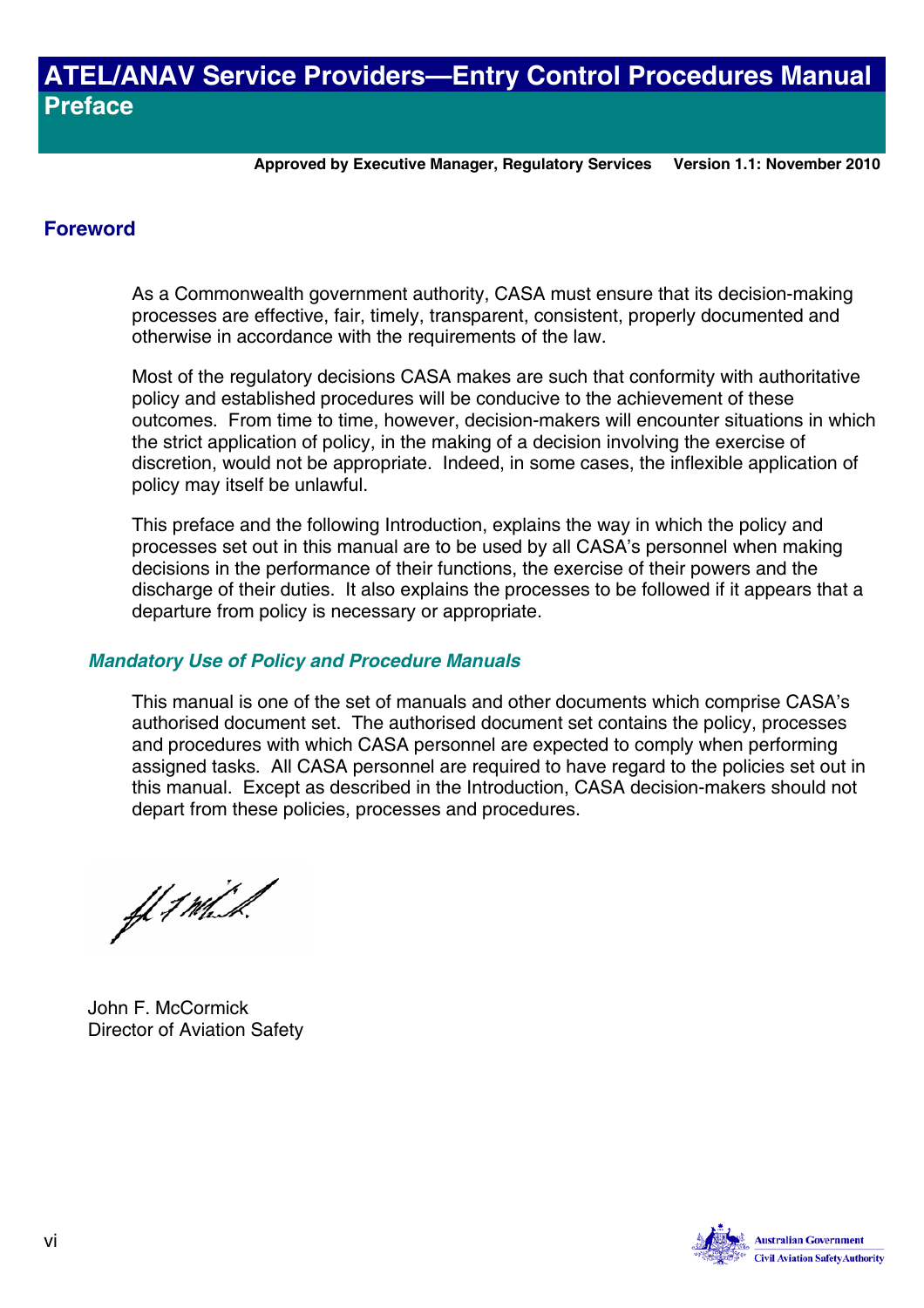**Approved by Executive Manager, Regulatory Services Version 1.1: November 2010** 

### **Introduction**

#### *Regulatory Decision Making*

Where the legislation provides for one, and only one decision—the "correct" decision—is the only decision open to CASA. However, most of the decisions CASA makes involve the exercise of discretion. In such cases, there may well be more than one acceptable or correct decision. In these cases, the law requires that CASA makes the "preferable" decision, that is, the most appropriate decision, having regard to the overriding interests of safety and the obligation to be fair.

In all such cases, CASA is bound to act in accordance with the applicable rules of administrative law. These rules govern how CASA arrives at the 'preferable' decision in any given case. Adherence to these rules is a requirement, not an option. Decisions and actions taken in contravention of these rules are unlawful, unenforceable, and in most cases invalid. CASA is legally accountable for the decisions it makes, and CASA decisionmakers are obliged to avoid the appearance, as much as the reality, of unlawful decisionmaking.

Sound and lawful regulatory decision-making is generally governed by the 10 rules of administrative law summarised below. Adherence to these rules is essential to CASA's obligations of accountability and good governance.

- 1. **Natural Justice** (Procedural Fairness)
	- **Hearing Rule**. Persons affected by CASA's decisions have a right to be heard. To be meaningful, the hearing rule normally requires that CASA provides persons with notice (usually in advance) that a particular decision is going to be taken, and the reasons for the decision CASA proposes to take. Without notice and a statement of reasons, there may be little point to providing a person with an opportunity to be heard.
	- **Rule Against Bias**. Decision-makers should not have a **personal** or **pecuniary interest** in the outcome of their decisions. Neither may decision-makers prejudge (or **pre-determine**) matters in respect of which they are called upon to make a decision.
- 2. A decision-maker must not act for **improper purposes**. Even if the purposes for which a particular decision are lawful, the decision may only be taken for the purposes specifically authorised by the law under which the decision has been taken.
- 3. A decision-maker must not take any **irrelevant considerations** into account in coming to a decision.
- 4. A decision-maker must take all **relevant considerations** into account in coming to a decision.



 $\bullet$ 

vii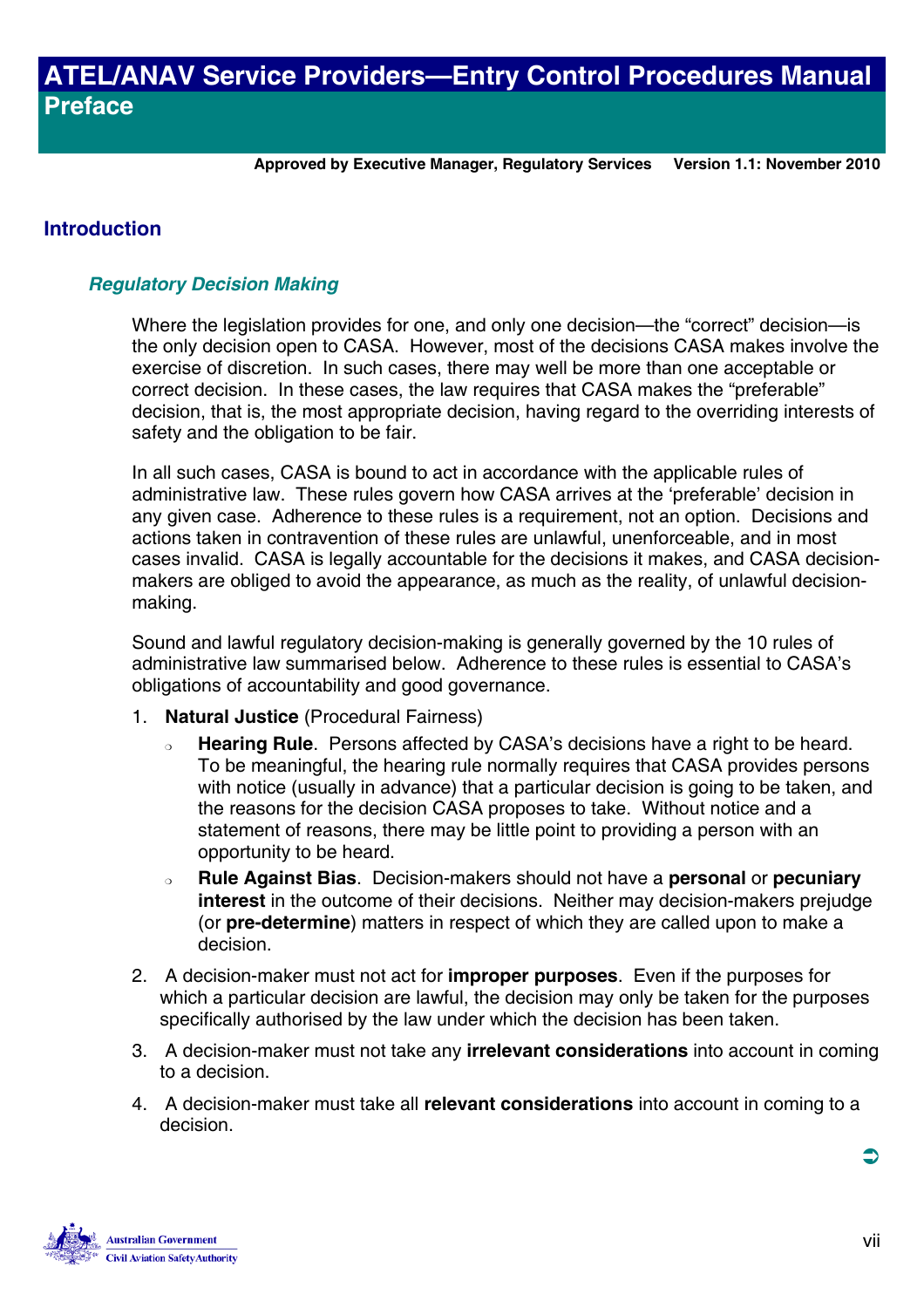**Approved by Executive Manager, Regulatory Services Version 1.1: November 2010** 

**Note:** Applicable Policy is Always a Relevant Consideration.

- 5. A decision-maker must act on the basis of **evidence**, not mere supposition or speculation.
- 6. A decision-maker must not formulate requirements in **vague** or **uncertain terms**.
- 7. A decision-maker must not **inflexibly apply policy** (although departures from policy will normally need to be justified).
- 8. A decision-maker must not **act under dictation** (although this does not preclude adherence to formal directions, compliance with lawful conditions in relation to the process by which a decision is taken or the obligation to consult in the process of considering a decision).
- 9. A decision-maker must decide the matter within a **reasonable time**.
- 10. A decision maker must not act in a way that is manifestly **unreasonable**. A decision must not be so unreasonable that no reasonable person would make such a decision.
	- **Note:** The meaning and application of these principles, and related considerations of administrative law, are covered more fully in the induction and orientation training undertaken by all CASA employees. Any questions in relation to these matters should be referred to the Legal Services Division.

#### *Departure from Authorised Policy*

Adherence to CASA's authorised policies will almost always produce an appropriate decision. As said, however, from time to time there will be circumstances in which the strict application of policy may not result in the "preferable" decision. In these cases it may be appropriate (and possibly necessary) to depart from otherwise applicable policy.

Any departure from policy must be justified in order to ensure that it:

- Is genuinely necessary in the interests of fairness
- Does not inappropriately compromise the need for consistent decision-making; and, of course
- Is not in conflict with the interests of safety.

Without fettering a decision-maker's discretion, it is therefore expected that appropriate consultation will occur before a decision is made that is not the product of the policies and processes set out in this manual. The prescribed consultation process is described below.



 $\bullet$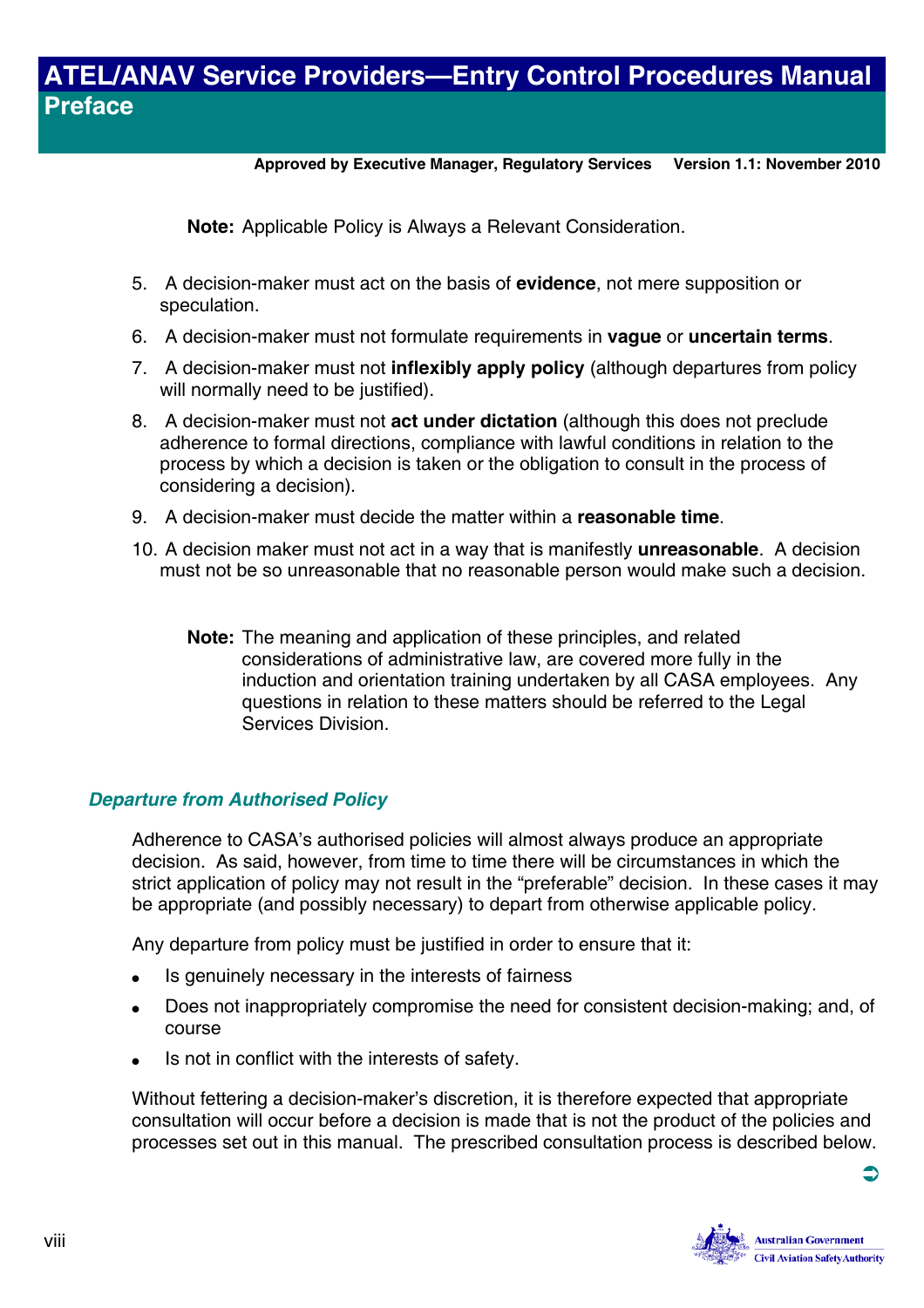**Approved by Executive Manager, Regulatory Services Version 1.1: November 2010** 

#### *Consultation Process*

#### **Decision-Maker's Responsibilities**

When a decision-maker believes there is a need to depart from policy he or she is expected to consult with his or her direct supervisor. This process should be initiated in writing:

- Setting out the pertinent facts and circumstances
- Identifying the provisions of the policy normally applicable
- Stating why the application of that policy would not result in the making of the "preferable" decision in the circumstances to hand
- Specifying the approach the decision-maker believes is more likely to result in a "preferable" decision.

#### **Supervisor's Responsibilities**

In considering a consultative referral, the decision-maker's supervisor should:

- Advise the decision-maker as to whether his or her assessment of the relevant considerations appears to be complete and correct
- If, in the opinion of the supervisor, the circumstances do not warrant a departure from policy, provide the decision-maker with written advice and guidance as to how the decision might more properly be approached within the current policy framework
	- **Note:** Reliance on relevant precedent is a sound basis on which to ground such an opinion. It may also be helpful to seek advice from peers, superiors and/or CASA's Legal Services Division.
- If, in the opinion of the supervisor, a departure from policy is warranted, the supervisor should ensure the policy sponsor (normally the relevant Executive Manager) is advised of:
	- i. The intention to depart from the otherwise applicable policy
	- ii. The alternative approach the decision-maker will be taking to the matter.

#### **The supervisor should ensure that a full written record of these actions is made and maintained.**



 $\bullet$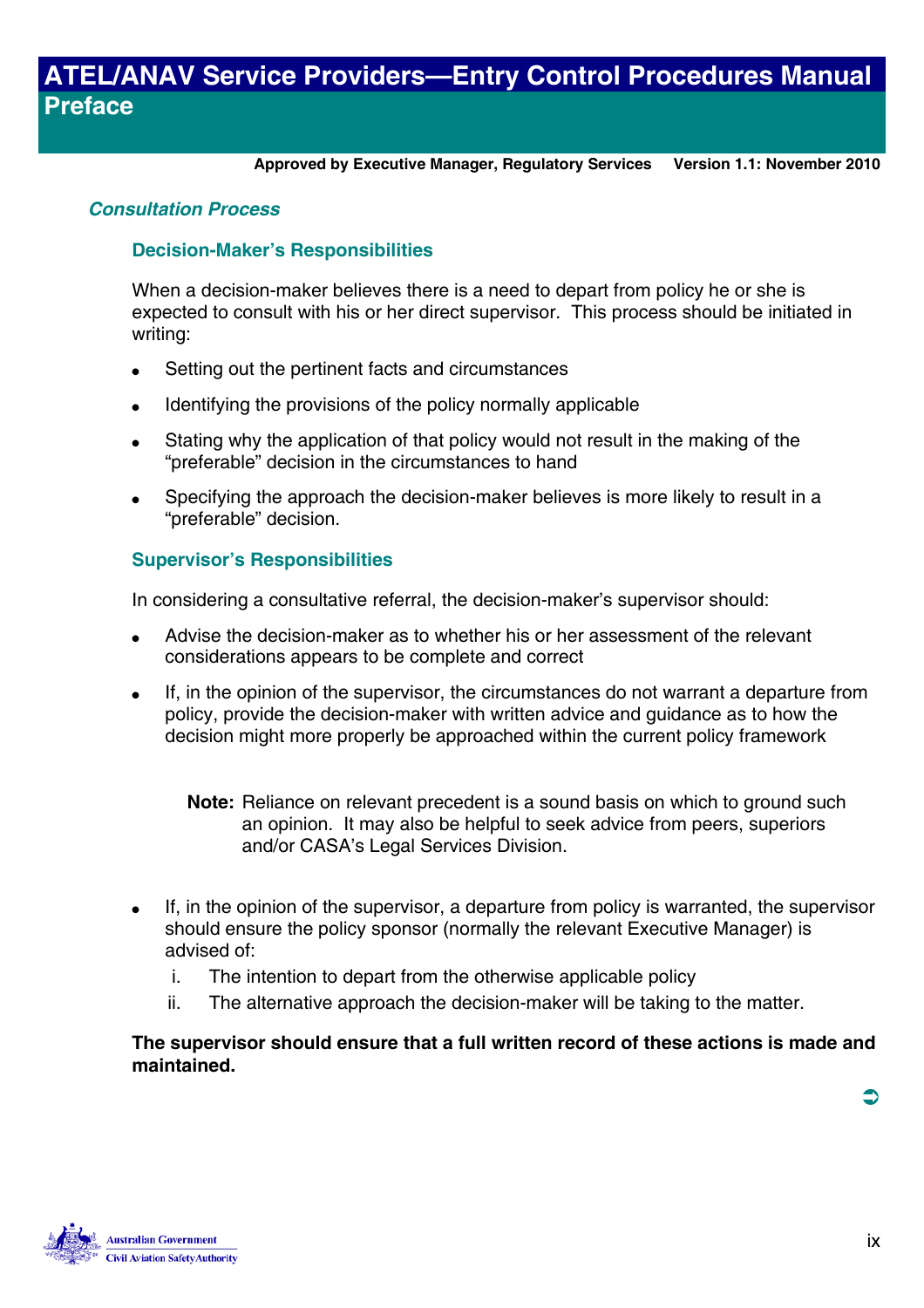**Approved by Executive Manager, Regulatory Services Version 1.1: November 2010** 

**Note:** In no case may the terms of decision be dictated to a delegate authorised to exercise discretionary decision-making powers.

 If a decision-maker's supervisor or the policy sponsor is not satisfied that the decision the decision-maker intends to make is the correct or preferable decision in all the circumstances, responsibility for that decision should be assumed by, or assigned to, another authorised delegate in accordance with appropriate processes and procedures.

#### **Policy Sponsor's Responsibilities**

If the policy sponsor concurs in the proposed departure from policy, he or she should ensure the decision-maker is advised accordingly as soon as possible.

If the policy sponsor does not believe the proposed departure from policy is warranted, he or she should:

- Advise the supervisor accordingly
- Assume responsibility for the decision
- Ensure that the decision-maker and any person affected by the decision (for which the policy sponsor has assumed responsibility) is advised accordingly
- Make the decision in a manner consistent with the applicable policy.

#### **The policy sponsor should ensure that a full written record of these actions is made and maintained.**

Nothing in these processes should be interpreted or applied so as to dictate the terms of the decision to be made by a decision-maker authorised to make discretionary decisions under the civil aviation legislation, or to delay unreasonably the making of such decisions.

#### *Revisions to Policies and Manuals*

As a result of experience in applying policies and procedures, users will form views as to accuracy, relevance and applicability of the content.

CASA personnel are required to provide recommendations for revisions to policies and processes in this or any other manual should they become aware of shortcomings. In this way the policies and manuals will be continually improved and remain relevant to the tasks being undertaken.



 $\bullet$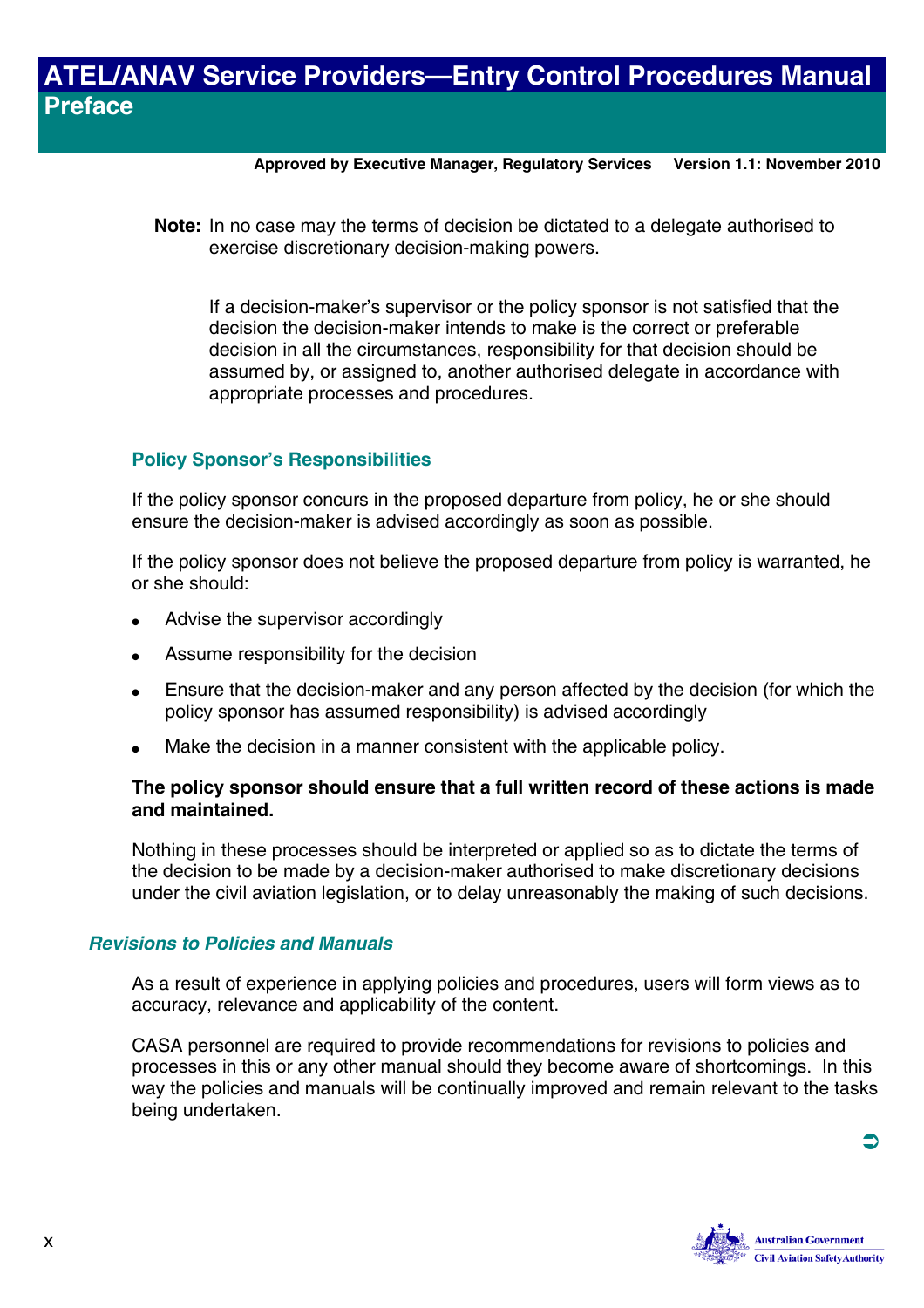**Approved by Executive Manager, Regulatory Services Version 1.1: November 2010** 

Each policy and manual has a sponsor and recommendations for amendment are to be forwarded to the relevant individual for consideration. The revision process can be accessed via the link:

[http://casaconnect/manuals/doc\\_control/process.htm](http://casaconnect/manuals/doc_control/process.htm)



 $\mathbb{R}^3$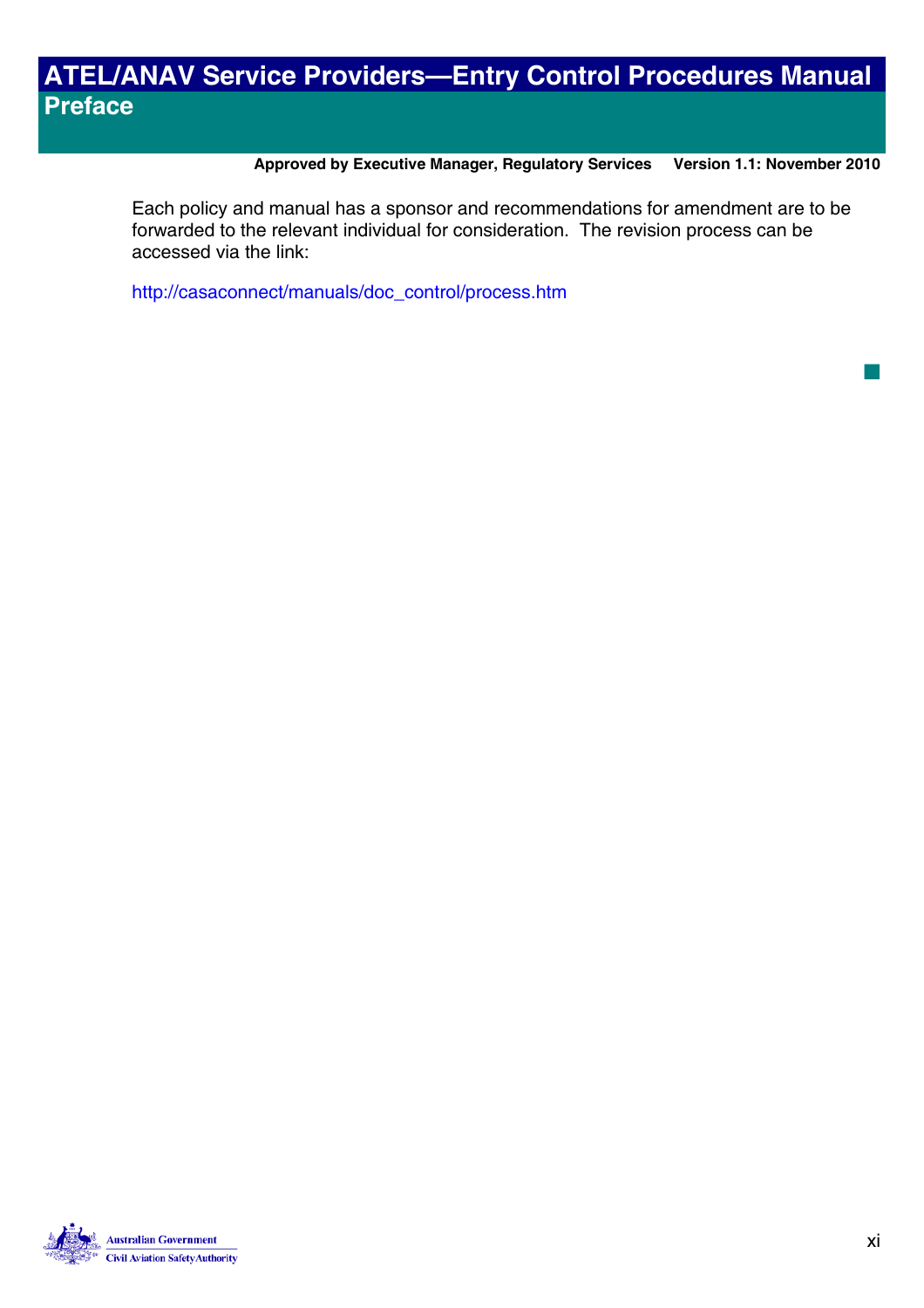**Approved by Executive Manager, Regulatory Services Version 1.1: November 2010** 

Blank page

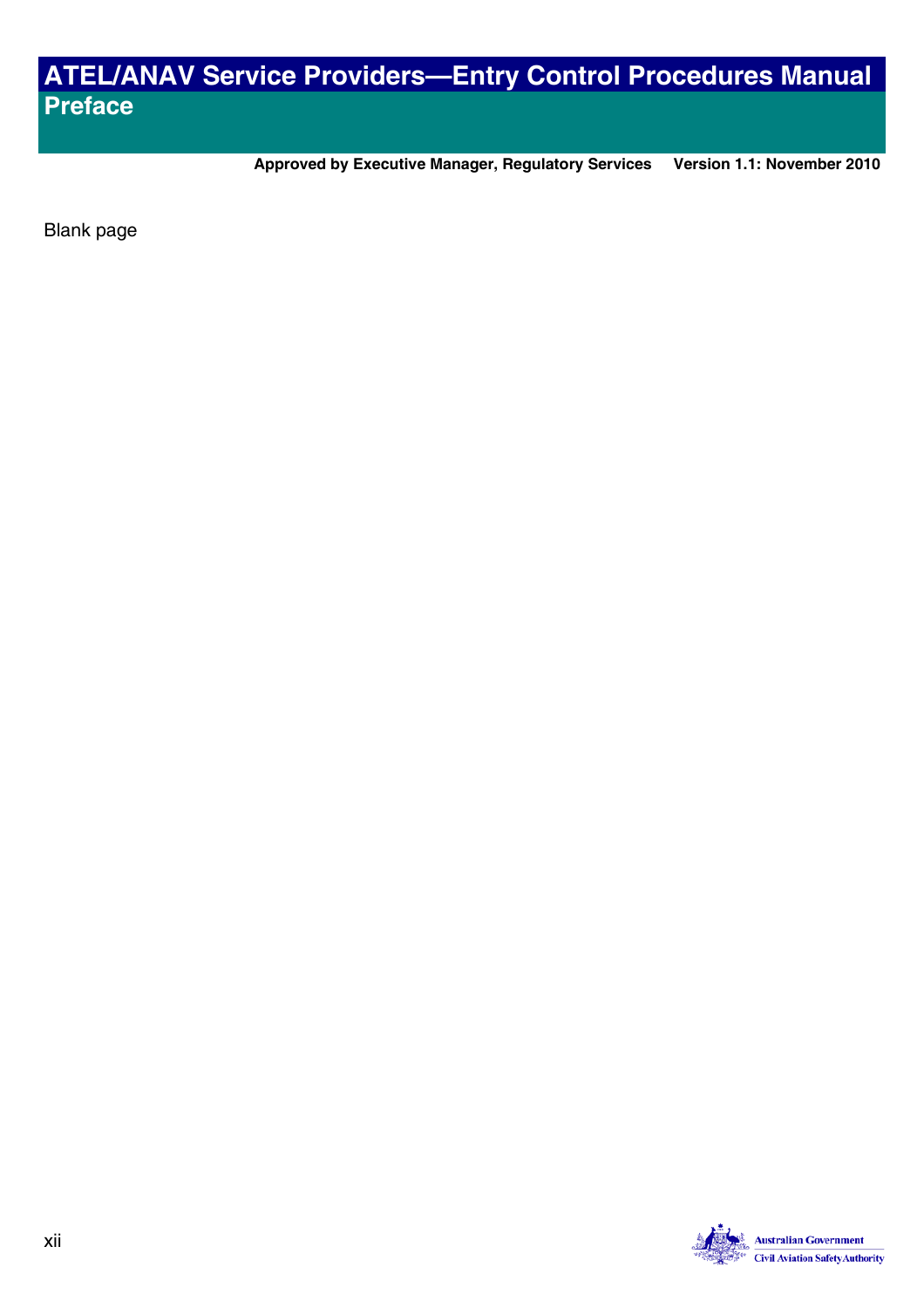**Approved by Executive Manager, Regulatory Services Version 1.0: August 2002**

### <span id="page-14-0"></span>**1.1.1 Purpose of the Manual**

CAR (1998) Part 171 This is an internal CASA procedures manual that is for the guidance of CASA staff involved in assessing entry applications from organisations seeking approval under the provision of CAR (1988) Part 171 to provide an aeronautical telecommunication (ATEL) service and/or a radionavigation (ANAV) service.

#### **1.1.2 Scope of the Manual**

This manual is a part of the CASA document set. It includes processes, flowcharts, forms, letters and certificates to aid CASA officers assessing applications for approval for ATEL/ANAV service providers.

The manual consists of:

Part 1: Part 171 Regulatory Requirements (this part).

Part 2: Approval Procedures for ATEL/ANAV Service Providers.

Part 3: Approved ATEL/ANAV Service Provider's Operations Manual, detailing the contents of an approved ATEL/ANAV service provider's Operations Manual.

Part 4: Sample Documents—sample forms, letters and the Service Provider Certificate and Conditions.

By adhering to this manual's procedures, a standard and unified approach within CASA consistent with regulatory requirements will be created and maintained when assessing and approving organisations as ATEL/ANAV service providers.

### **1.1.3 Target Audience**

The target audience for this manual is CASA officers assessing applications for approval for ATEL/ANAV service providers.



■

■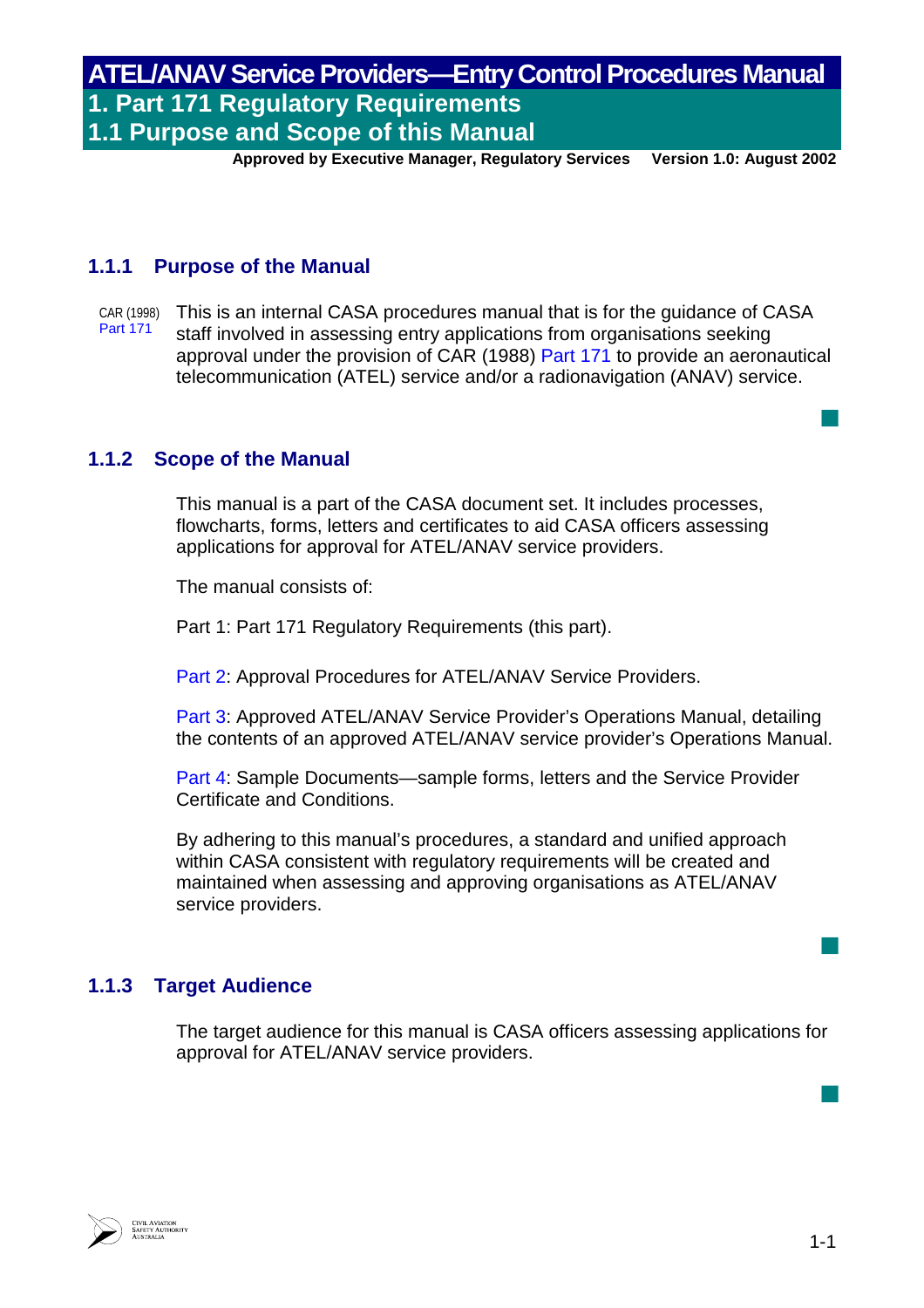**Approved by Executive Manager, Regulatory Services Version 1.0: August 2002**

#### <span id="page-15-0"></span>**1.1.4 Definitions**

The following definitions and acronyms apply in the interpretation of provider organisation applications, (see also the Interpretation section of CASR [Part](#page-14-0) [171\)](#page-14-0).

| <b>Terms and</b><br><b>Abbreviations</b>                   | <b>Meaning</b>                                                                                                                                                                                                    |  |
|------------------------------------------------------------|-------------------------------------------------------------------------------------------------------------------------------------------------------------------------------------------------------------------|--|
| <b>Accuracy</b>                                            | In relation to a radionavigation service or facility, the<br>degree to which the value measured or displayed by<br>the service conforms to the true value.                                                        |  |
| Aerodrome<br>operator<br>agreement                         | An agreement between a service provider and an<br>aerodrome operator under which the service provider<br>provides a radionavigation service, a<br>telecommunication service or both, at or near the<br>aerodrome. |  |
| <b>Aeronautical</b><br>telecommunication<br>service (ATEL) | A service within the meaning given in Annex 10 Vol II,<br>and as amplified in the MOS Part 171. For the<br>purposes of Part 171, includes:                                                                        |  |
|                                                            | a. An aeronautical broadcasting service;                                                                                                                                                                          |  |
|                                                            | b. An aeronautical fixed (point to point)<br>communication service;                                                                                                                                               |  |
|                                                            | c. An aeronautical mobile communication service.                                                                                                                                                                  |  |
| <b>AIS</b>                                                 | Airservices Australia in its role as the provider of the<br><b>Australian Aeronautical Information Service.</b>                                                                                                   |  |
| <b>AIP</b>                                                 | Aeronautical Information Publication.                                                                                                                                                                             |  |
| <b>ATS provider</b>                                        | A person approved as a provider under Part 172.                                                                                                                                                                   |  |
| <b>ATS provider</b><br>agreement                           | An agreement to provide an ATEL or ANAV service<br>that is essential to an ATS provider's operation.                                                                                                              |  |
| <b>Availability</b>                                        | The percentage of the published or required operating<br>hours for an ATEL or ANAV service, during which the<br>service is not interrupted because of failure or<br>maintenance of the service.                   |  |
|                                                            | Availability = (total time period $-$ time that service is<br>interrupted)/ total time period.                                                                                                                    |  |
|                                                            | (Note: the total time period is normally taken to be one<br>year of operation).                                                                                                                                   |  |



➜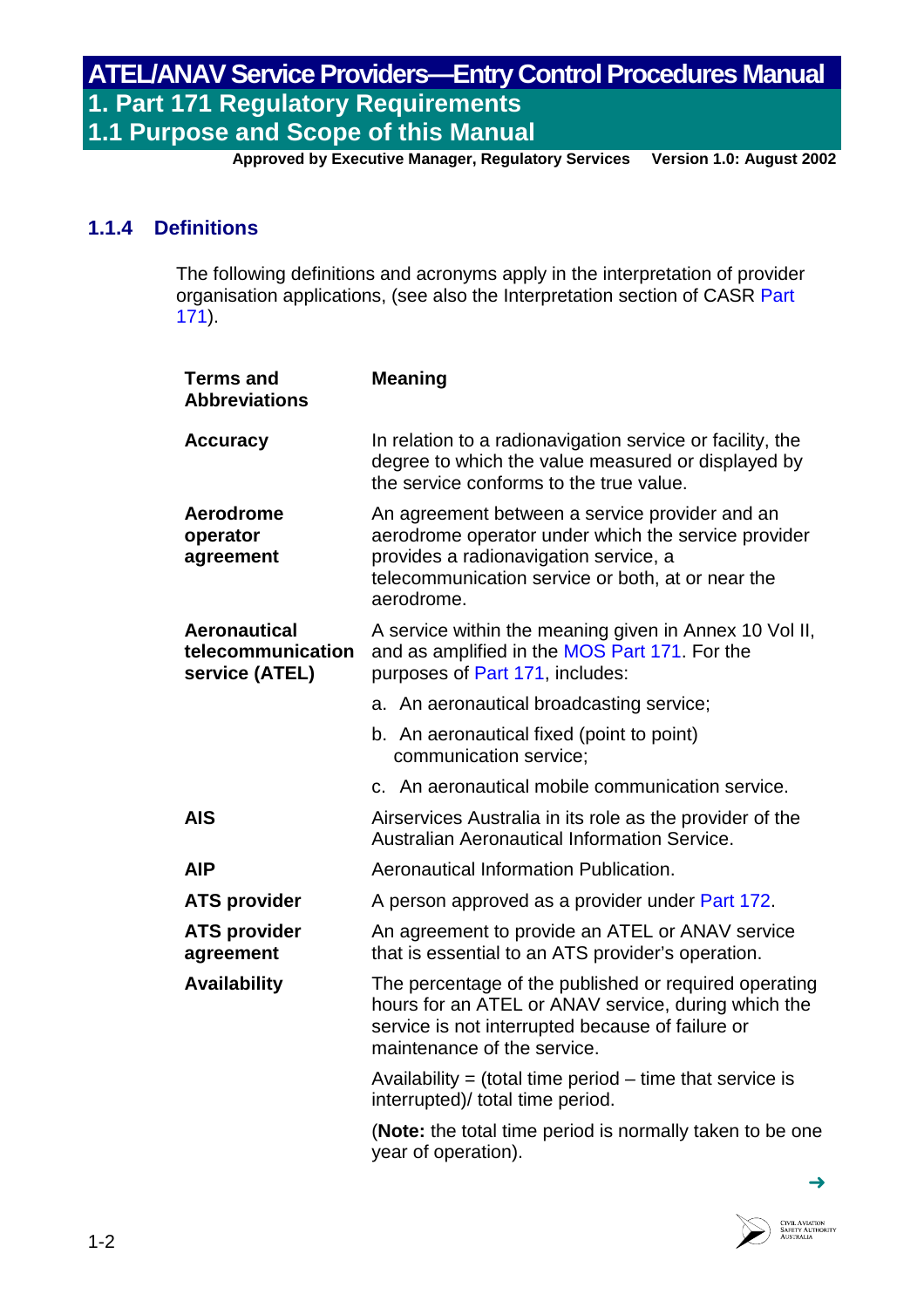**Approved by Executive Manager, Regulatory Services Version 1.0: August 2002**

| <b>Terms and</b><br><b>Abbreviations</b> | <b>Meaning</b>                                                                                                                                                                                                              |
|------------------------------------------|-----------------------------------------------------------------------------------------------------------------------------------------------------------------------------------------------------------------------------|
| <b>Aircraft accident</b>                 | An occurrence during the operation of an aircraft in<br>which any person involved suffers death or serious<br>injury or in which the aircraft receives substantial<br>damage.                                               |
| <b>Aircraft incident</b>                 | An occurrence, other than an accident, which affects or<br>could affect the safe operation of an aircraft if not<br>corrected.                                                                                              |
| Annex 14                                 | Aerodromes, Annex 14 to the Convention on<br>International Civil Aviation Organisation (ICAO).                                                                                                                              |
| <b>ATS</b>                               | Air Traffic Service(s) provided under Part 172.                                                                                                                                                                             |
| Configuration                            | In relation to:                                                                                                                                                                                                             |
|                                          | a. An ATEL or ANAV service: the configuration of<br>each facility and any interconnection between<br>facilities that make up the service;                                                                                   |
|                                          | b. A facility: the configuration of equipment, hardware,<br>software and data, and the interconnections<br>between equipment.                                                                                               |
| <b>Competency</b>                        | Possessing the knowledge, skill and judgement<br>needed to perform specific tasks.                                                                                                                                          |
| Coverage                                 | In relation to an ATEL or ANAV service, the volume of<br>airspace in which, or the locations between which, the<br>service is nominally provided.                                                                           |
| <b>Facility</b>                          | An ATEL or ANAV service is provided by one or more<br>ground-based facilities at one or more locations. Each<br>facility consists of one or more items of interconnected<br>equipment (see also 'configuration').           |
| <b>Integrity</b>                         | The likelihood that the information supplied by a ATEL,<br>ANAV or support service at a particular moment is<br>correct. Includes the ability of the service to promptly<br>warn users when the service should not be used. |
|                                          | Depending on the type of service, integrity may be<br>expressed qualitatively or quantitatively.                                                                                                                            |



➜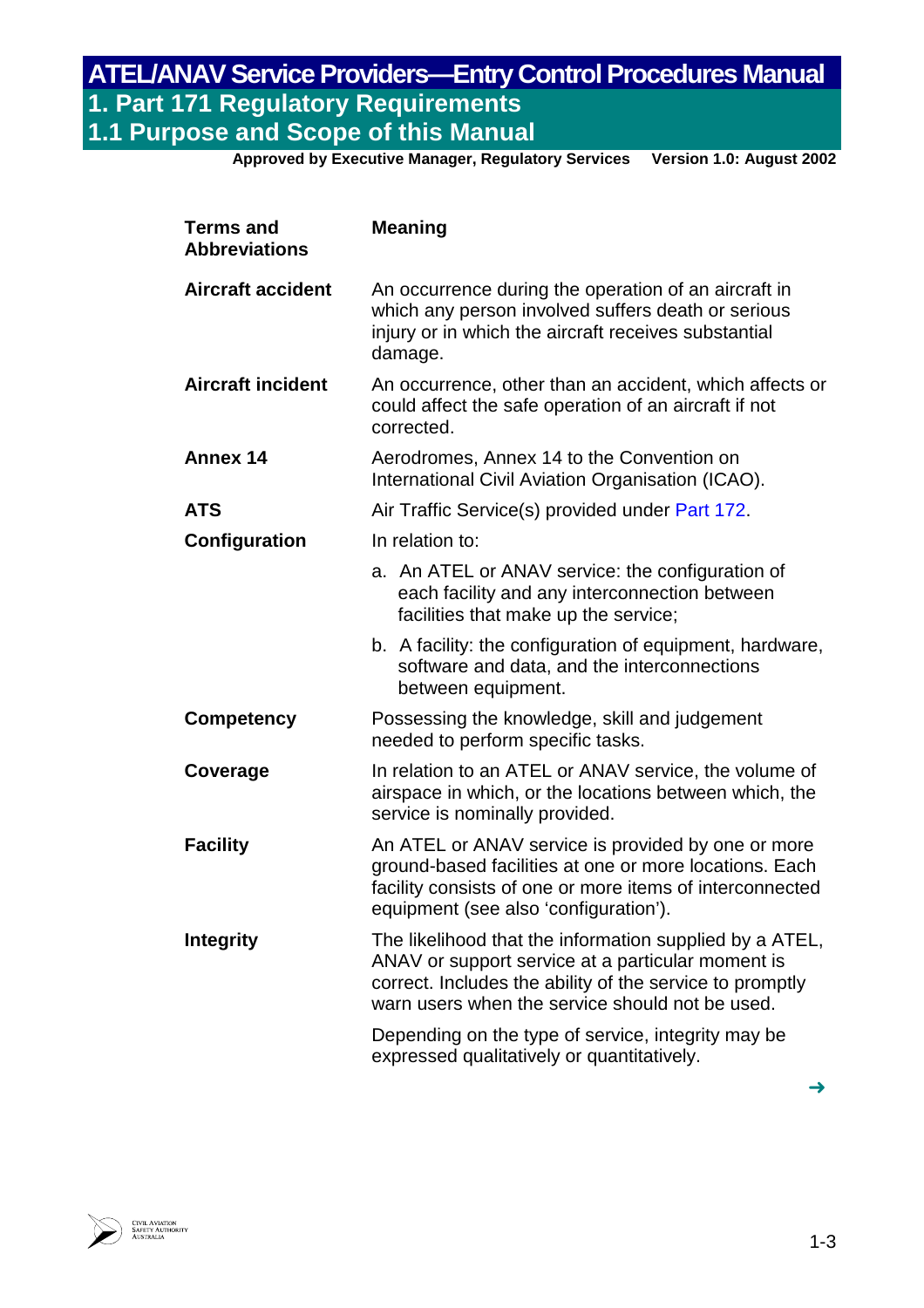**Approved by Executive Manager, Regulatory Services Version 1.0: August 2002**

| <b>Terms and</b><br><b>Abbreviations</b>                      | <b>Meaning</b>                                                                                                                                                                                                                                                                                                             |
|---------------------------------------------------------------|----------------------------------------------------------------------------------------------------------------------------------------------------------------------------------------------------------------------------------------------------------------------------------------------------------------------------|
| <b>ICAO Annex 10</b>                                          | Annex 10 'Aeronautical Telecommunications' to the<br>Convention on International Civil Aviation, consisting of<br>five separate volumes titled:                                                                                                                                                                            |
|                                                               | Vol I: Radionavigation Aids.                                                                                                                                                                                                                                                                                               |
|                                                               | Vol II: Communications Procedures.                                                                                                                                                                                                                                                                                         |
|                                                               | Vol III: Digital Data and Voice Communication<br>Systems.                                                                                                                                                                                                                                                                  |
|                                                               | <b>Vol IV: Surveillance Radar and Collision Avoidance</b><br>Systems.                                                                                                                                                                                                                                                      |
|                                                               | Vol V: Aeronautical Radio Frequency Spectrum<br>Utilization.                                                                                                                                                                                                                                                               |
| <b>Key personnel</b>                                          | In relation to a service provider, the person or persons<br>who manage(s) operations, maintenance and safety.                                                                                                                                                                                                              |
| <b>Manual of</b><br><b>Standards (MOS)</b><br><b>Part 171</b> | CASA standards document containing regulatory<br>standards for the provision of ATEL and ANAV<br>services. The full title of the document is Manual of<br>Standards (MOS), Standards Applicable to the<br>Provision of Aeronautical Telecommunications and<br>Radionavigation Services Pursuant to CAR (1998) Part<br>171. |
| <b>NOTAM</b>                                                  | Notice to airmen. Issued by the Australian NOTAM<br>Office and containing information or instruction<br>concerning the establishment, condition or change in<br>facility, service, procedure or hazard.                                                                                                                    |
| <b>Operating hours</b>                                        | The times during which the service provider must,<br>under its approval, operate an ATEL or ANAV service.                                                                                                                                                                                                                  |
| <b>Operations manual</b>                                      | A manual prepared by an applicant or a service<br>provider which presents all the information required<br>under Part 171.                                                                                                                                                                                                  |

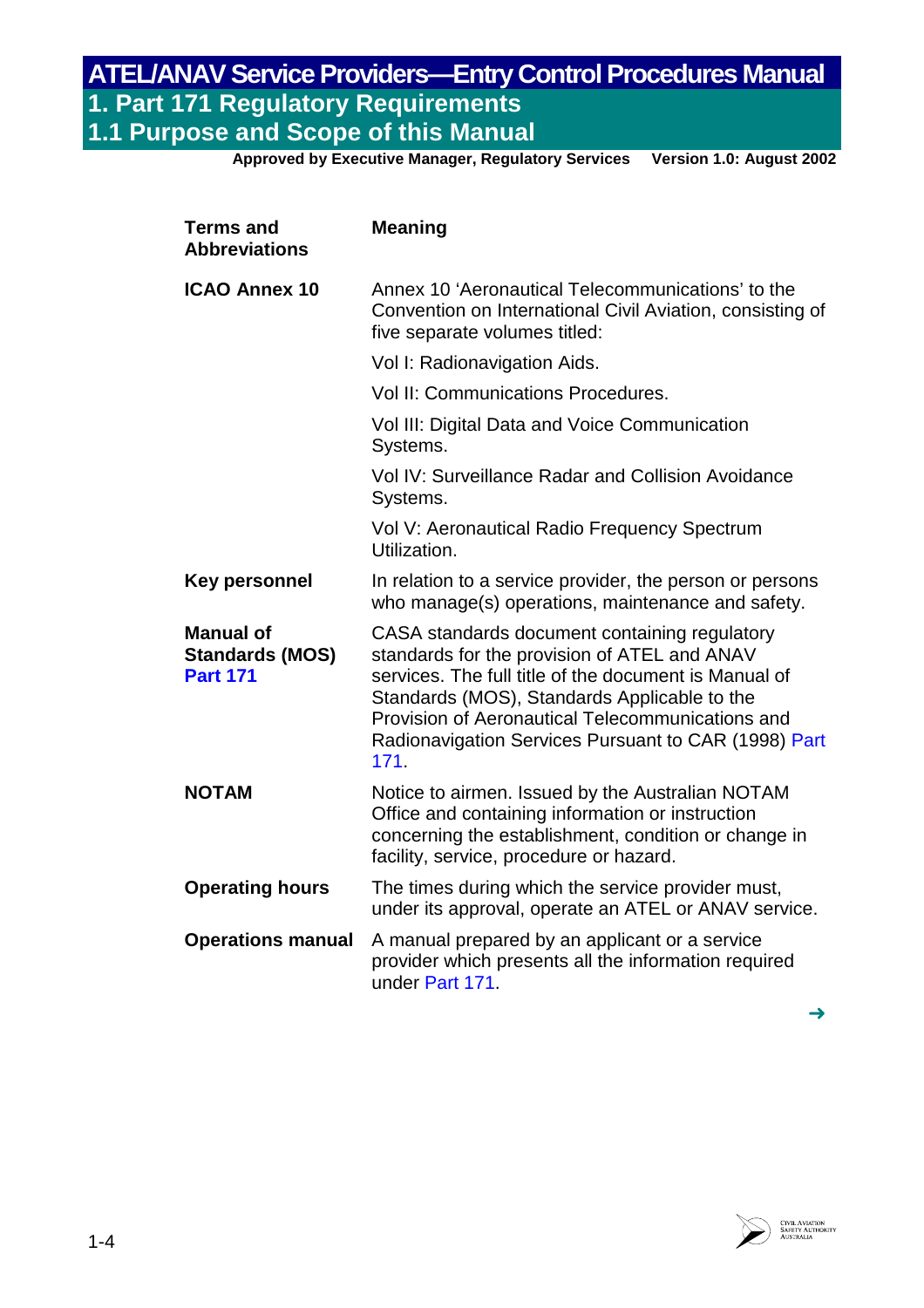### **Approved by Executive Manager, Regulatory Services Version 1.0: August 2002**

| Terms and<br><b>Abbreviations</b>               | <b>Meaning</b>                                                                                                                                                                                                                      |  |
|-------------------------------------------------|-------------------------------------------------------------------------------------------------------------------------------------------------------------------------------------------------------------------------------------|--|
| <b>Radionavigation</b><br><b>service (ANAV)</b> | Service within the meaning given in Annex 10 Vol II,<br>and the MOS Part 171. For Part 171, ANAV services<br>are:                                                                                                                   |  |
|                                                 | a. Any ground-based primary or secondary<br>surveillance radar station/system supporting ATS or<br>used for air navigation;                                                                                                         |  |
|                                                 | b. Any ground based navigation aid used for air<br>navigation. Includes ground based augmentation<br>stations of satellite-based navigation systems.                                                                                |  |
| <b>Recovery time</b>                            | The period of time that a service is interrupted during<br>its published hours of operation.                                                                                                                                        |  |
| Reliability                                     | The probability that an ATEL or ANAV service will<br>perform to specification without failure for a specified<br>period. Usually stated as a qualitative value expressed<br>as 'mean time between failure' (MTBF).                  |  |
| <b>Service provider</b>                         | A person or organisation approved to operate and<br>maintain an ATEL and/or ANAV service.                                                                                                                                           |  |
| <b>Regulations</b>                              | Civil Aviation Regulations 1998 (CAR 1998).                                                                                                                                                                                         |  |
| <b>Support service</b>                          | A service provided to a service provider that is<br>necessary to the functioning of an ATEL or ANAV<br>service and consists of information in electronic form<br>and the telecommunication system that carries that<br>information. |  |
| <b>Support service</b><br>agreement             | An agreement under which a support service is<br>provided to a service provider, setting out the<br>functional specification, and the availability, reliability<br>and accuracy of the support service.                             |  |
| Technician                                      | A qualified, competent person engaged by a service<br>provider to operate and/or maintain a facility, or<br>conduct measurements of the performance or<br>calibration of a facility during a flight inspection.                     |  |

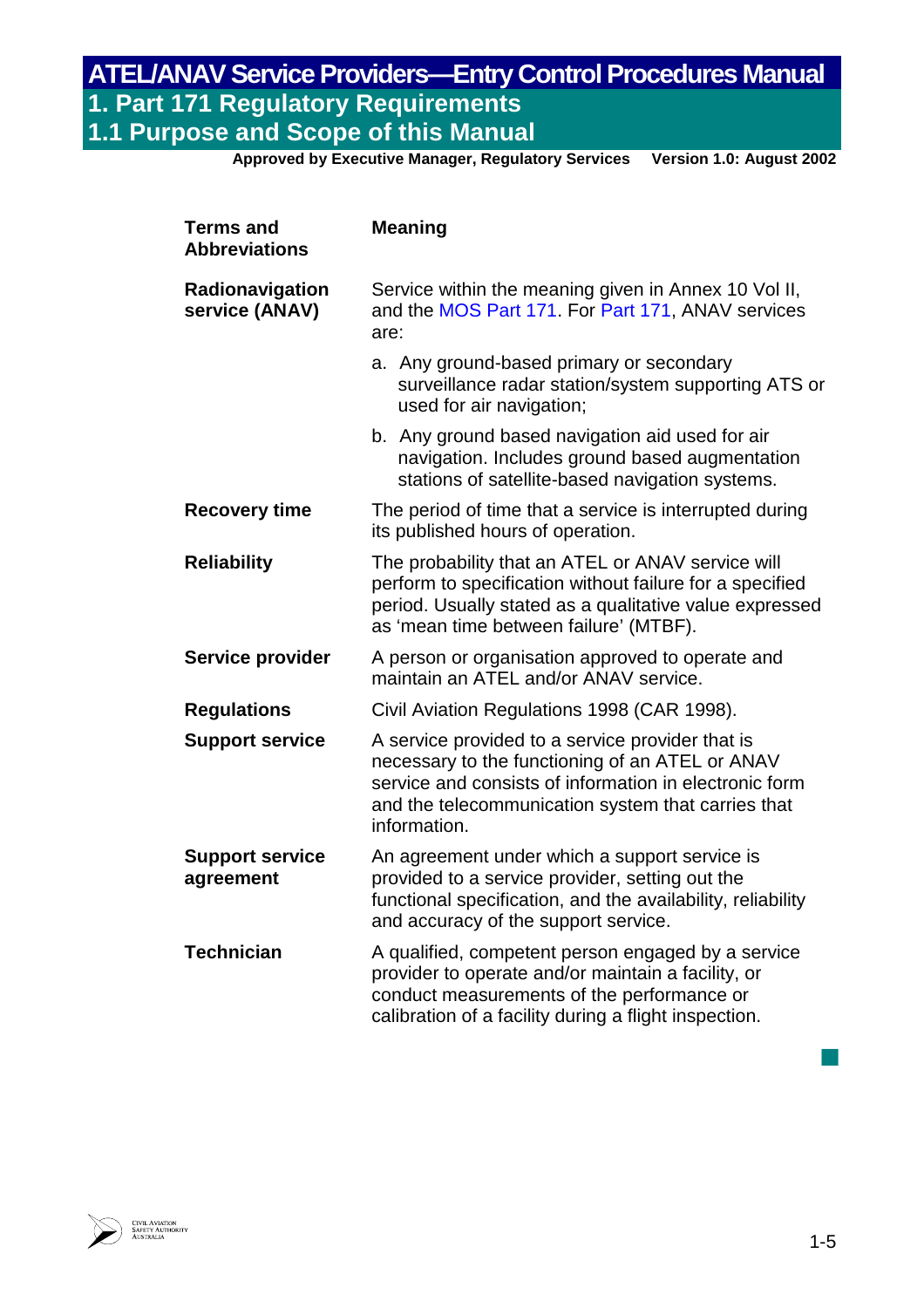### <span id="page-19-0"></span>**ATEL/ANAV Service Providers—Entry Control Procedures Manual 1. Part 171 Regulatory Requirements 1.2 Regulatory Basis**

**Approved by Executive Manager, Regulatory Services Version 1.0: August 2002**

### **1.2.1 Subpart A**

- CAR (1998) [Part 171](#page-14-0) Subpart A of CASR Part 171 contains an Introductory section, Contents section, Applicability section, Interpretation (definitions) section, and, in [171.015](#page-14-0), the basic regulatory requirement that restricts the provision of aeronautical
- CAR(1998) [171.015](#page-14-0) telecommunication or radionavigation services to approved persons.

**Note:** The term 'persons' legally includes organisations.

### **1.2.2 Subparts B, C and D**

These Subparts specify the technical requirements for prospective or approved providers of ATEL and ANAV services. [Subpart B](#page-15-0) covers the approval of service providers; Subpart C covers the obligations and privileges of service providers; and [Subpart D](#page-31-0) covers the requirements for the content of a service provider's Operations Manual. These Parts will form the main areas where CASA will centre its assessment of an application. ■

#### **1.2.3 Subpart E**

[Subpart E](#page-48-0) specifies the administrative requirements and approval process for prospective and approved providers. This Subpart is intended to remain until such time as CAR (1998) Part 11 is promulgated. After Part 11 is promulgated, Subpart E will be removed from CASR Part 171.

#### **1.2.4 Reference Material**

- Civil Aviation Act 1988, Part II Establishment, Functions etc. of CASA, Section 9 and power to make Regulations, Section 98 (3) (e).
- Civil Aviation Act 1988, Part VIII Miscellaneous, Section 98.
- **[Manual of Standards Part 171](#page-0-0).**
- ICAO Annex 10, Volumes I to V.
- ICAO Doc 8071 Vol I Manual on Testing of Radionavigation Aids.



■

■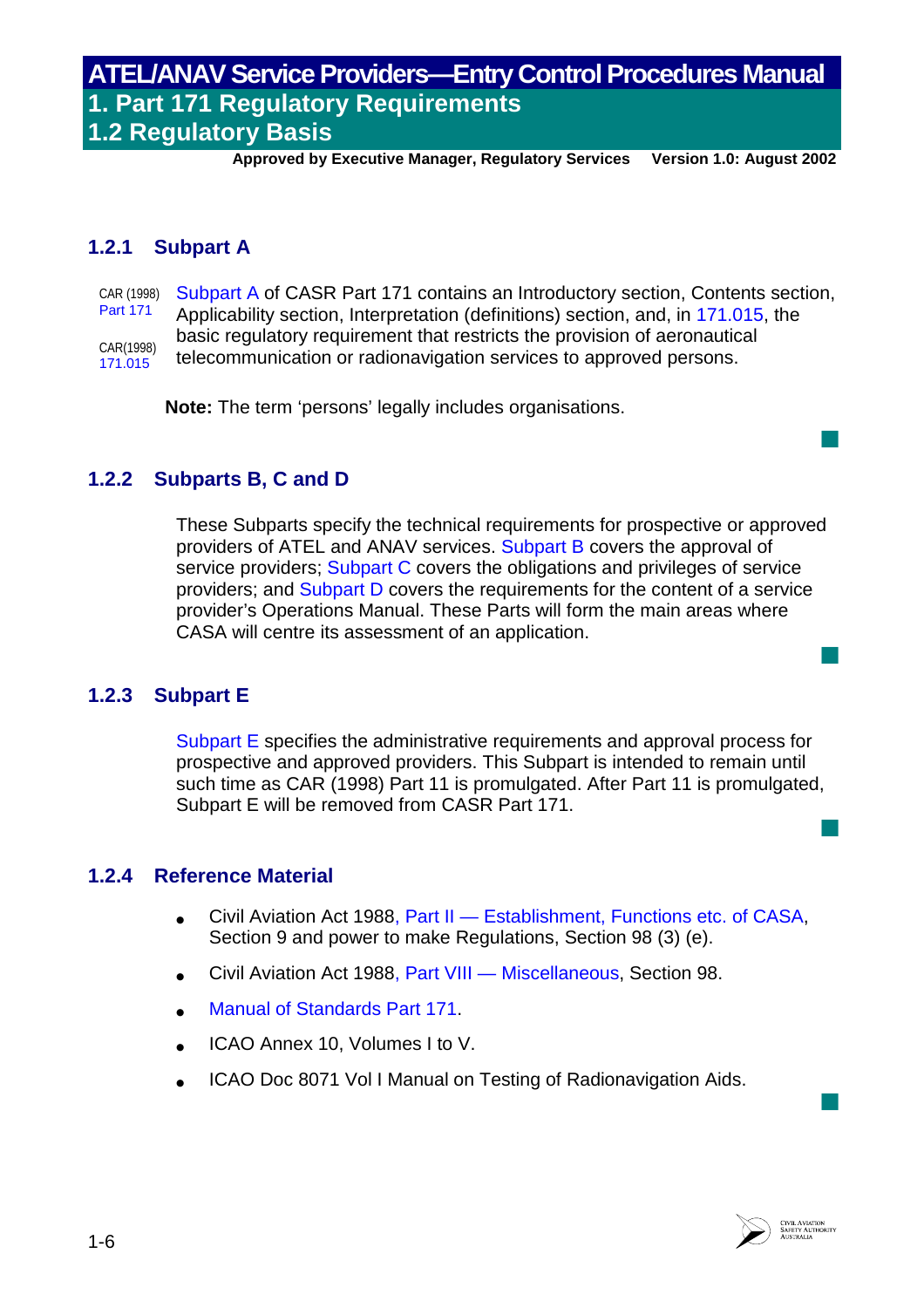### **ATEL/ANAV Service Providers—Entry Control Procedures Manual 1. Part 171 Regulatory Requirements 1.3 Introduction to ATEL and ANAV Regulatory Requirements**

**Approved by Executive Manager, Regulatory Services Version 1.0: August 2002**

### **1.3.1 Operational Requirements**

#### CAR (1998) 172 The operational requirements for the aeronautical telecommunication and radionavigation services are:

- To support the provision of air traffic services by a provider approved under CAR (1998) [Part 172](#page-14-0);
- To provide radionavigation services (i.e., navaids) used for the navigation of aircraft operating under the Instrument Flight Rules; and
- To ensure that operational facilities are operated and maintained in accordance with their approved technical standards by personnel who meet the standards for qualified, competent ATEL/ANAV technicians.

### **1.3.2 Operations Manual**

In making application for approval, prospective ATEL/ANAV providers are required to provide CASA with a copy of their proposed Operations Manual. This initially forms the basis of the submission for approval. The Operations Manual may vary depending upon the type of service and its complexity. For example, a national provider such as Airservices Australia would have an Operations Manual of significant content and complexity. However, the Operations Manual of a local aerodrome operator who applies to operate only one or two navigation aids may be relatively simple.

Prospective providers will need to establish procedures that address the regulatory requirements in [Part 171](#page-14-0), as well as the standards in the MOS. The Operations Manual must also include the functional and technical specification of all services (and the facilities providing the services), and the methods to ensure that these specifications are met.



■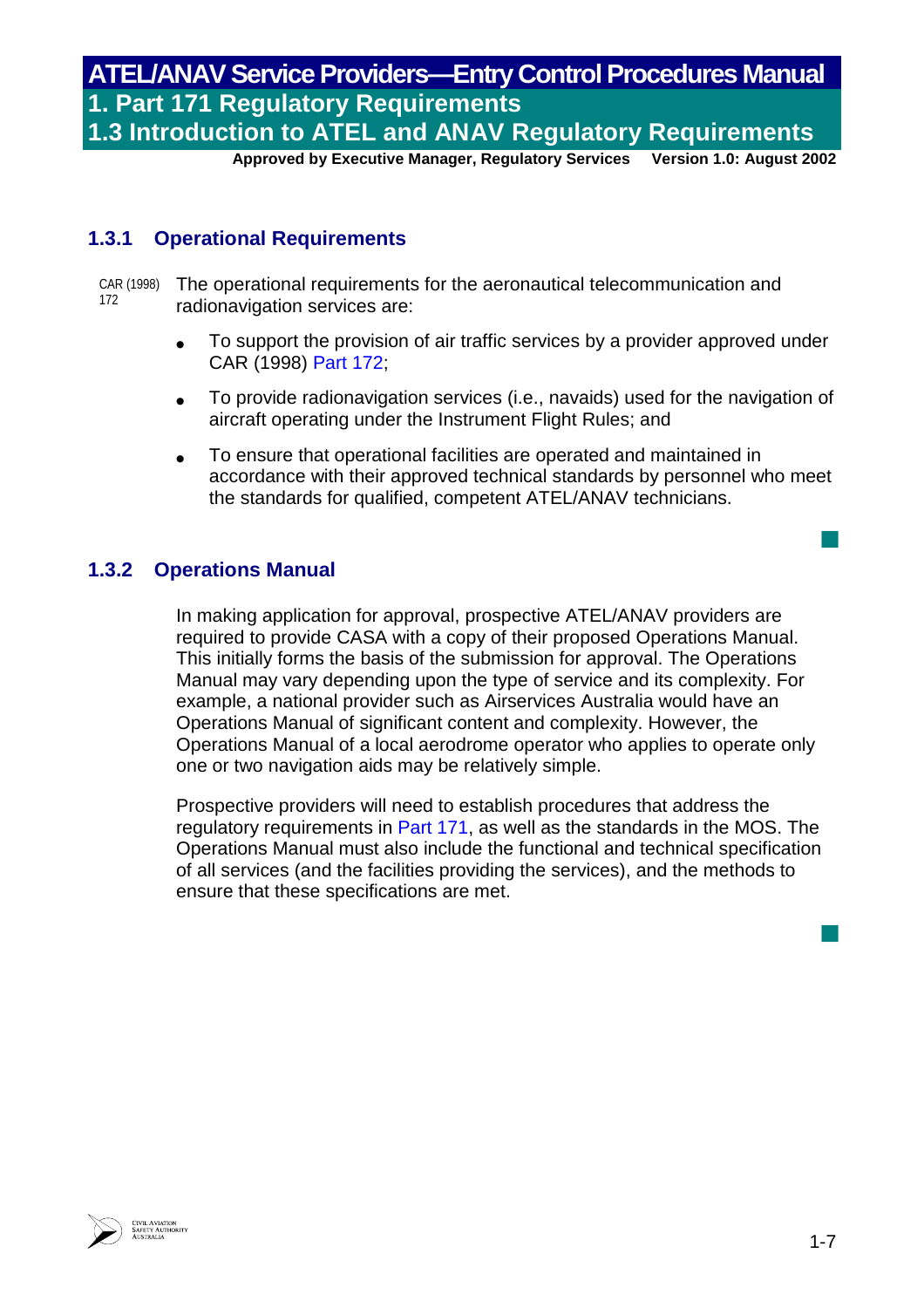### **ATEL/ANAV Service Providers—Entry Control Procedures Manual 1. Part 171 Regulatory Requirements 1.4 Classification of ATEL and ANAV Services**

**Approved by Executive Manager, Regulatory Services Version 1.0: August 2002**

### **1.4.1 Aeronautical Telecommunication Services**

Aeronautical telecommunication and radionavigation services are the groundbased stations of those services defined hereafter. Airborne stations are not included. (See [MOS Part 171.](#page-0-0))

These are the ground-based stations of the following services supporting an air traffic service:

Aeronautical broadcasting service. A broadcasting service intended for the transmission of information relating to air navigation.

**Note:** AWIB stations are not included.

- **Aeronautical fixed service.** A telecommunication service between specified fixed points provided primarily for the safety of air navigation and for the regular, efficient and economical operation of air services.
- **Aeronautical fixed telecommunication network service.** A worldwide system of aeronautical fixed circuits provided, as part of the aeronautical fixed service, for the exchange of messages and/or digital data between aeronautical fixed stations having the same or compatible communication characteristics.
- **Aeronautical telecommunication network service.** An inter-network that allows ground, air-ground and avionics data sub-networks to inter-operate by adopting common interface services and protocols based on the International Organisation for Standardization (ISO) Open Systems Interconnect (OSI) reference model.
- **Aeronautical mobile service.** A mobile service between aeronautical ground stations and aircraft stations, in which survival craft stations may participate. Emergency position-indicating radio-beacon stations may also participate in this service on distress and emergency frequencies. This service does not include ground stations that are provided for other than ATS purposes.
	- **Note:** UNICOM, Certified Air/Ground Radio Services (CAGRS), Pilot Activated Lighting (PAL) and Aerodrome Frequency Response Unit (AFRU) stations are not included.
- Any aeronautical telecommunication service which processes or displays air traffic control data for use by ATS. ■

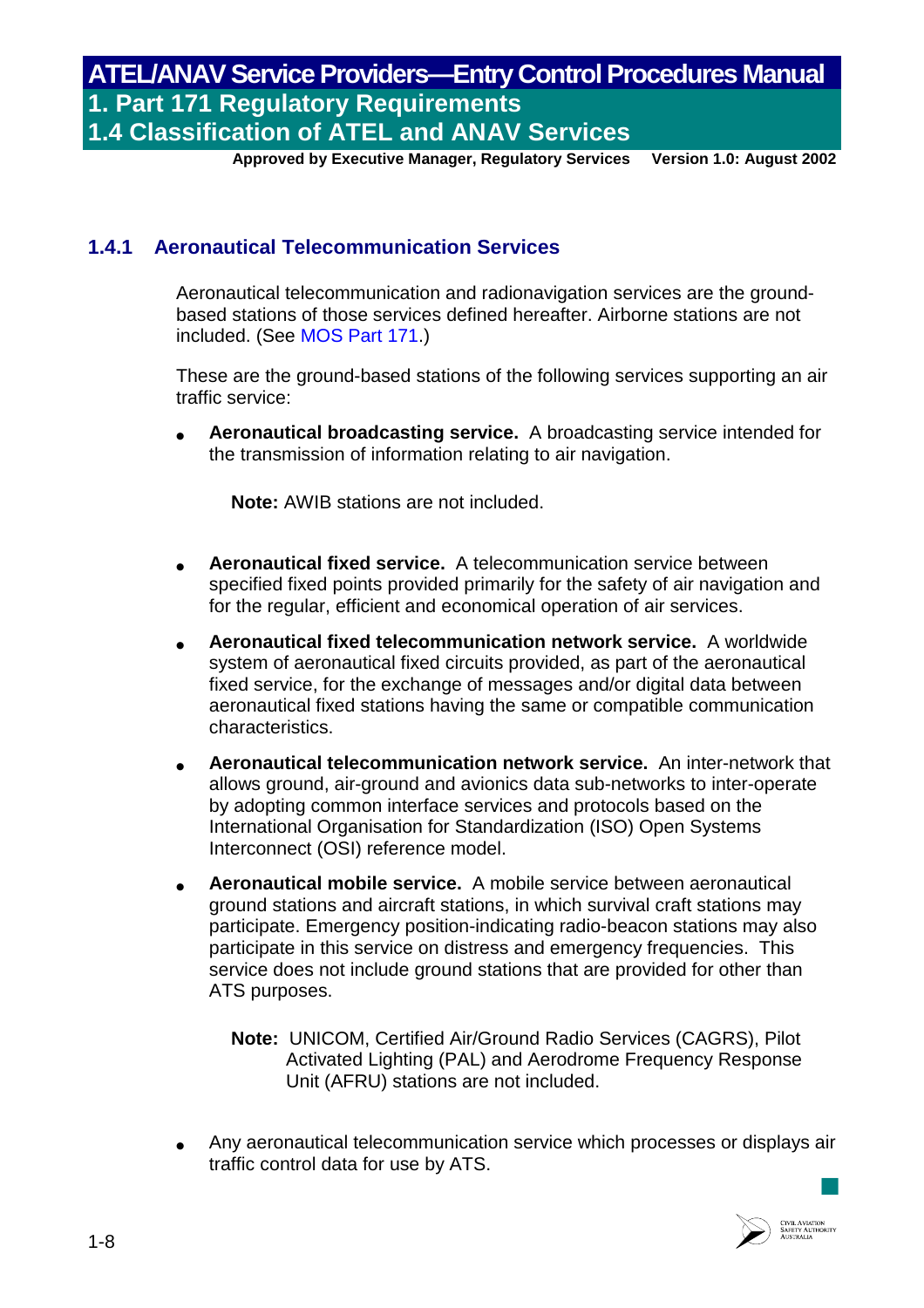### **ATEL/ANAV Service Providers—Entry Control Procedures Manual 1. Part 171 Regulatory Requirements 1.4 Classification of ATEL and ANAV Services**

**Approved by Executive Manager, Regulatory Services Version 1.0: August 2002**

### **1.4.2 Aeronautical Radionavigation Services**

A radionavigation service intended for the benefit, and for the safe operation, of aircraft. These include all ground-based navaids, including the ground-based augmentation stations of satellite-based navigation systems.

**Note:** Radionavigation includes radio determination (radar services) supporting ATS.

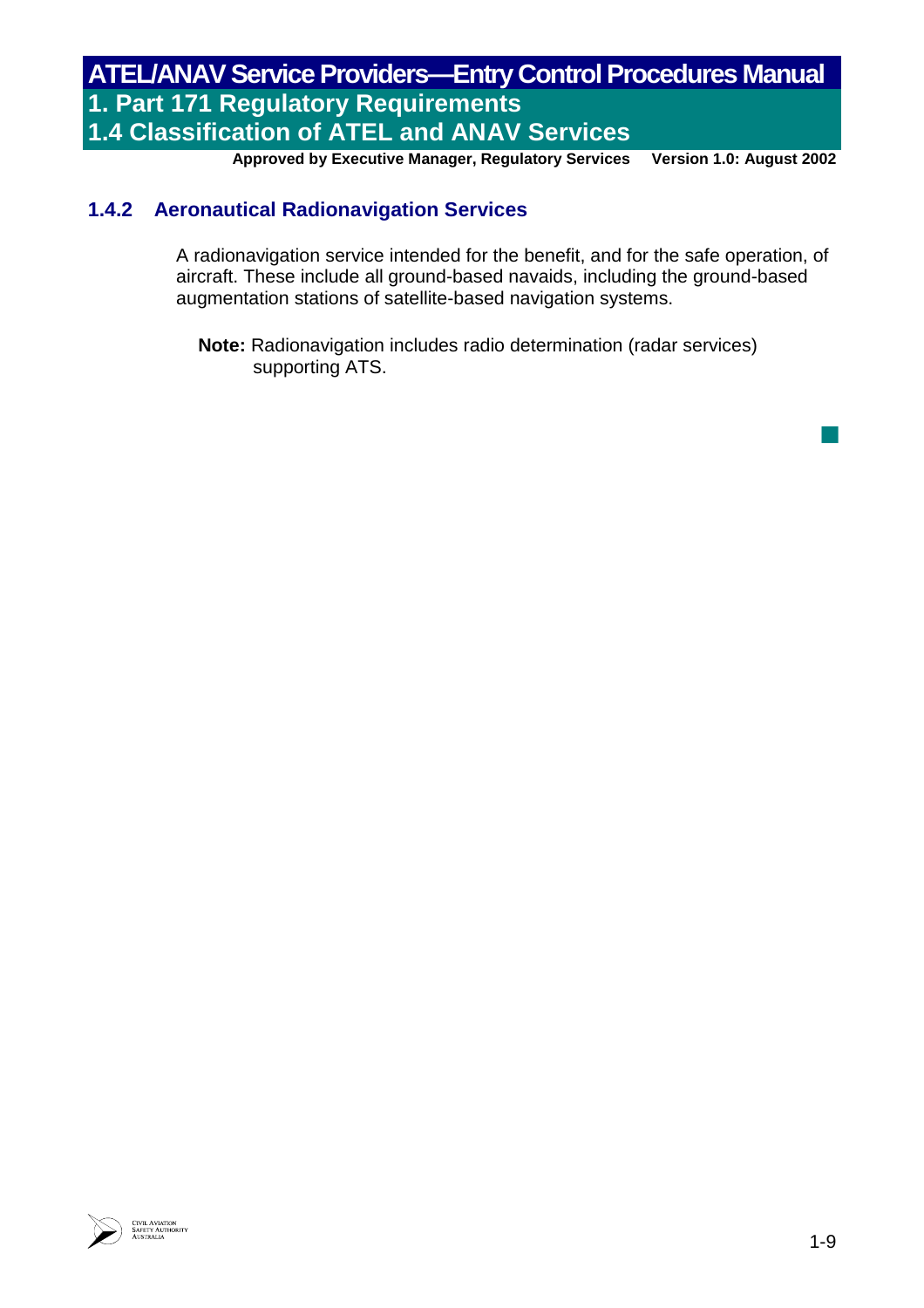### **ATEL/ANAV Service Providers—Entry Control Procedures Manual 1. Part 171 Regulatory Requirements 1.5 ATEL/ANAV Facilities**

**Approved by Executive Manager, Regulatory Services Version 1.0: August 2002**

### **1.5.1 Classification of ATEL/ANAV Facilities**

The following list classifies the types of facilities used for the provision of ATEL and ANAV services, the provision (i.e. the operation and/or maintenance) of which requires a Part 171 Certificate:

- VHF air-ground voice communication facilities;
- HF air-ground voice communication facilities;
- UHF air-ground voice communication facilities;
- Precision approach radionavigation aids:
- Non-precision radionavigation aids;
- Flight data processing facilities:
- Flight information facilities;
- Radar data processing facilities;
- Primary surveillance radar facilities;
- Secondary surveillance radar facilities;
- Surface movement radar facilities:
- Precision runway monitor facilities;
- Automatic dependent surveillance system facilities;
- Automatic dependent surveillance broadcast system facilities;
- Voice switching and control facilities;
- ATS point-to-point communication facilities;
- Air/ground data links;
- Ground-to-ground data interchange networks;
- Human machine interface systems, including tower consoles, ATS work stations, and display facilities;
- Uninterruptable and emergency power supplies;
- Essential services in buildings and equipment shelters housing facilities (electrical power supplies, air-conditioning, and security facilities);
- Global Navigation Satellite System ground-based augmentation system facilities;
- Aeronautical databases used in or by a facility;
- Meteorological display systems used for ATS;
- Voice and data recording facilities; and
- Other facilities supporting Air Traffic Services.

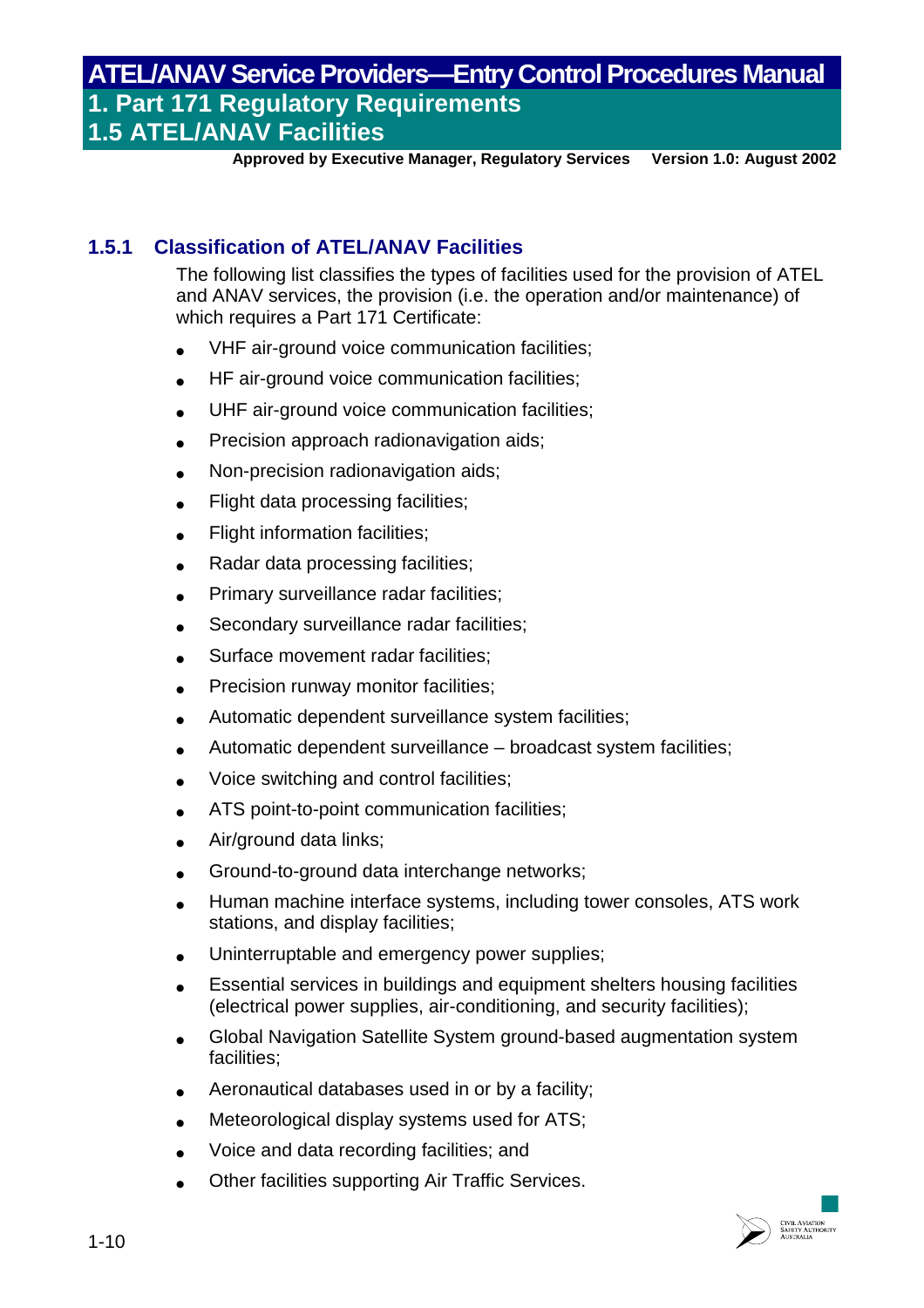<span id="page-24-0"></span>**ATEL/ANAV Service Providers—Entry Control Procedures Manual 2. Approval Procedures for ATEL/ANAV Service Providers 2.1 Approval Procedures for ATEL/ANAV Providers—Flowchart**

**Approved by Executive Manager, Regulatory Services Version 1.0: August 2002**

### **2.1.1 Flowchart**



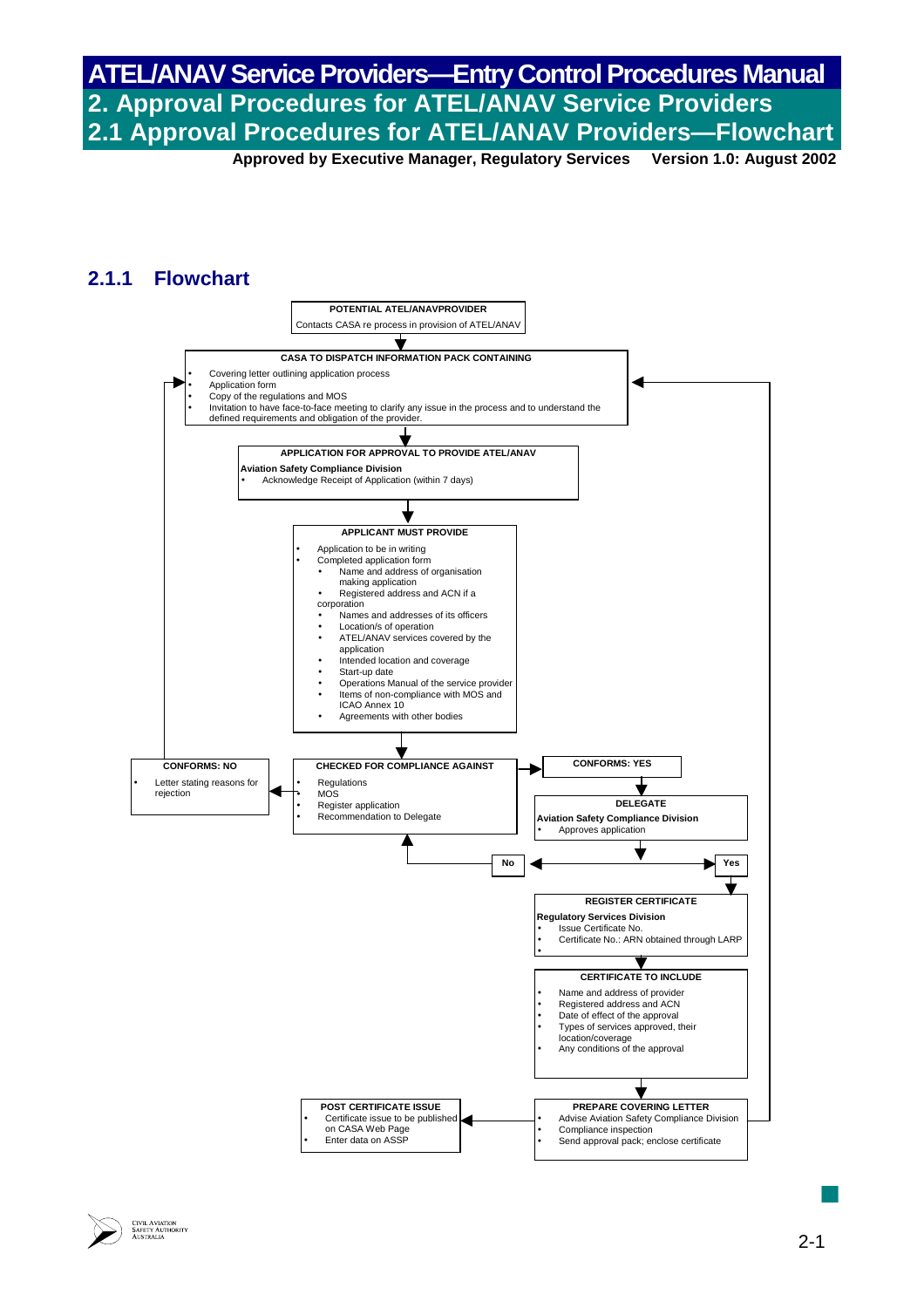<span id="page-25-0"></span>**ATEL/ANAV Service Providers—Entry Control Procedures Manual 2. Approval Procedures for ATEL/ANAV Service Providers 2.2 Initial Enquiries Regarding Application and Approval of ATEL/ANAV Service Providers**

**Approved by Executive Manager, Regulatory Services Version 1.0: August 2002**

### **2.2.1 Handling Initial Enquiries**

When handling enquiries from a prospective applicant, consideration should be given to the items in paragraphs 2.2.2 to [2.2.6](#page-27-0) below.

### **2.2.2 When is an ATEL/ANAV Provider Certificate Required?**

CAR (1998) 171.015 A Certificate to operate must be obtained prior to the provision of an ATEL or ANAV service. A Certificate is required if:

- The proposed service is any of those defined in ICAO Annex 10 Vol II as an aeronautical telecommunication or radionavigation service. The services are also defined in Section 1 of [MOS Part 171](#page-0-0);
- The service is in support of any Part 172 air traffic service;
- The service is a ground station used by pilots for the purpose of radionavigation; or
- The service is a primary or secondary radar station used by air traffic services for traffic surveillance.

See section [4.3](#page-26-0) for a sample ATEL/ANAV Service Provider Certificate.

#### **2.2.3 Who May Make an Application?**

CAR (1998) [171.165](#page-49-0) Any person or corporation that has the necessary capabilities, qualified personnel and facilities.

> Applications purportedly made by a partnership, or by two or more persons jointly, will not be accepted.



■

■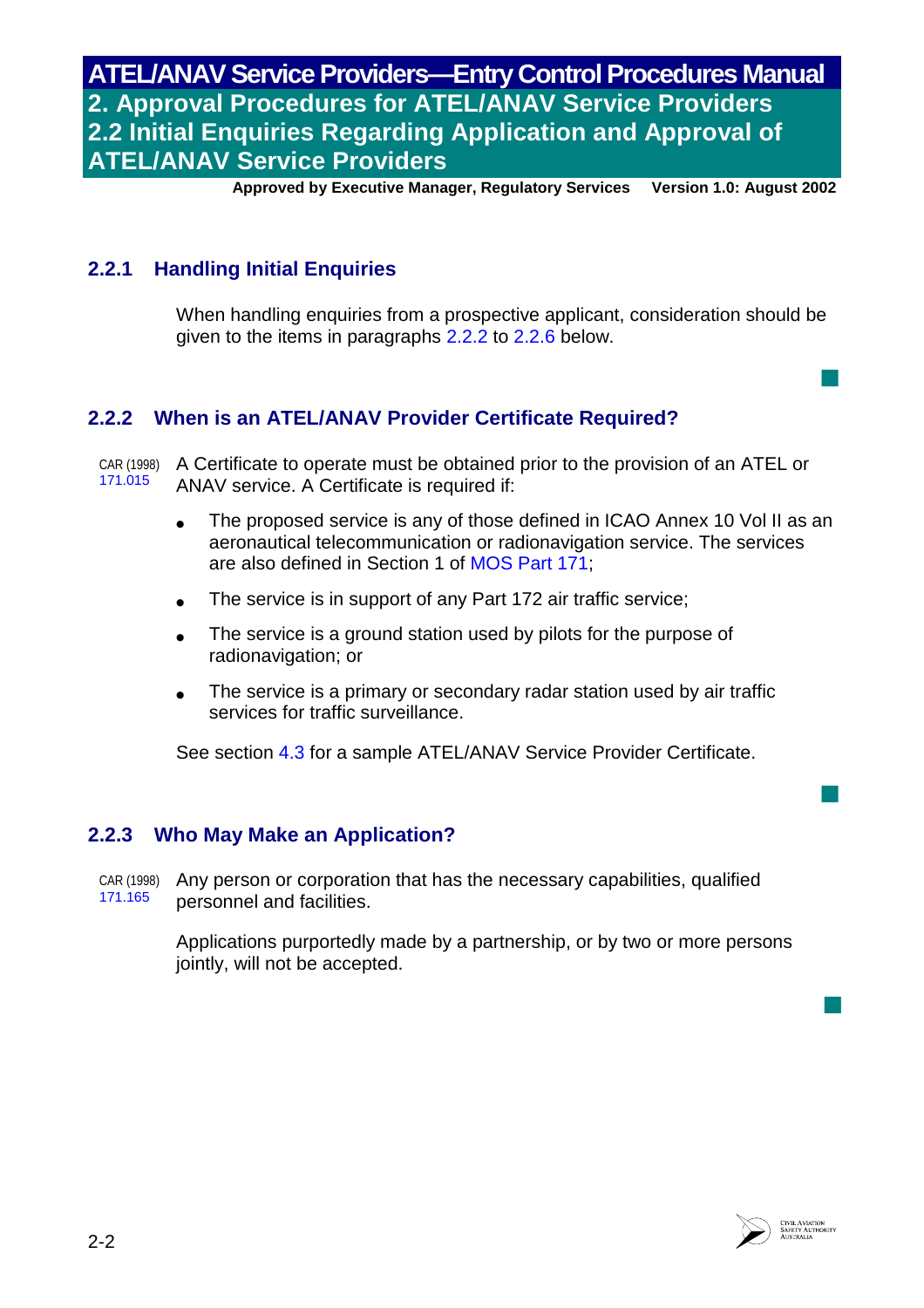<span id="page-26-0"></span>**ATEL/ANAV Service Providers—Entry Control Procedures Manual 2. Approval Procedures for ATEL/ANAV Service Providers 2.2 Initial Enquiries Regarding Application and Approval of ATEL/ANAV Service Providers**

**Approved by Executive Manager, Regulatory Services Version 1.0: August 2002**

### **2.2.4 What is Required?**

CAR (1998) [171.020](#page-25-0) The application for a Certificate to operate must be made in writing. The following details are required in an application:

CAR (1998) 171.025

- The individual or company's name and address;
	- If the applicant is a corporation, the application must include the applicant's registered address and ACN, and the names and addresses of its officers;
	- A list of the ATEL/ANAV services for which the application is being made, prepared by referring to the list of services in the [MOS Part 171;](#page-0-0)
	- A statement of the intended location and coverage of each service. 'Location' is the site of the installation; 'coverage' is the volume of airspace that the service is nominally intended to cover, or the locations between which the service is provided if it is a point to point service;
	- A listing of any non-compliance with any of the standards in the [MOS Part](#page-0-0) [171](#page-0-0) or ICAO Annex 10, and the reasons for, and consequences of, each listed non-compliance;
	- The proposed commencement date of service provision; and
	- A copy of the organisation's draft Operations Manual for assessment and retention. The Operations Manual must be a controlled document.

### **2.2.5 Contents of Operations Manual**

CAR (1998) [171.090](#page-31-0) The required contents of an Operations Manual of an approved provider are specified at [Subpart D](#page-31-0) of CAR (1998) Part 171. These requirements are amplified in Part 3 of this manual. The Operations Manual forms the technical basis of any application. CASA will not approve an application unless it also approves the organisation's Operations Manual.



■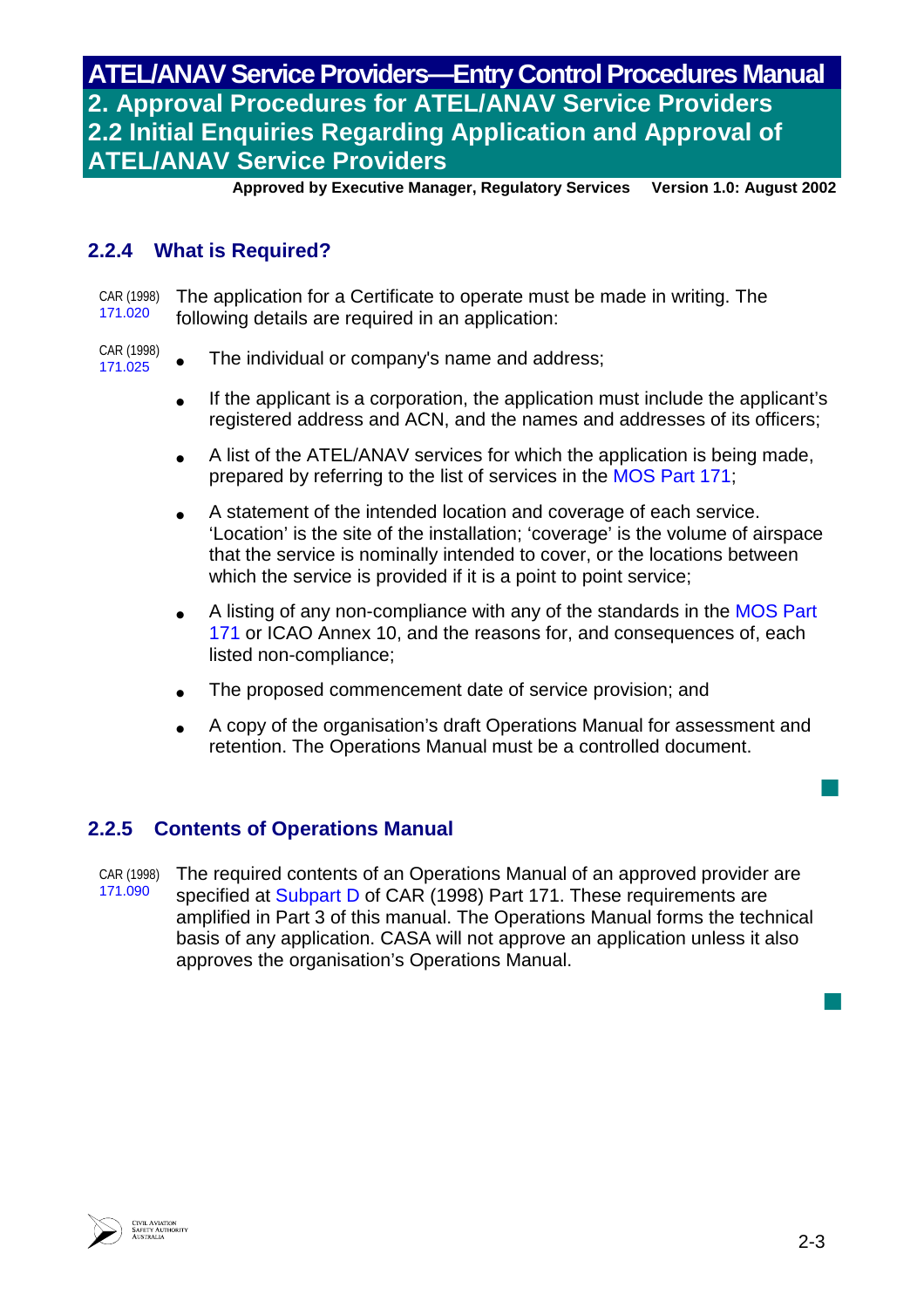<span id="page-27-0"></span>**ATEL/ANAV Service Providers—Entry Control Procedures Manual 2. Approval Procedures for ATEL/ANAV Service Providers 2.2 Initial Enquiries Regarding Application and Approval of ATEL/ANAV Service Providers**

**Approved by Executive Manager, Regulatory Services Version 1.0: August 2002**

#### **2.2.6 Confidentiality of Information Provided**

Any organisational or corporate-related information provided by an applicant for a Part 171 Certificate, including the Operations Manual of the applicant, used in the context of the assessment of the application, is to be treated as 'Commercial-in-Confidence' and must not be disclosed to any party outside CASA, unless the applicant has approved the release of the information in writing.

### **2.2.7 Assessment and Approval Process**

- CAR (1998) [171.020](#page-25-0) On receipt of an application, after an initial desk-top assessment of the application and the Operations Manual, the CASA assessment officer should approach the applicant to arrange a face-to-face meeting to clarify requirements (see the sample Letter of Response to Application for a Certificate at section [4.2.1](#page-25-0)).
	- An initial desk-top assessment will be directed toward establishing to what extent the requirements specified in the CAR (1998) [Part 171](#page-24-0) and [MOS](#page-0-0) [Part 171](#page-0-0) have been met.
	- After the initial assessment is undertaken, the face-to-face meeting with the applicant should concentrate on explaining the areas of shortfall in the applicant's Operations Manual, and indicating what further supporting information must be provided before CASA can continue with the assessment. If appropriate, where the applicant has already established the facilities and equipment and personnel, including technicians, necessary for service provision, CASA should raise with the applicant the possible requirement for the proposed services to be actually demonstrated.



■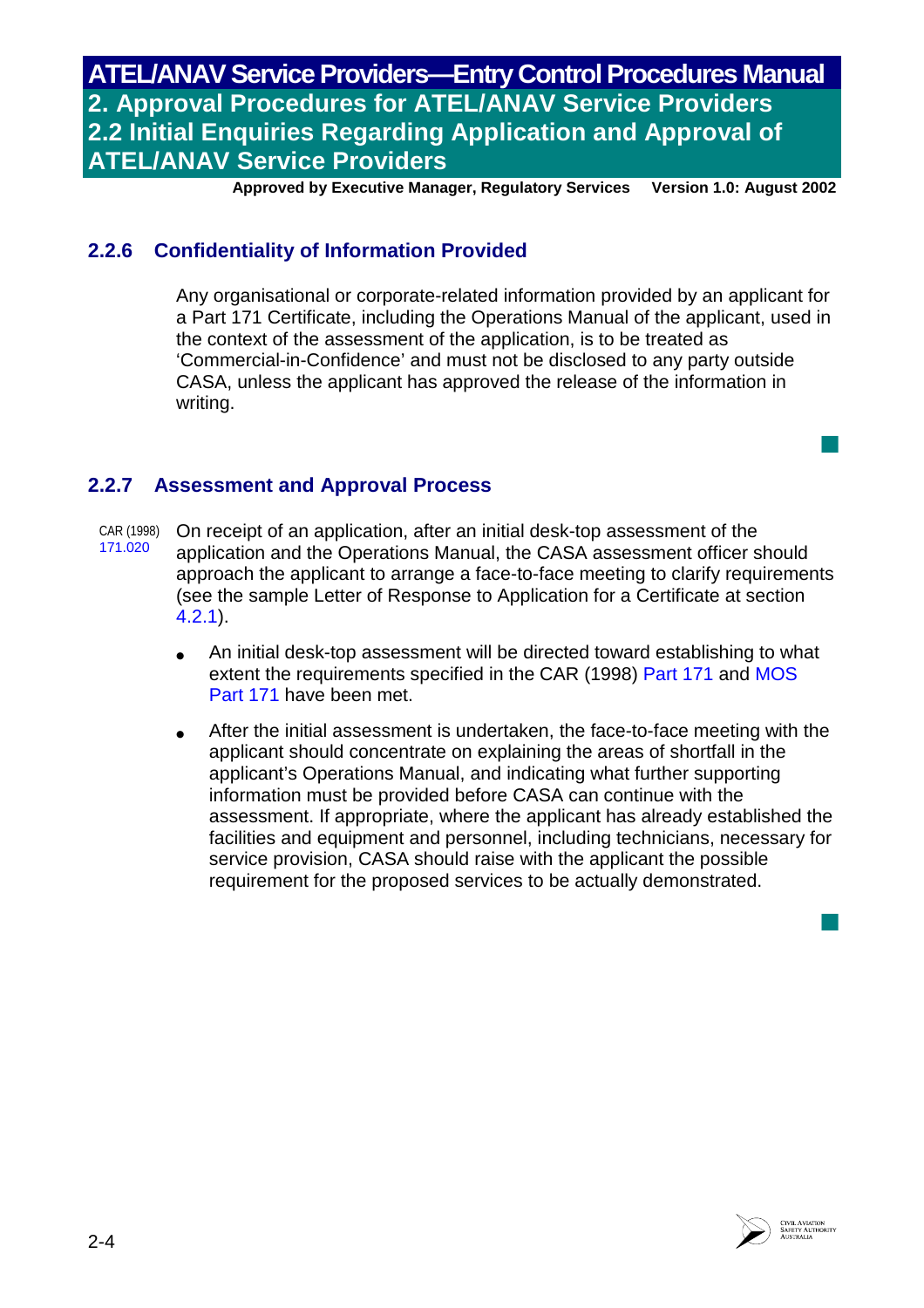### **ATEL/ANAV Service Providers—Entry Control Procedures Manual 2. Approval Procedures for ATEL/ANAV Service Providers 2.3 Approval Process**

**Approved by Executive Manager, Regulatory Services Version 1.0: August 2002**

#### **2.3.1 On Receipt of a Written Request Form from an Applicant**

CAR (1998) On receipt of a written application, carry out the following steps: [171.020](#page-25-0)

- Record the request in TRIM and in the Inward Correspondence Register, if required;
- Raise a new file and attach the applicant's correspondence to the relevant file; and
- Undertake a complete and thorough desk-top assessment of the applicant's Operations Manual for compliance against all the applicable requirements and standards of [Part 171](#page-24-0) and the [MOS Part 171](#page-0-0). Use the Checklist form at section [4.4](#page-19-0) to record the results of this assessment.

### **2.3.2 CASA May Ask for Demonstration of a Service**

CAR (1998) [171.170](#page-49-0) When considering an application for approval, CASA may ask the applicant in writing to demonstrate its ATEL or ANAV service.

> It will be normal procedure to request such a demonstration before an approval is given, unless the actual facility is not in existence at the time of application.

If a demonstration is required, advise the applicant accordingly in writing.

### **2.3.3 CASA May Ask Applicant for More Information**

CAR (1998) [171.175](#page-49-0) Decide on whether CASA reasonably needs more information than has been provided by the applicant, including any further information to be included in the Operations Manual before it can be approved, in order to complete assessment of the application.

> If CASA requires the applicant to provide more information or further documentation, advise the applicant accordingly in writing, clearly stating the information that is required.



■

■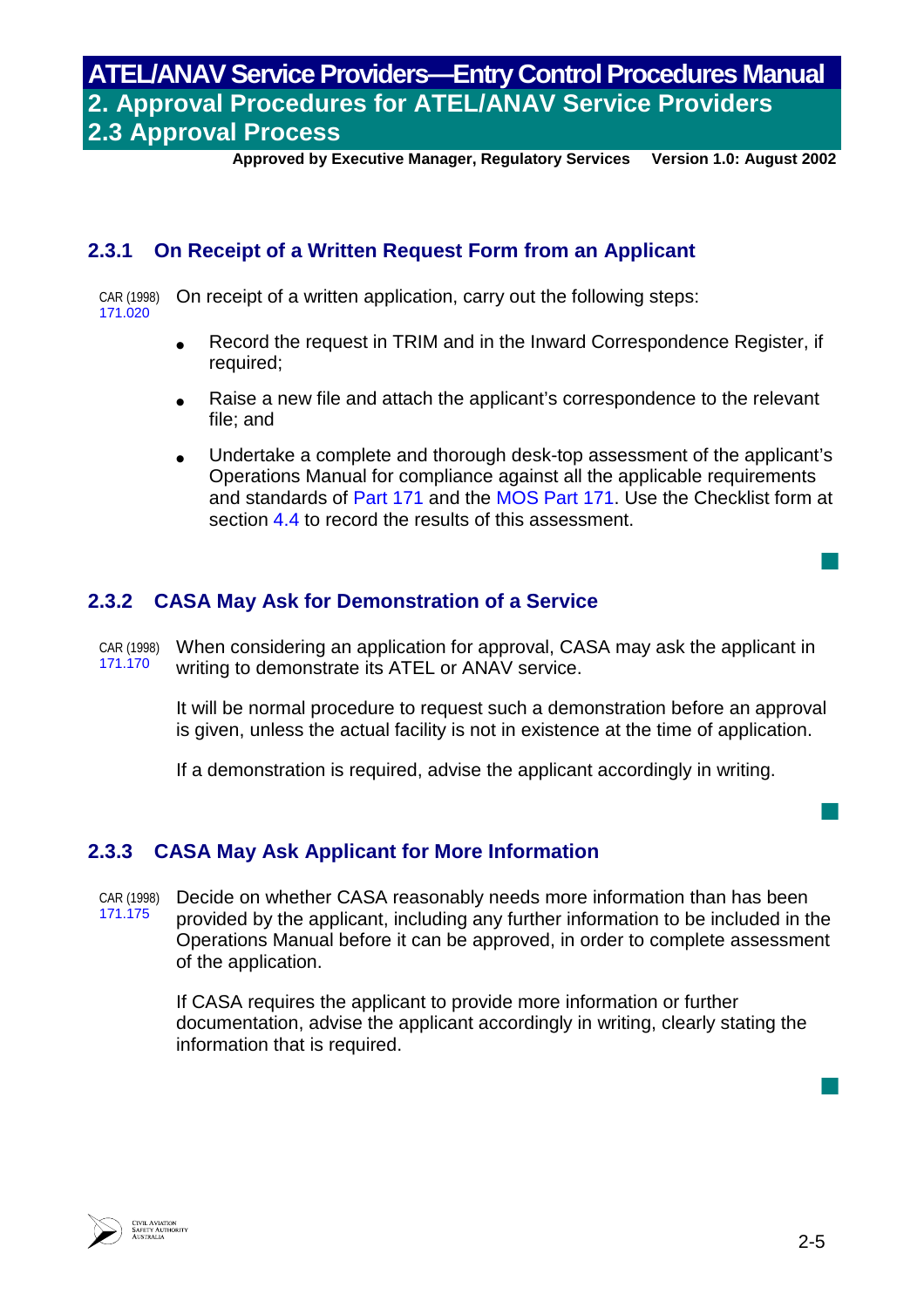### **ATEL/ANAV Service Providers—Entry Control Procedures Manual 2. Approval Procedures for ATEL/ANAV Service Providers 2.3 Approval Process**

**Approved by Executive Manager, Regulatory Services Version 1.0: August 2002**

### **2.3.4 Matters to be Taken into Account**

CAR (1998) [171.180](#page-49-0) In assessing and making a decision on any application, CASA may take into account:

- Anything in the application;
- Anything in any other document submitted by the applicant:
- The results of any demonstration of a service; or
- Anything which CASA has in its records about the applicant.

However, before taking into account anything in CASA records about an applicant, CASA must inform the applicant in writing of the substance of the information, and invite the applicant to make a written submission about such matter within a specified, reasonable time.

### **2.3.5 Prepare a Letter of Approval and the Certificate**

CAR (1998) 171.250 Prepare the letter of approval (see section [4.2.2](#page-15-0)) and the ATEL/ANAV Approved Service Provider Certificate (see section [4.3](#page-26-0)) for the CASA delegate's approval.



■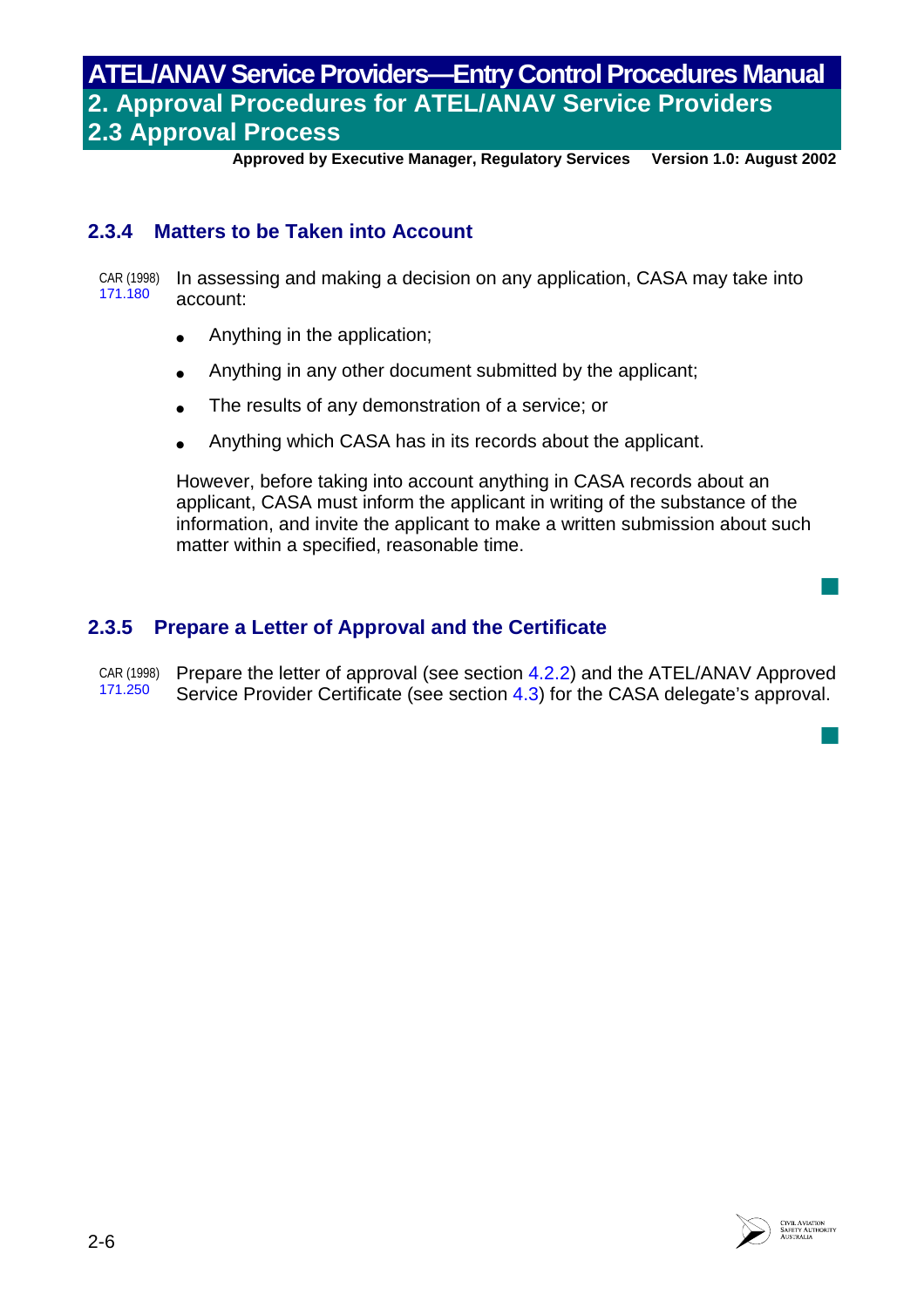### **ATEL/ANAV Service Providers—Entry Control Procedures Manual 2. Approval Procedures for ATEL/ANAV Service Providers 2.4 ATEL/ANAV Service Provider Certificate**

**Approved by Executive Manager, Regulatory Services Version 1.0: August 2002**

### **2.4.1 Content of an ATEL/ANAV Service Provider Certificate**

An ATEL/ANAV Approved Provider Certificate must include the following details:

- $\bullet$  The identity of the approved provider (name and address);
- A list of those ATEL/ANAV services approved under the Certificate, together with details of their location and coverage;
- The date of approval of the Certificate; and
- Conditions on the Certificate; including the condition that CASA has the right to undertake a safety audit of the provider's operation at any time.

#### **2.4.2 Conditions to be Specified on the Certificate**

CAR (1998) 171.250 As a minimum, the following conditions are to be specified on the Certificate:

- CASA's right to undertake safety audits as specified; and
- CASA's right to cancel the Certificate where it considers that it is justified for aviation safety.

### **2.4.3 Issue of a Certificate Cannot be Refused if CASA is Satisfied**

CAR (1998) [171.185](#page-49-0) If a person/organisation has applied for a Certificate as an ATEL/ANAV provider in accordance with [Part 171](#page-24-0), and the applicant has demonstrated compliance, CASA must grant an approval, unless CASA considers that the approval would be likely to have an adverse effect on the safety of air navigation.

> If an applicant shows compliance, this consideration would normally only be made where an ATEL or ANAV service is already approved by CASA and is operating in the same airspace as that service which the applicant proposes to provide. An example of this possibility is the provision of two similar navigation aids providing the same service in the same or overlapping airspace, where mutual interference may be a problem.



■

■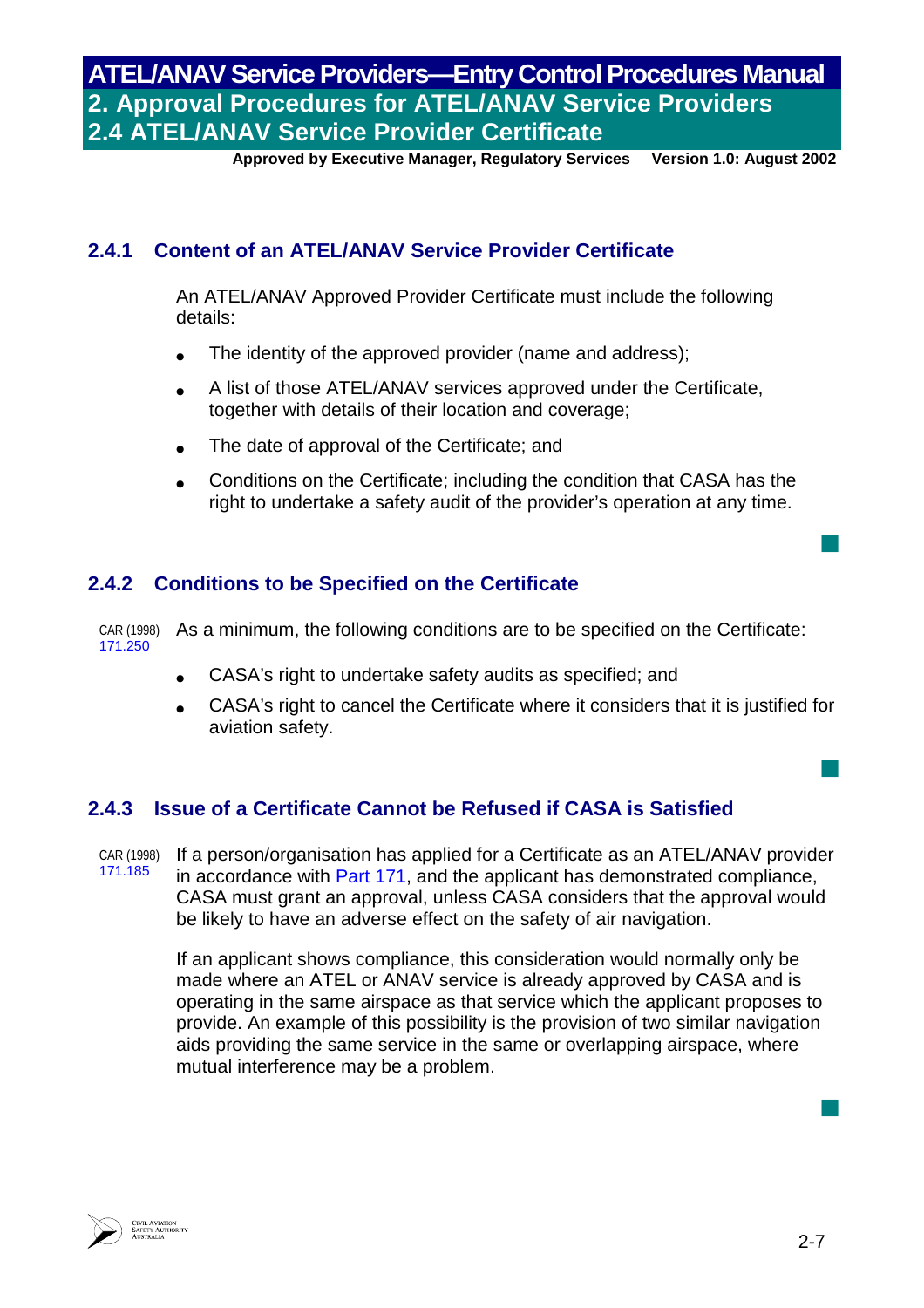### <span id="page-31-0"></span>**ATEL/ANAV Service Providers—Entry Control Procedures Manual 2. Approval Procedures for ATEL/ANAV Service Providers 2.4 ATEL/ANAV Service Provider Certificate**

**Approved by Executive Manager, Regulatory Services Version 1.0: August 2002**

■

■

■

■

A further reason for refusing an application is in the case where the applicant cannot establish that there is a feasible reason to provide a proposed service. CASA does not intend to provide certification to applicants who cannot establish a valid reason to provide a service. This will be the case if the application is purported to be for the provision of a Part 171 service to support an ATS provided by a Part 172 provider, but there is no formal agreement with the Part 172 provider included in the application.

### **2.4.4 When a Decision Must be Made**

CAR (1998) [171.190](#page-50-0), [171.175](#page-49-0) CASA must make a decision about an application within 90 days after receiving it. If a decision is not made in 90 days, Regulation [171.190](#page-50-0) provides that CASA is taken to have refused the application.

> **Note:** The 90 day assessment period may be extended if CASA has made a request under [171.175](#page-49-0) for further information. The time between when CASA makes the request and when the applicant gives CASA the information is not included in the 90 day period.

### **2.4.5 Grounds for Suspension or Cancellation of Approval**

CAR (1998) CASA may suspend or cancel an approval if the Regulation is breached.

171.220 and However, CASA must be able to justify the suspension or cancellation.

171.225 Suspension and cancellations require CASA to provide the reason for the action in a show cause notice.

> All proposed actions to suspend or cancel a Certificate should be coordinated with the CASA Office of Legal Counsel.

### **2.4.6 Return of Certificate if Approval Cancelled**

CAR (1998) 171.225 If CASA cancels the approval of an ATEL/ANAV provider the person who was the certificate holder must return the Certificate to CASA.

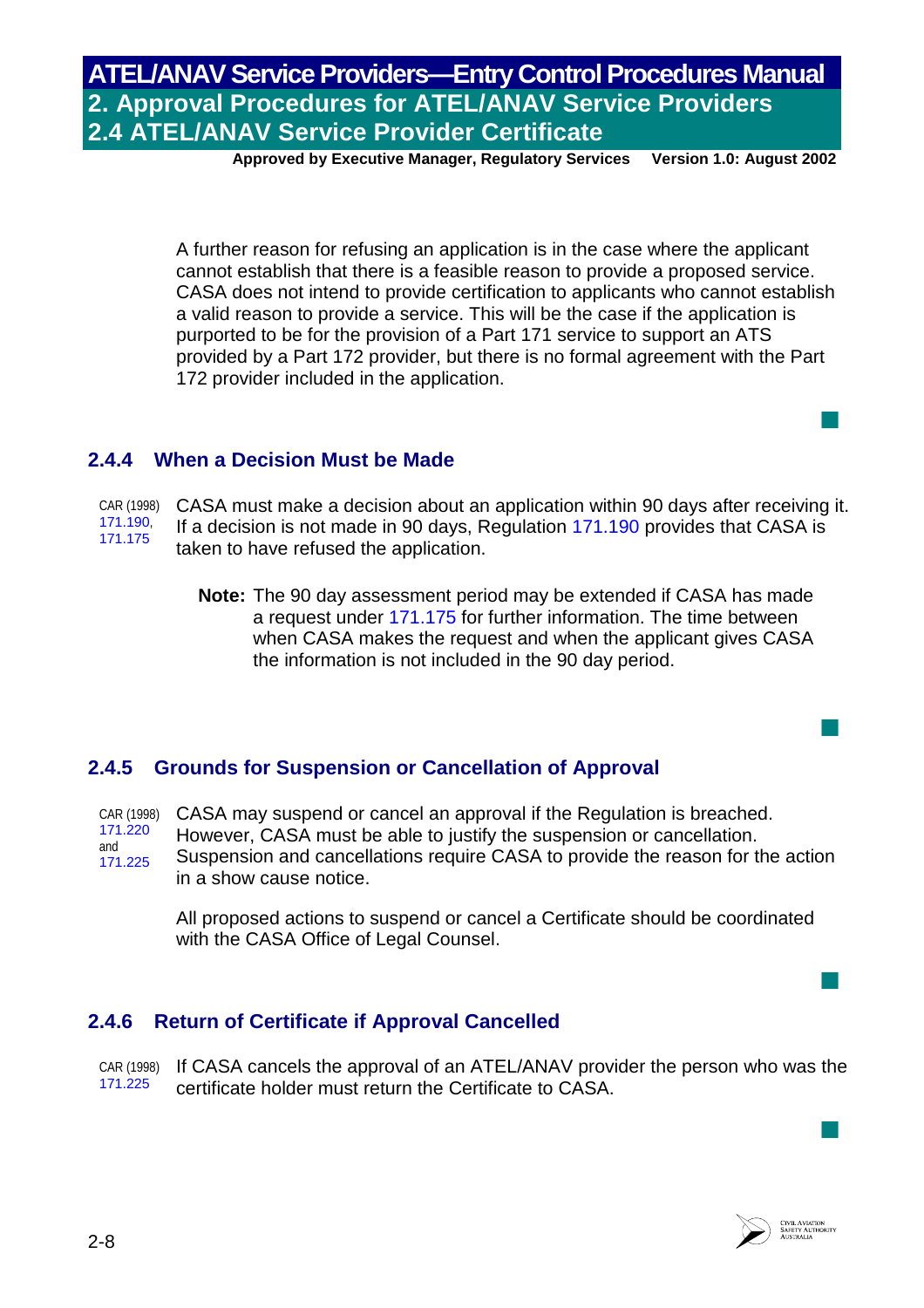### **ATEL/ANAV Service Providers—Entry Control Procedures Manual 2. Approval Procedures for ATEL/ANAV Service Providers 2.5 Issue of ATEL/ANAV Service Provider Certificate**

**Approved by Executive Manager, Regulatory Services Version 1.0: August 2002**

### **2.5.1 Delegate**

Following assessment of the application and completion of the compliance/entry control checklist (ATEL/ANAV Service Provider Certificate Checklist), the ATEL/ANAV Provider Certificate and the approval letter are forwarded to the Delegate for signature.

If the Delegate is satisfied that all requirements have been met, he/she will stamp and sign the approval letter.

CASA retains:

- One copy of the approved provider's Operations Manual; and
- A copy of the Certificate of approval.

The following documents are sent to the applicant by registered mail with a covering letter:

- CASA's approval letter; and
- **ATEL/ANAV Provider Certificate.**

See section [4.2.2](#page-15-0) and section [4.2.3](#page-25-0) respectively for the following sample letters:

- Sample Letter to Grant an ATEL/ANAV Provider Certificate.
- Sample Letter of Refusal to Grant a Certificate.

### **2.5.2 Term of Certificate of Approval**

Certificates will not have an expiry date included. However, a date for the review of the conditions placed on the Certificate is to be included. That date will be dependant on the type and extent of the conditions that are initially placed on the Certificate, but will not be in excess of three years after the date of original issue of the Certificate.



■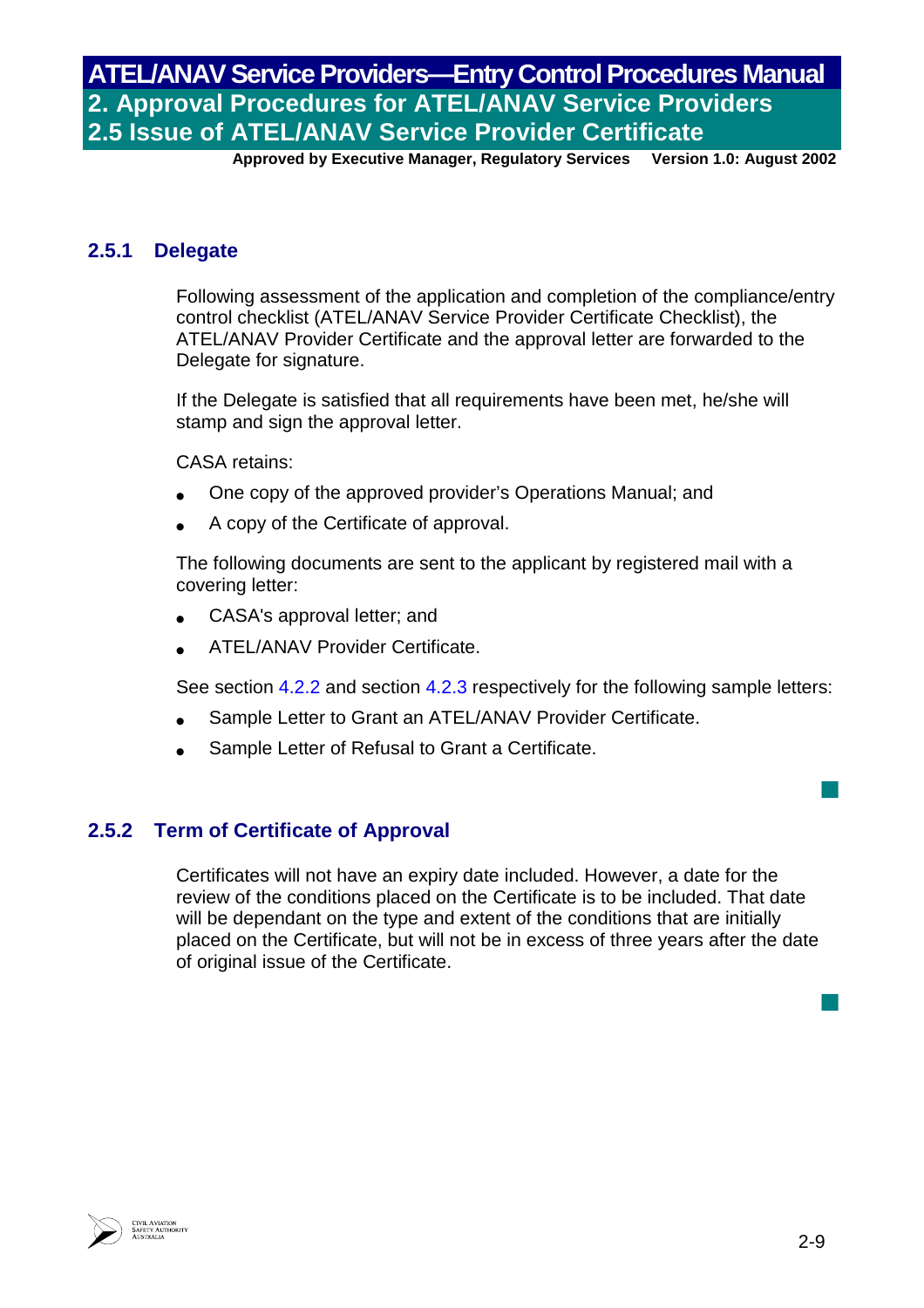**Approved by Executive Manager, Regulatory Services Version 1.0: August 2002**

### **2.6.1 Replacement Certificate and Imposing and Varying Conditions on a Certificate**

CAR (1998)

[171.035](#page-19-0) and 171.250 If it is necessary to vary anything on a Certificate, a replacement Certificate should be issued. This will be the case where:

- There is a change in the service(s) provided by an approved provider, and CASA has approved the change; or
- It is necessary to change or add any of the conditions on a Certificate.

If an approved service provider wishes to make a change to the services provided under the Certificate, or to provide additional services, the services provided would no longer be covered by the approved Operations Manual of the provider. Before making the change the service provider must prepare a draft amendment of its Operations Manual and forward the draft amendment to CASA for approval.

Such a proposed change to an approved service is to be processed by CASA as a variation of the original approval. This is to be authorised by re-issue of the Certificate with the amended or additional entries covering the change to the service, or the new service. It may be necessary in such cases for the approved provider to enclose any variation documentation to support the amendment to the Operations Manual.

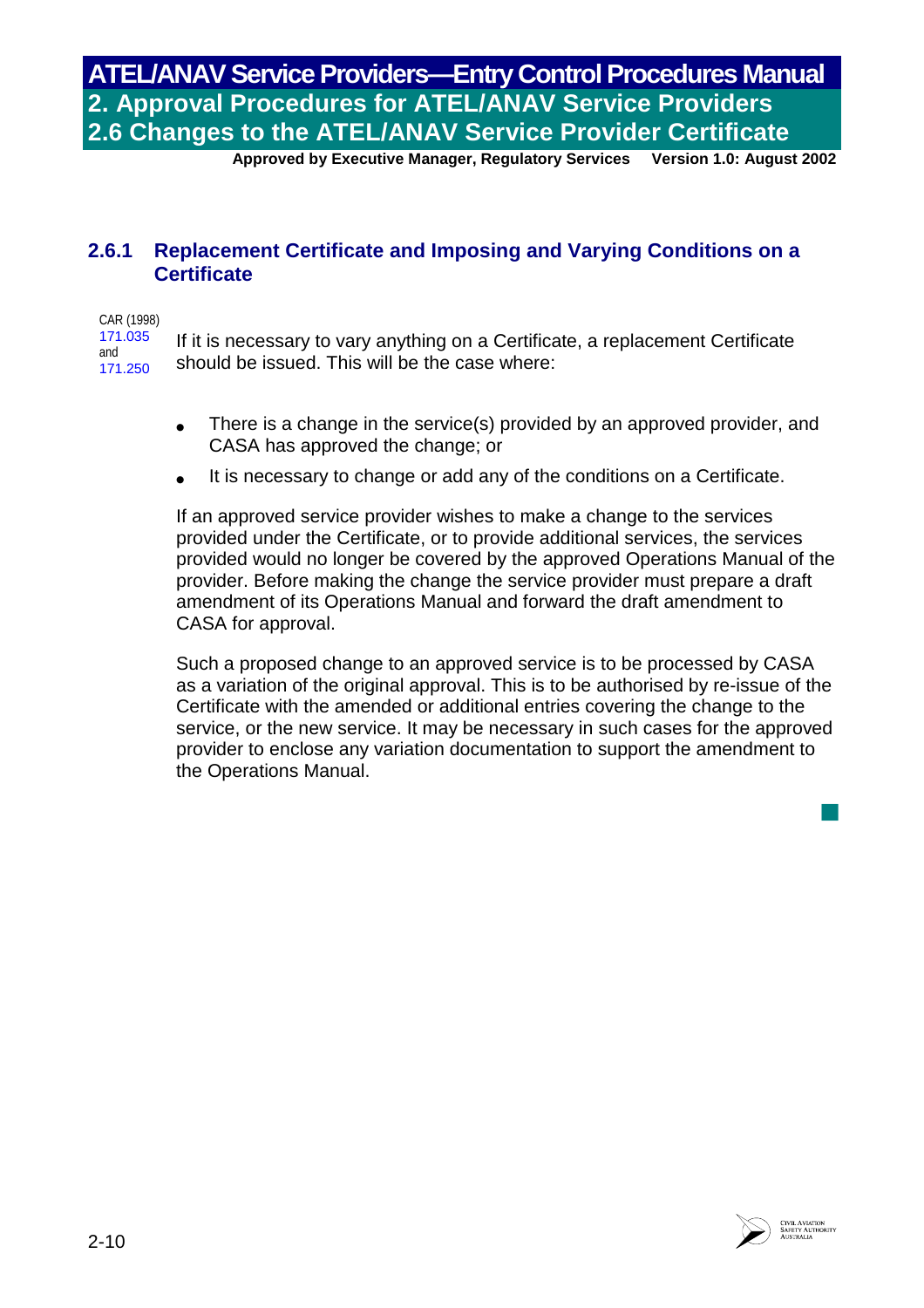<span id="page-34-0"></span>**Approved by Executive Manager, Regulatory Services Draft Version 1.0: August 2002**

### **3.1.1 Content**

CAR (1998) [171.090](#page-40-0) The content of an Operations Manual must meet the requirements specified in [Subpart D](#page-40-0) of CASR Part 171 and the [MOS Part 171](#page-0-0).

> The items that must be included in an Operations Manual are listed in the following paragraphs.

### **3.1.2 Reference to Other Documents**

The Regulation provides that a requirement to include particular information in an Operations Manual may be satisfied by referring to that information in another document held by the service provider, from the manual.



■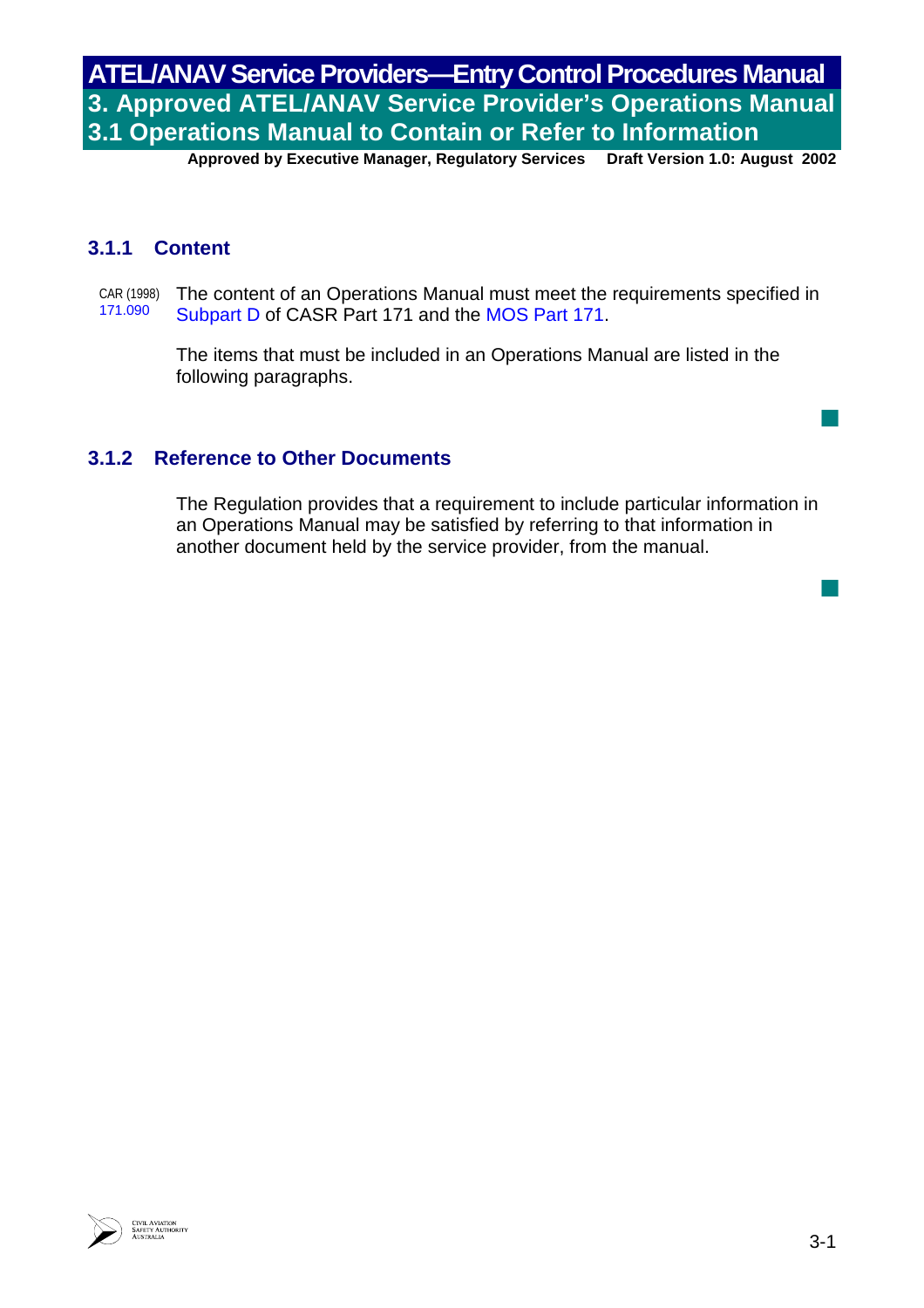### **ATEL/ANAV Service Providers—Entry Control Procedures Manual 3. Approved ATEL/ANAV Service Provider's Operations Manual 3.2 Organisation Chart**

**Approved by Executive Manager, Regulatory Services Draft Version 1.0: August 2002**

### **3.2.1 Content of the Organisation Chart**

CAR (1998) [171.095](#page-40-0) An organisation chart of the service provider must show:

- The names and relevant qualifications, experience and positions of the principals of the organisation;
- The names and relevant qualifications, experience and positions of the key personnel—i.e. person or persons responsible for the management of:
	- ❍ Operations—i.e. the technical operation, including the installation, commissioning, removal from service and return to service, of services;
	- ❍ Maintenance—i.e. the on-going scheduled and unscheduled maintenance of facilities providing services;
	- ❍ Safety—i.e. the policy and procedures adopted by the organisation to ensure that its services provide for the safety of aviation in accordance with the [Part 171](#page-34-0) requirements.
- The numbers of qualified technicians who will operate and maintain each service. It is important that CASA assessment officers should check that the nominated technicians are qualified and competent to undertake the operation and maintenance functions involved in service provision.

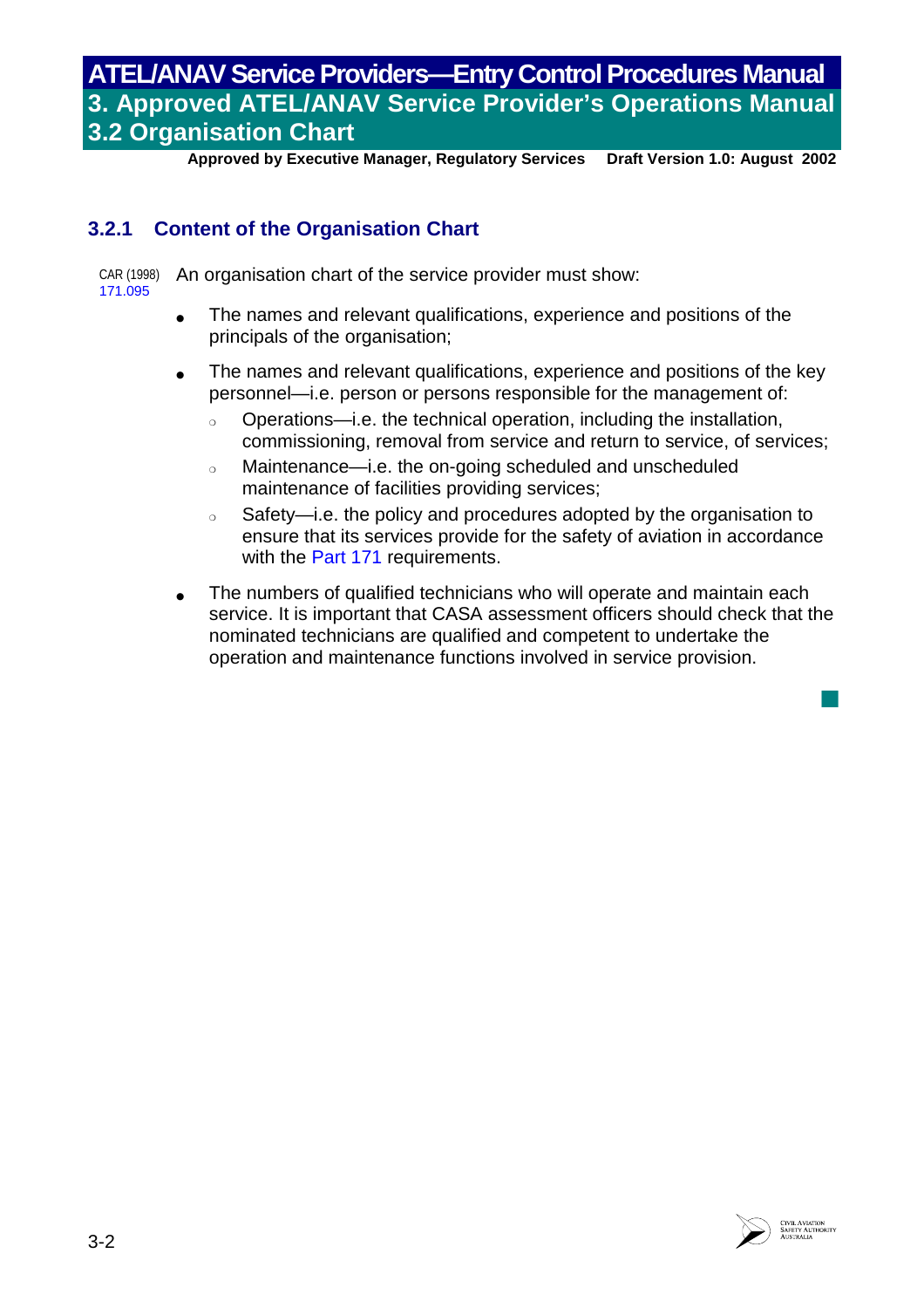### **ATEL/ANAV Service Providers—Entry Control Procedures Manual 3. Approved ATEL/ANAV Service Provider's Operations Manual 3.3 Standards**

**Approved by Executive Manager, Regulatory Services Draft Version 1.0: August 2002**

### **3.3.1 Types of Standards**

- CAR (1998) [171.100](#page-42-0) A listing of the standards that relate to the design, installation and testing, commissioning, and operation and maintenance of each service. The standards could include those listed in:
	- The [MOS Part 171](#page-0-0);
	- ICAO Annex 10:
	- International Standards;
	- **ISO Standards;**
	- Australia/New Zealand Standards;
	- An overseas aviation authority's standards relevant to the service;
	- RTCA standards:
	- Industry standards; or
	- Equipment manufacturer standards as included in equipment handbooks as specifications or standard operating performance parameters.

#### **3.3.2 Assessment of Standards**

It is important that CASA compliance officers make an assessment of the relevance and adequacy of the standards for each service. In particular, compliance with the ICAO Annex 10 standards should be given particular attention. There must be a very strong reason for any non-compliance with the ICAO standards.



■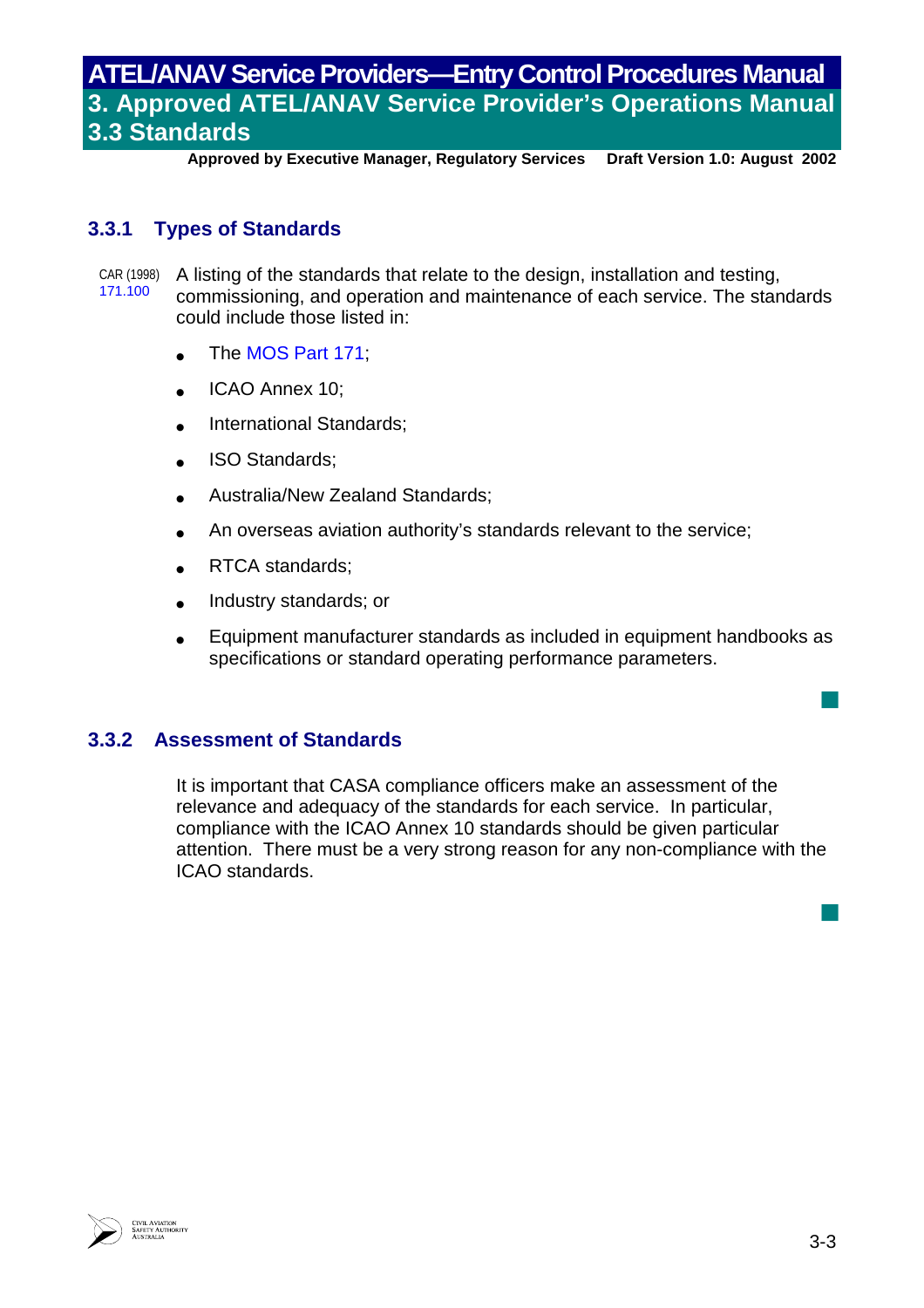### **ATEL/ANAV Service Providers—Entry Control Procedures Manual 3. Approved ATEL/ANAV Service Provider's Operations Manual 3.4 Functional Specification and Performance Values**

**Approved by Executive Manager, Regulatory Services Draft Version 1.0: August 2002**

### **3.4.1 Functional Specification**

CAR (1998) [171.105](#page-42-0) A functional specification of each service, together with the values of availability, reliabili accuracy and integrity (as applicable) of each service.

### **3.4.2 Derivation of Performance Values**

The performance values must be derived from either one or more of the following sources:

- The known performance of the service based on actual operational experience either in Australia or with similar systems operated overseas;
- The predicted performance based on pre-commissioning testing and trials;
- The manufacturer's documented design specifications; or
- Theoretical assessment.

Where relevant ICAO standards for the performance parameters exist in Annex 10 or elsewhere, CASA compliance officers should check that the values entered in the Operations Manual meet or exceed the ICAO values.

### **3.4.3 Basic Formulae for Performance Values**

The basic formulae for calculating Availability and Reliability parameters in Attachment F to ICAO Annex 10 Volume I, and are also shown below:

Inherent Availability  $(Ai) = MTBF/(MTBF + MTTR)$ , where MTBF is the mean time between failure, and MTTR is the mean time to repair.

Operational Availability  $(Ao) = MTBM/(MTBM + MDT)$  where MTBM is mean time between maintenance, and MDT is mean down time.

Reliability is normally provided in terms of MTBF.

Integrity may be a qualitative or quantitative value, and will depend upon the type of service being provided.



■

■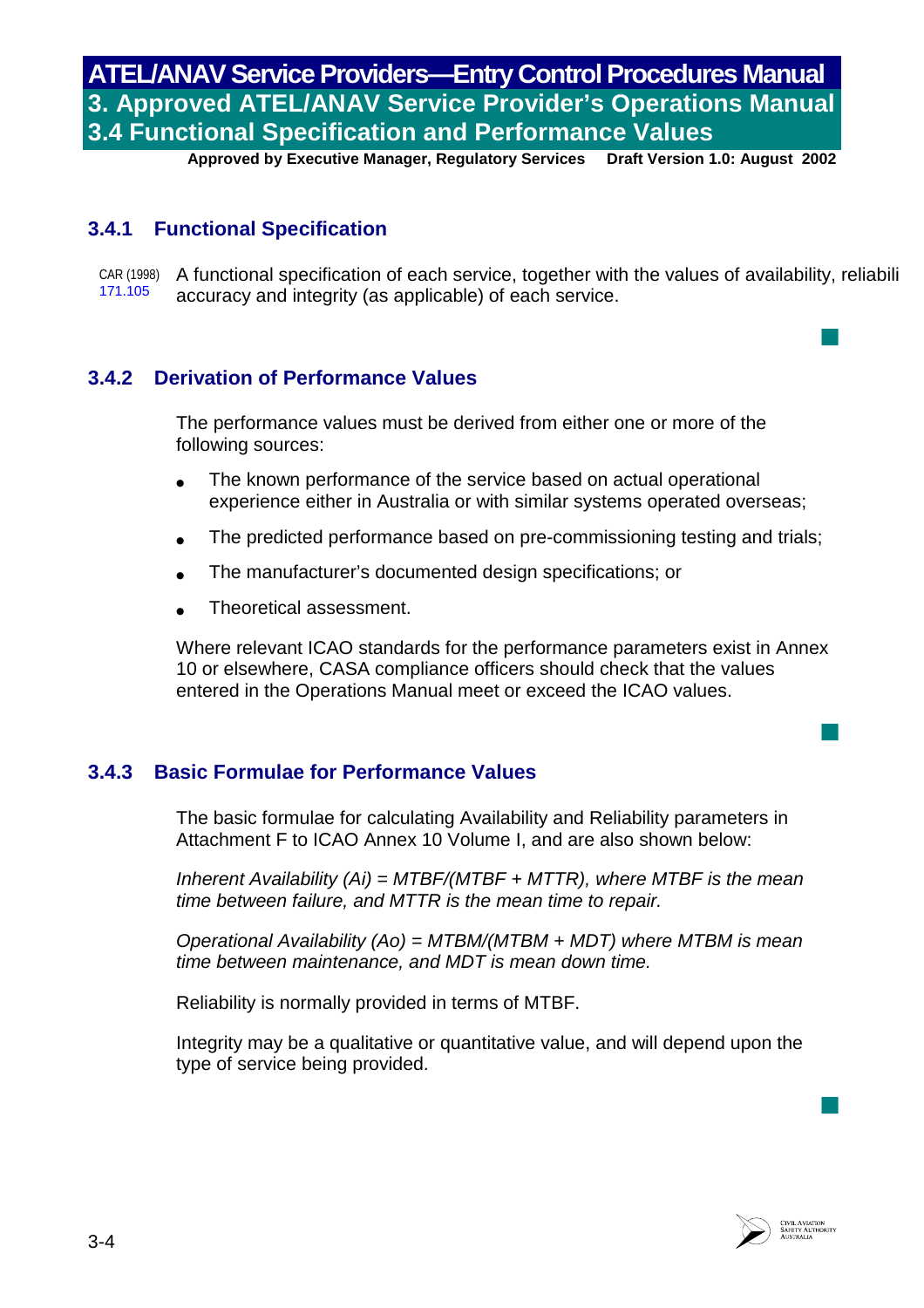### <span id="page-38-0"></span>**ATEL/ANAV Service Providers—Entry Control Procedures Manual 3. Approved ATEL/ANAV Service Provider's Operations Manual 3.5 Technical Specification**

**Approved by Executive Manager, Regulatory Services Draft Version 1.0: August 2002**

### **3.5.1 Technical Specification Requirement**

CAR (1998) [171.110](#page-43-0) For each service, the following information is to be provided under this requirement:

- The type and location of each facility making up the service;
- The technical specification of each facility type;
- A schematic diagram of the interconnection of facilities within each service, and of the interface with other services; and
- The method of monitoring the performance and integrity of each facility against its specification or standard operating parameters. For modern facilities, the monitoring system should provide a continual indication of the serviceability status of facilities.

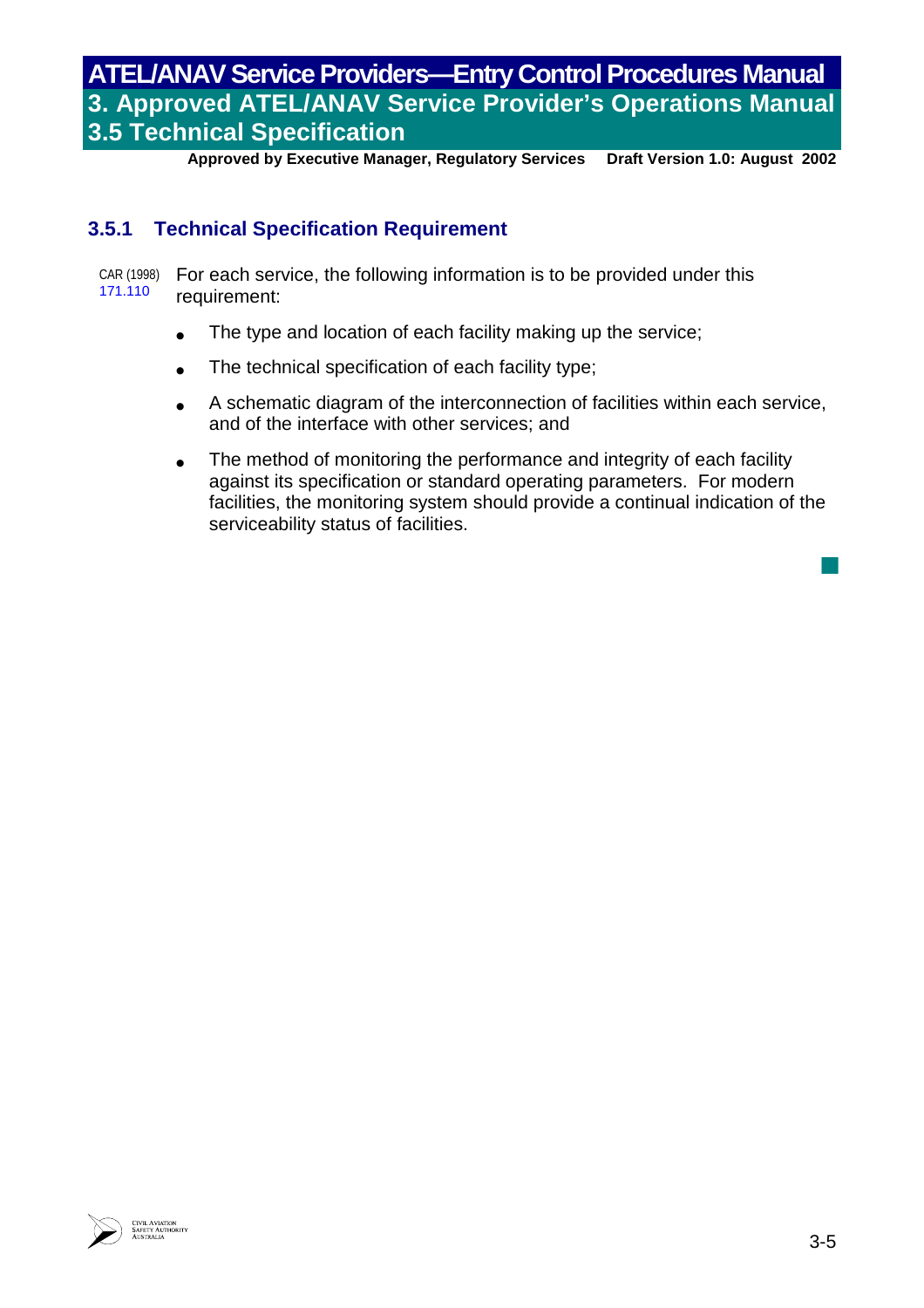### <span id="page-39-0"></span>**ATEL/ANAV Service Providers—Entry Control Procedures Manual 3. Approved ATEL/ANAV Service Provider's Operations Manual 3.6 Facility Operation and Maintenance Plan**

**Approved by Executive Manager, Regulatory Services Draft Version 1.0: August 2002**

### **3.6.1 Content of the Facility Operation and Maintenance Plan**

CAR (1998) [171.120](#page-44-0) The operation and maintenance plan for each service/facility must include:

- The procedures for maintenance;
- A description of the maintenance scheduling system;
- The interval of time between scheduled maintenance and/or routine performance inspections, and the basis of the establishment of that time interval;
- The operation and maintenance instructions for each facility;
- A workload analysis of the technicians involved in facility operation and maintenance. The objective of this requirement is to show that the organisation has, or will have, sufficient numbers of technicians to carry out the operation and maintenance plan;
- Details of planned facility flight inspections. This must include details of the standards and procedures to be used for flight inspections, the scheduled time interval between flight inspections, and the identity of the flight inspection organisation that will be contracted to carry out the flight inspections;
- The method for repair of equipment. If repair work is to be undertaken by a third party organisation, then the identity of the repair organisation should be included.

#### **3.6.2 Assessment of the Operation and Maintenance Plan**

In assessing the operation and maintenance plan proposed by an applicant, CASA compliance officers should be satisfied that the procedures, maintenance schedules, maintenance instructions, including standard settings and performance limits, will provide a basis to ensure that facilities continue to operate within specification between maintenance intervals.



■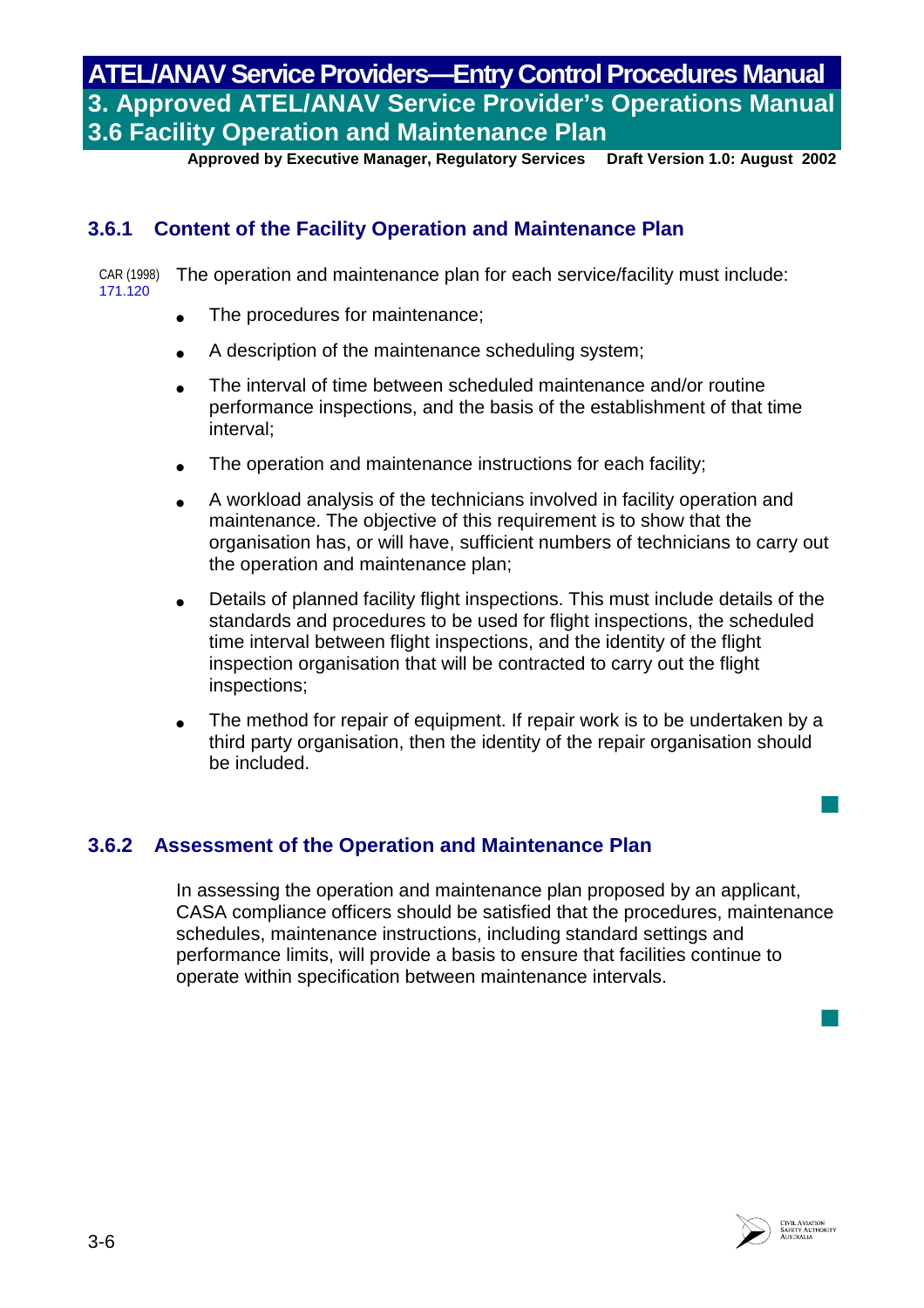### <span id="page-40-0"></span>**ATEL/ANAV Service Providers—Entry Control Procedures Manual 3. Approved ATEL/ANAV Service Provider's Operations Manual 3.7 Agreements with Other Organisations**

**Approved by Executive Manager, Regulatory Services Draft Version 1.0: August 2002**

### **3.7.1 Agreements Required under Regulation 171.130**

CAR (1998) [171.130](#page-45-0) An Operations Manual must contain copies of agreements required under [171.130](#page-45-0), as relevant to the applying organisation.

#### **Aerodrome Operator Agreement**

Such an agreement will be necessary in the situation where the Part 171 applicant is proposing to use facilities owned by an aerodrome operator, such as on-aerodrome navaids or facilities in a control tower owned by an aerodrome. CASA should not approve a Part 171 provider that intends to use aerodrome-owned facilities unless there is an agreement with the owner.

#### **ATS Provider Agreement**

Such an agreement will be necessary if the Part 171 service is to support a Part 172 ATS service that is provided, or is planned to be provided, by another organisation that holds, or has made an application for, a Part 172 Certificate. CASA should not approve a Part 171 provider to support a Part 172 service unless such an agreement is in place.

#### **AIS Agreement**

Such an agreement will normally be required. If any service is to be published in the AIP ERSA, then an AIS Agreement will be required. Such will always be the case in respect to any navaids provided at a licenced or registered aerodrome.

#### **Support Service Agreement**

Such an agreement will be necessary if the Part 171 applicant proposes to use a support service that is provided by a third party telco which is necessary for the provision of an ATEL or ANAV service, including the remote monitoring of the service. The following examples show where a support service agreement will be necessary:

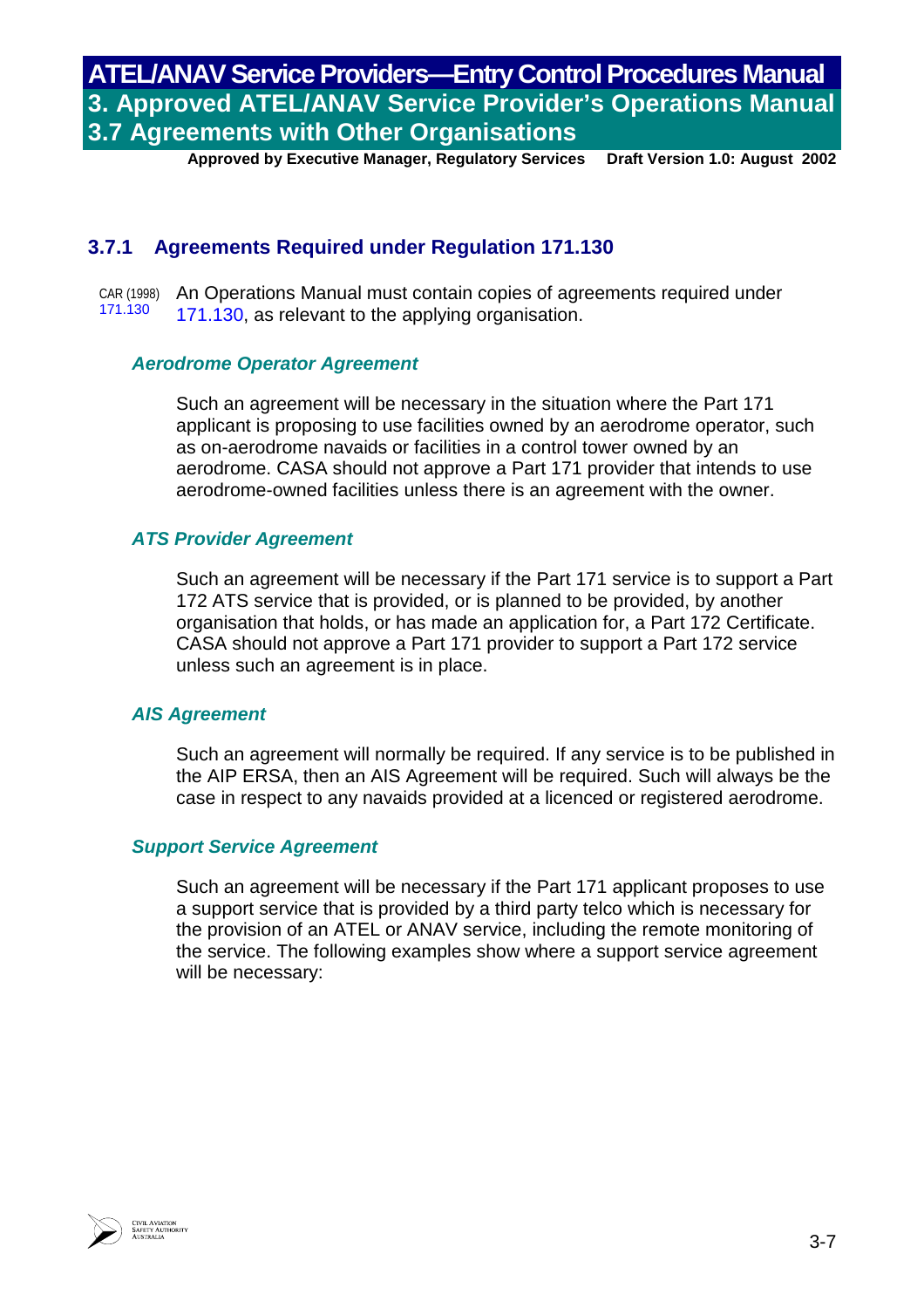### **ATEL/ANAV Service Providers—Entry Control Procedures Manual 3. Approved ATEL/ANAV Service Provider's Operations Manual 3.7 Agreements with Other Organisations**

**Approved by Executive Manager, Regulatory Services Draft Version 1.0: August 2002**

- In situations where an ATEL service uses a telecommunication bearer provided by another organisation (telco) for inter-centre data or voice transfer;
- Where a service uses radar data extracted from a radar sensor operated by a non-Part 171 provider;
- Where an aeronautical database is provided by another organisation not having a Part 171 or Part 172 Certificate.

Support service agreements will not be required where the support service is to be provided by another approved Part 171 or Part 172 organisation.

Support service agreements must include the functional specification of the support service, and as applicable, its availability, reliability, accuracy, integrity and recovery time, and/or any other parameters, that are pertinent to establishing the functional standards of the support service.

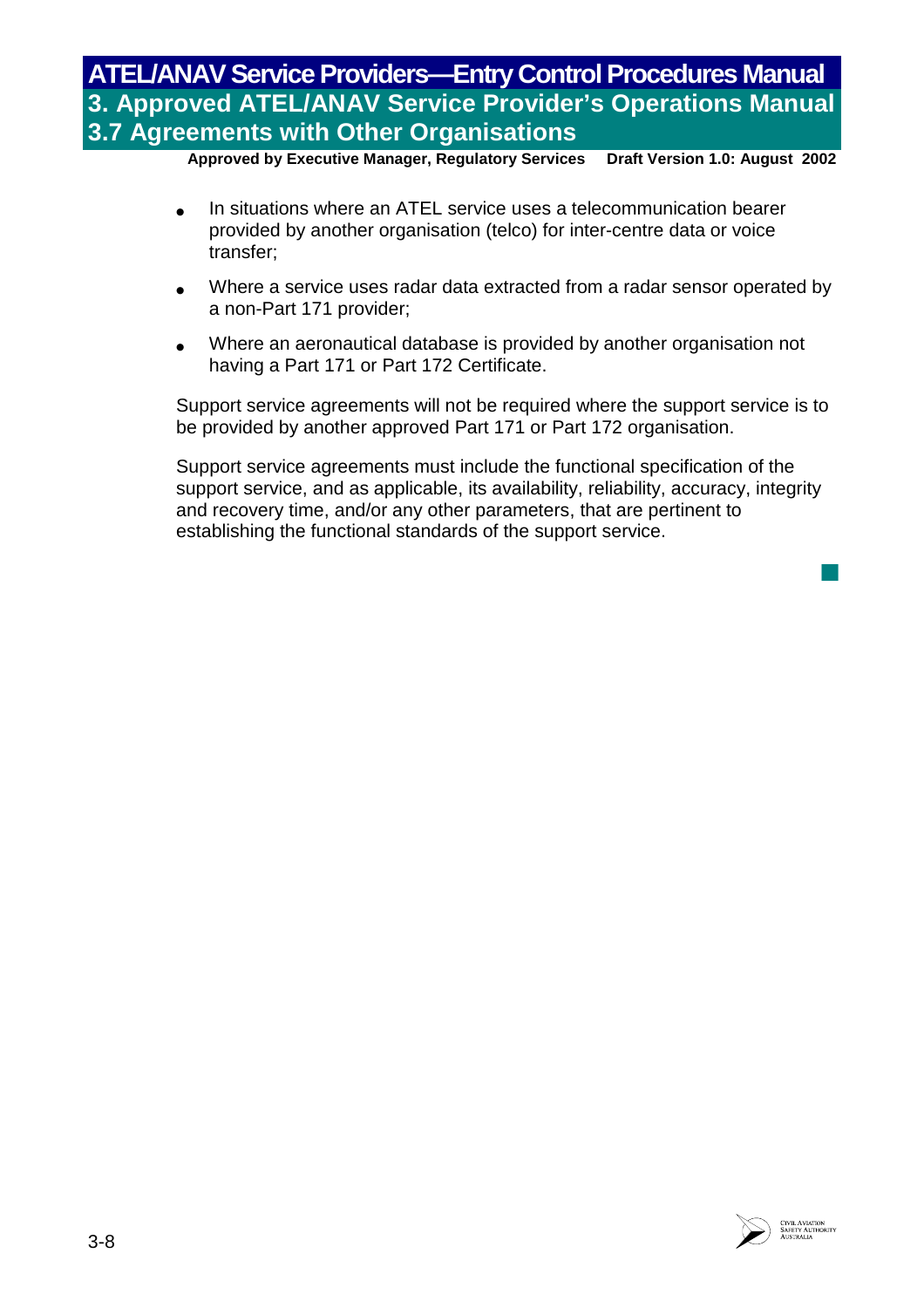### <span id="page-42-0"></span>**ATEL/ANAV Service Providers—Entry Control Procedures Manual 3. Approved ATEL/ANAV Service Provider's Operations Manual 3.8 Post-accident Performance Inspection Procedure**

**Approved by Executive Manager, Regulatory Services Draft Version 1.0: August 2002**

### **3.8.1 Post-accident Performance Inspection Procedure**

- CAR (1998) A proposed procedure to be used by the organisation to satisfy Regulation
- [171.060](#page-39-0) [171.060](#page-39-0) must be included in the Operations Manual. Such a procedure must include all the sub-items in [171.060](#page-39-0) (these are self-explanatory).

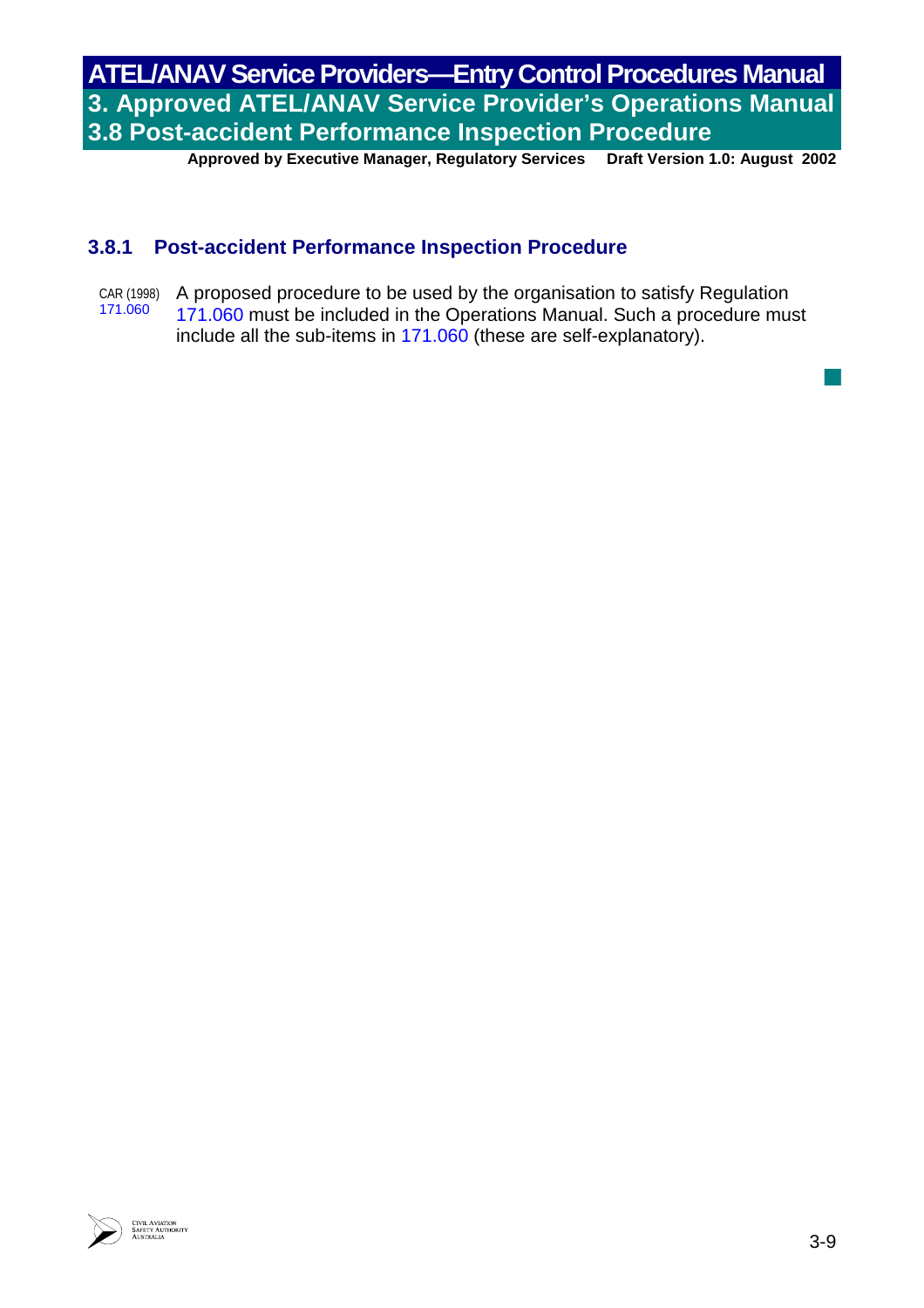### <span id="page-43-0"></span>**ATEL/ANAV Service Providers—Entry Control Procedures Manual 3. Approved ATEL/ANAV Service Provider's Operations Manual 3.9 Test Equipment**

**Approved by Executive Manager, Regulatory Services Draft Version 1.0: August 2002**

### **3.9.1 Test Equipment**

CAR (1998) [171.140](#page-46-0) The operations manual must describe in detail the procedures and practices that the applicant proposes for the calibration and maintenance of test equipment used in the operation and maintenance of ATEL/ANAV services and facilities. Providers who show compliance with the relevant requirements in Chapter 6 of [MOS Part 171](#page-0-0), or with the ISO 9001 standards for test equipment, will satisfy this requirement.

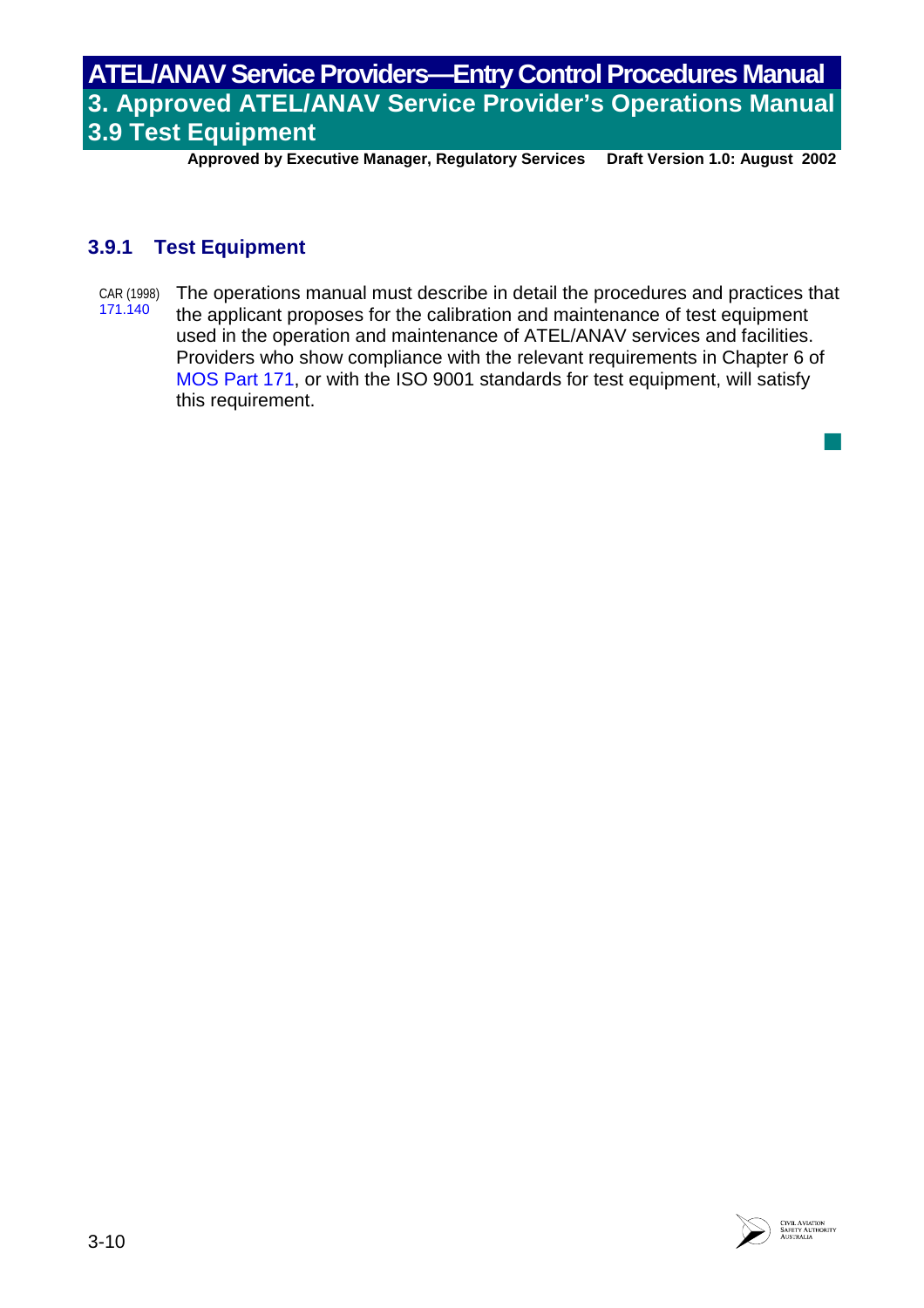### <span id="page-44-0"></span>**ATEL/ANAV Service Providers—Entry Control Procedures Manual 3. Approved ATEL/ANAV Service Provider's Operations Manual 3.10 Interruption to Services**

**Approved by Executive Manager, Regulatory Services Draft Version 1.0: August 2002**

#### **3.10.1 Interruption to Services**

- CAR (1998) [171.145](#page-46-0) Subregulation [171.145](#page-46-0) requires specified information to be provided in relation to the procedures an organisation must establish for response to unscheduled interruptions (failures) of ATEL/ANAV services. The items to be included must cover:
	- The overall procedure to be adopted to respond to failures, including technician call-out procedure in and out of working hours;
	- A specified service recovery time which is to be the basis of the planned response to a failure;
	- The process to be undertaken should it become obvious that the specified recovery time cannot be achieved; and
	- The planned procedure, if any, to establish an alternate service as a contingency in situations where there is a loss of service for extended periods.

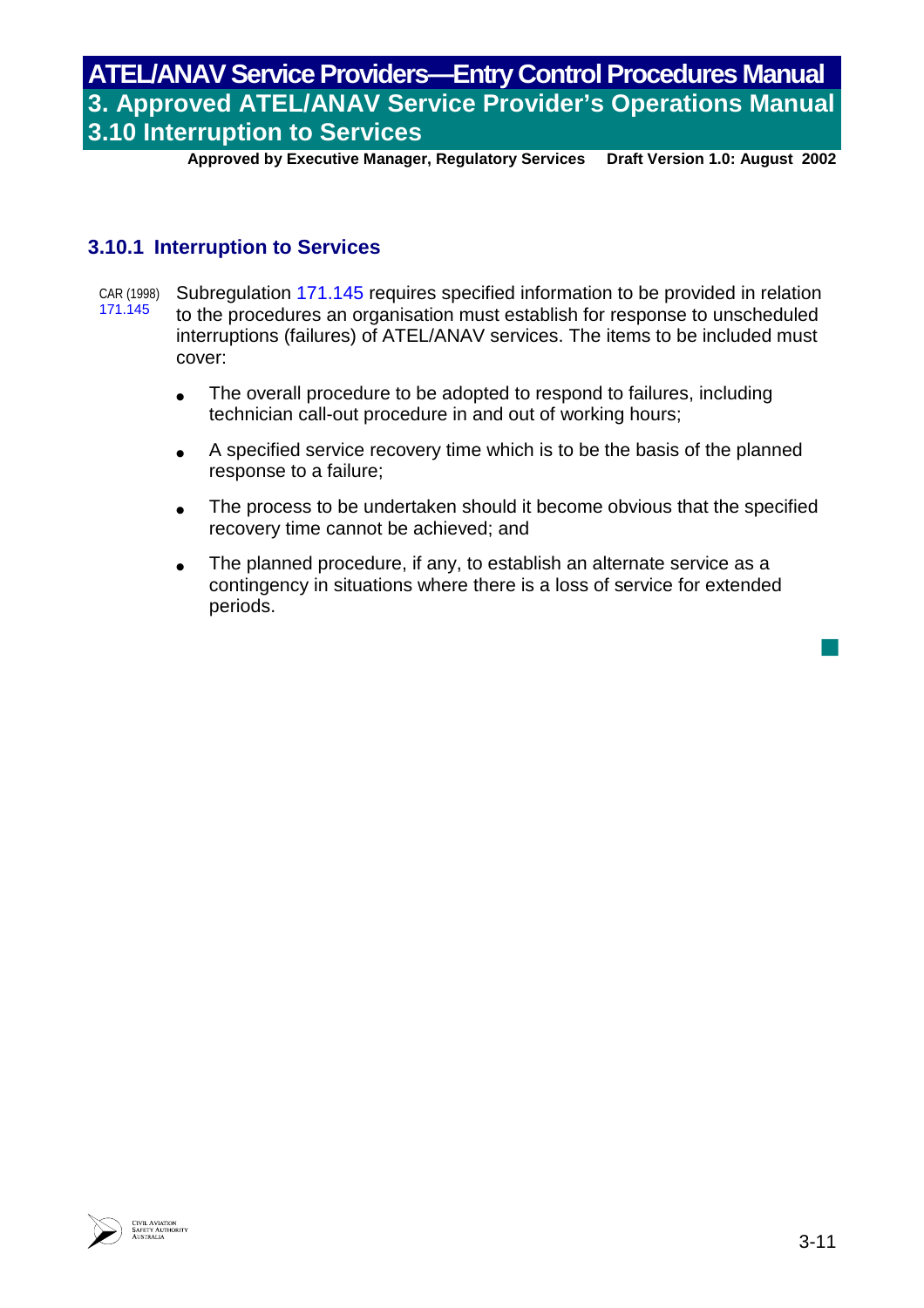### <span id="page-45-0"></span>**ATEL/ANAV Service Providers—Entry Control Procedures Manual 3. Approved ATEL/ANAV Service Provider's Operations Manual 3.11 Document and Data Control Processes**

**Approved by Executive Manager, Regulatory Services Draft Version 1.0: August 2002**

#### **3.11.1 Document and Data Control Processes**

CAR (1998) [171.150](#page-47-0) An applicant must include processes for the control of documents and data associated with service provision in the Operations Manual. The controls must cover the authorisation, publication, distribution, and amendment of all documentation issued, or required by the organisation (see [MOS Part 171](#page-0-0), Chapter 7).

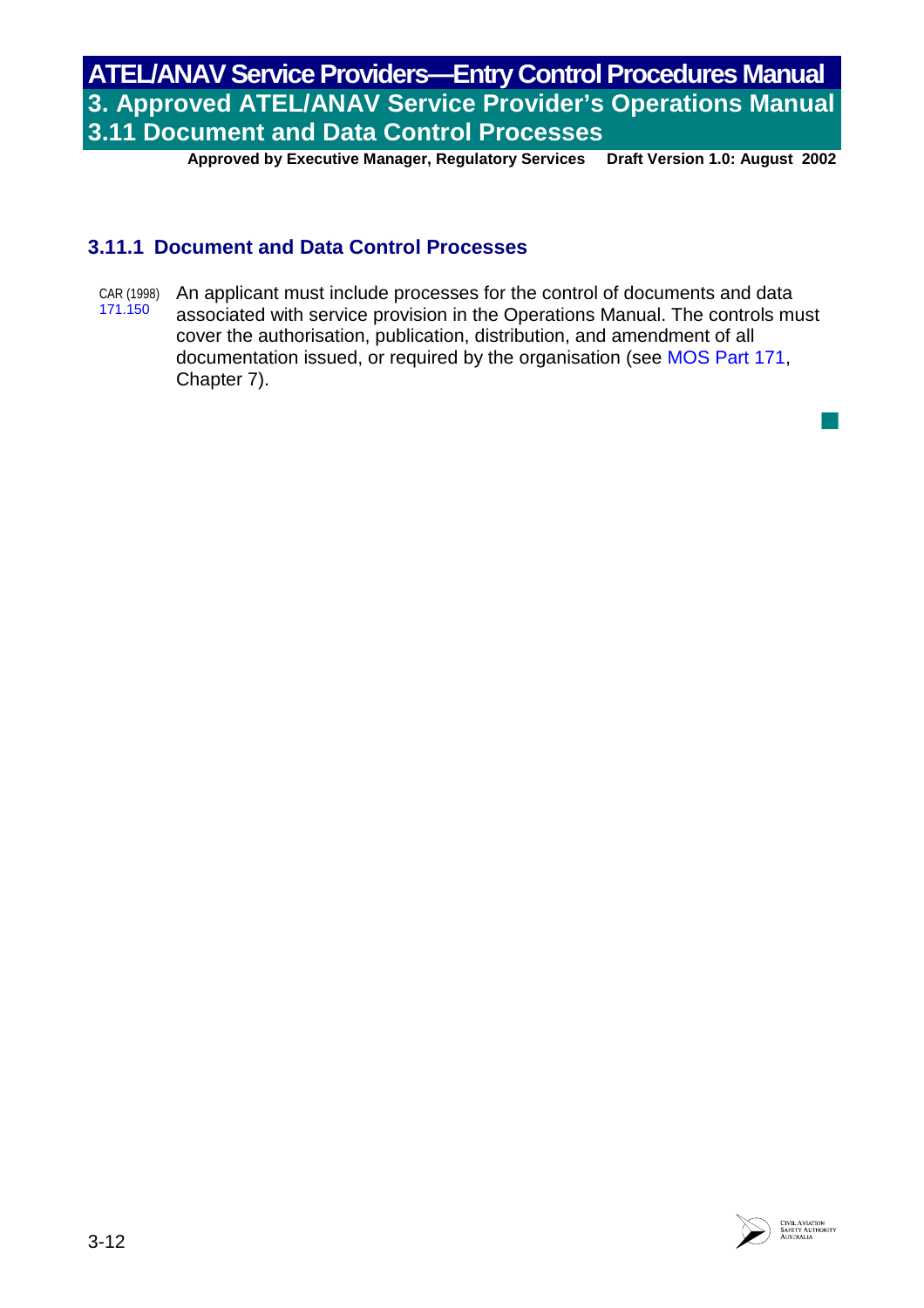### <span id="page-46-0"></span>**ATEL/ANAV Service Providers—Entry Control Procedures Manual 3. Approved ATEL/ANAV Service Provider's Operations Manual 3.12 Security Program**

**Approved by Executive Manager, Regulatory Services Draft Version 1.0: August 2002**

#### **3.12.1 Security Program**

CAR (1998) [171.155](#page-47-0) An applicant must establish a security program that minimises the risk of unauthorised access, entry by animals, or malicious damage to a service or facilities. The security program is to be in accordance with the standards in Chapter 9 of [MOS Part 171](#page-0-0).

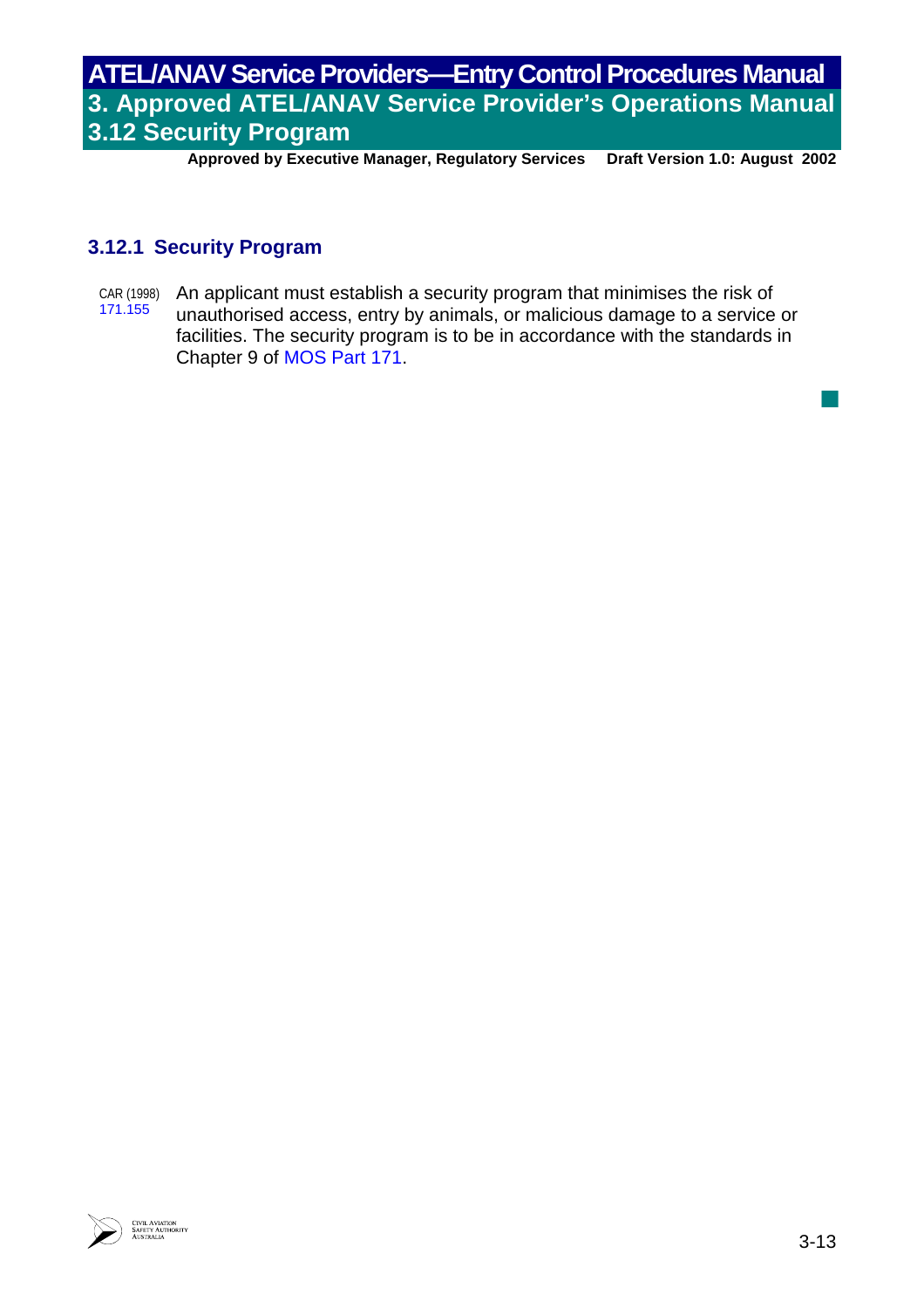### <span id="page-47-0"></span>**ATEL/ANAV Service Providers—Entry Control Procedures Manual 3. Approved ATEL/ANAV Service Provider's Operations Manual 3.13 Changes to Procedures**

**Approved by Executive Manager, Regulatory Services Draft Version 1.0: August 2002**

### **3.13.1 Changes to Procedures**

CAR (1998) [171.160](#page-48-0) An Operations Manual must include the process by which the applicant intends to undertake changes to its established operation and maintenance procedures. This may be part of the Safety Management System, or a stand-alone process. It should cover the design and authorisation aspects of change management.

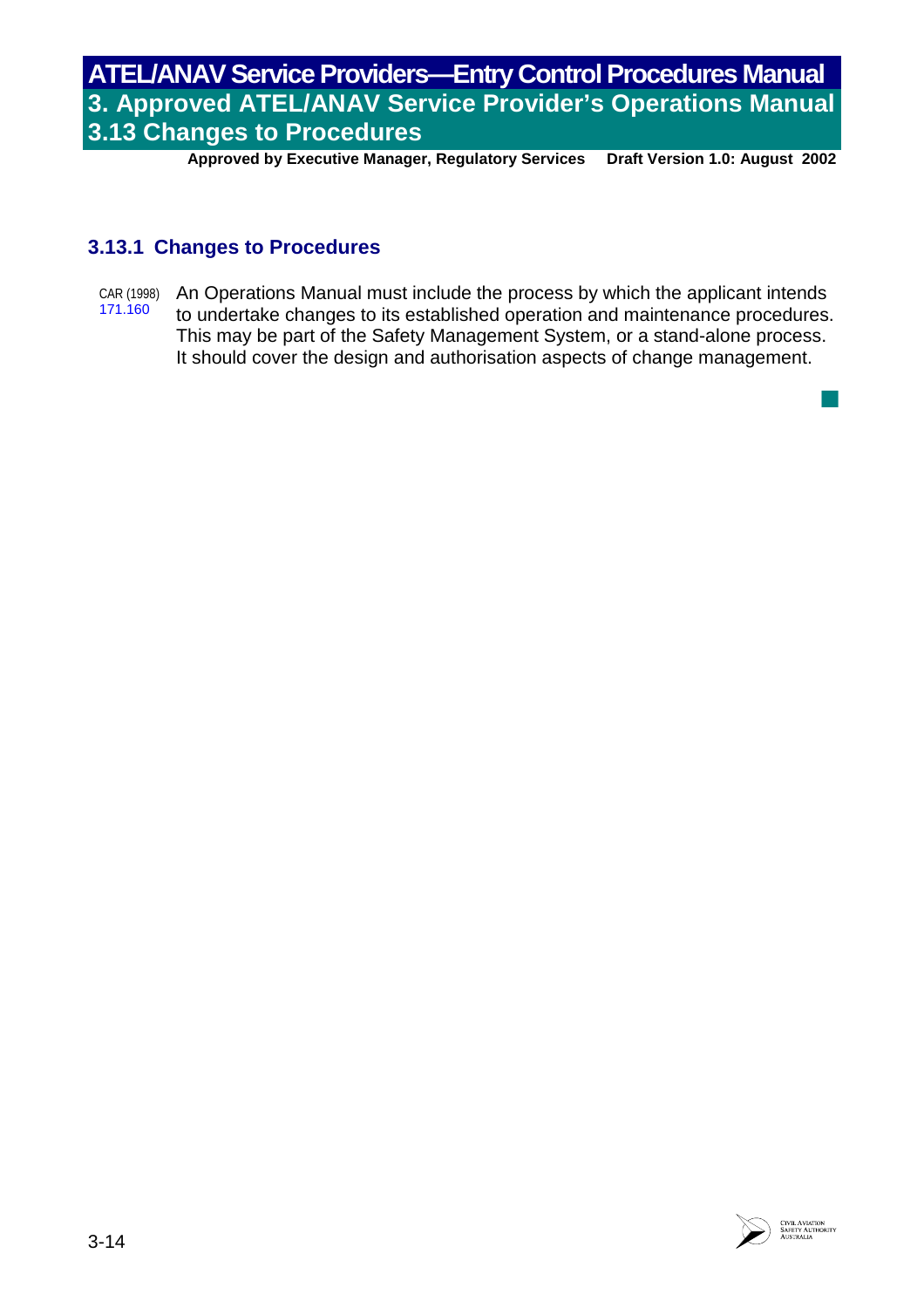### <span id="page-48-0"></span>**ATEL/ANAV Service Providers—Entry Control Procedures Manual 3. Approved ATEL/ANAV Service Provider's Operations Manual 3.14 Safety Management System**

**Approved by Executive Manager, Regulatory Services Draft Version 1.0: August 2002**

### **3.14.1 Safety Management System**

CAR (1998) [171.125](#page-44-0) The Safety Management System adopted by the organisation must comply with the standards in the MOS. CASA assessing officers should take into account the type of service provider in considering the adequacy of the SMS. (Refer to [MOS](#page-0-0) [Part 171](#page-0-0), Chapter 3).

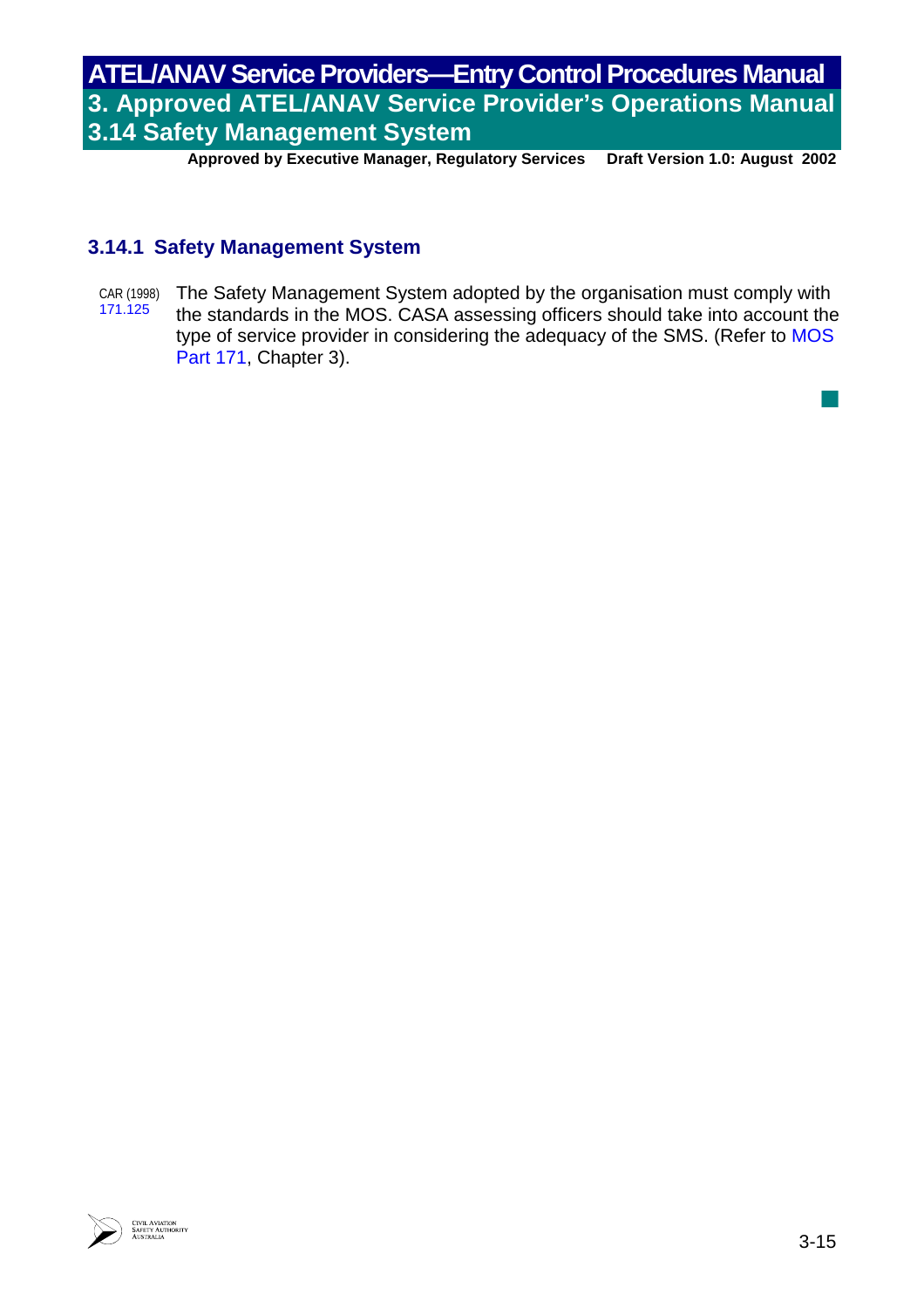<span id="page-49-0"></span>**Approved by Executive Manager, Regulatory Services Draft Version 1.0: August 2002**

#### **3.15.1 Requirements**

CAR (1998) [171.050](#page-38-0) Subregulation [171.050](#page-38-0), together with the standards in the [MOS Part 171](#page-34-0), establish the personnel qualifications and the specialised training required of technicians engaged by a service provider to operate, and/or to carry out maintenance on, facilities providing aeronautical telecommunication or radionavigation services.

> 'Technician' is a defined term in [Part 171.](#page-34-0) It means a person who is engaged by a service provider to operate or maintain any facility, or to conduct measurements of the performance or calibration of a facility during a flight inspection.

### **3.15.2 Qualifications**

The minimum qualifications required for technicians are listed in the [MOS Part](#page-0-0) [171.](#page-0-0)

#### **3.15.3 Certification**

It is necessary for service providers to have a system in place for assessing the competency of technicians.

Approved organisations are required to provide technicians with a personal certificate that lists the authorisations that the technician has been given. This certification must include the types of facilities for which the technician has been granted authorisation, the operation and maintenance functions authorised, the date at which each authorisation was granted, and the date at which the authorisation expires, or the date on which revalidation or reassessment is required.

#### **3.15.4 Training**

Technicians who carry out functions associated with the operation and maintenance of facilities must be given specialized training on the facility type followed up by an on-the-job evaluation of their competence.



■

■

■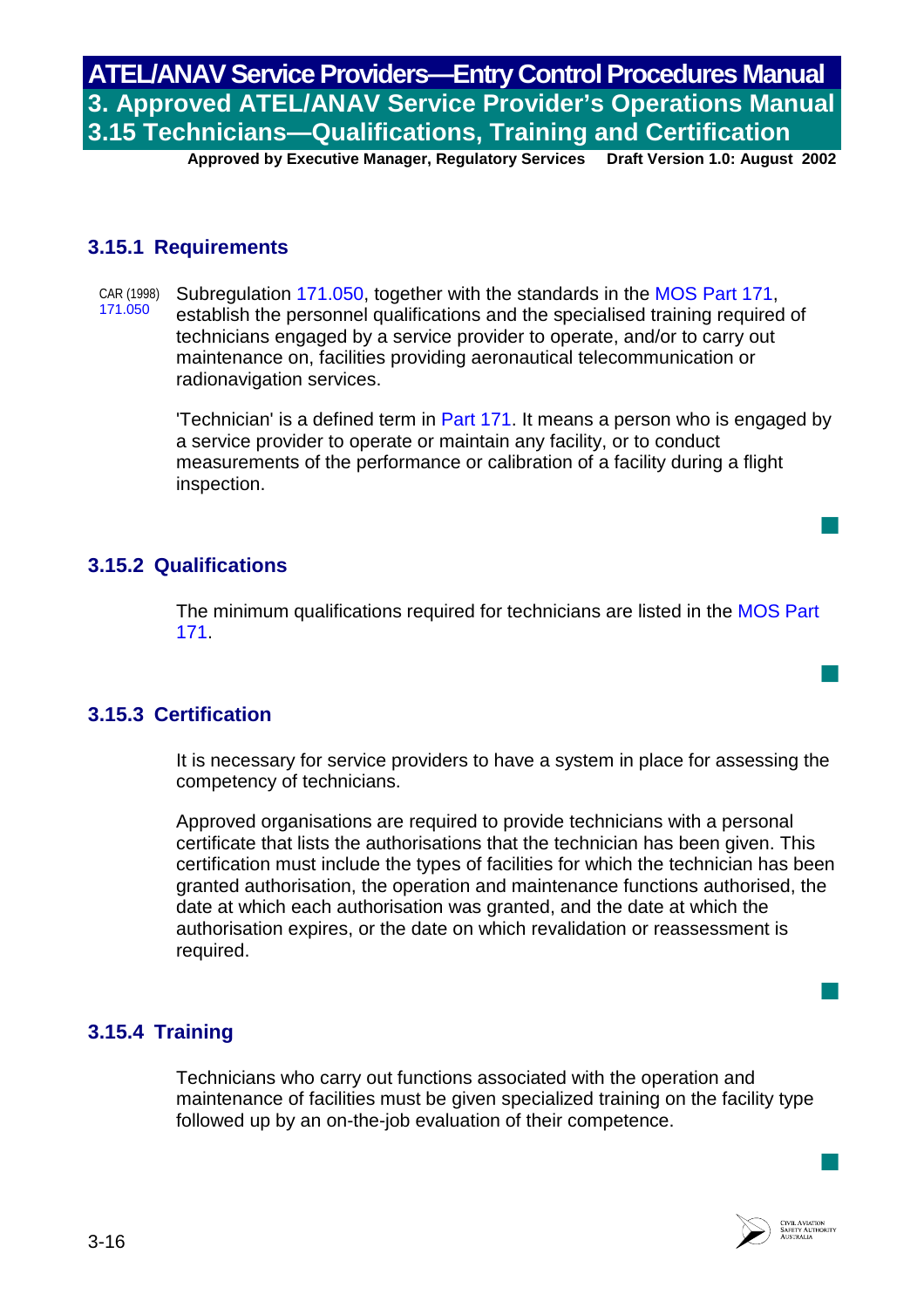### <span id="page-50-0"></span>**ATEL/ANAV Service Providers—Entry Control Procedures Manual 3. Approved ATEL/ANAV Service Provider's Operations Manual 3.15 Technicians—Qualifications, Training and Certification**

**Approved by Executive Manager, Regulatory Services Draft Version 1.0: August 2002**

### **3.15.5 Competency Assessment**

It is necessary to have a procedure for ongoing competency checking, recency checking and refresher training to ensure retention of competence.

The competency assessments must be carried out by a person holding the qualifications prescribed in the [MOS Part 171](#page-0-0) for assessors, and the assessment process must ensure that each technician:

- Has received a course of training or instruction in the operation and maintenance of each facility for which he/she has responsibility; and
- Has been assessed as competent to operate and maintain those facilities without supervision.

### **3.15.6 Contract Technicians**

Where an approved organization engages a third party organization to provide technicians to operate or maintain a facility covered by the Certificate, the certificate holder remains responsible for compliance with the requirements of [Part 171,](#page-34-0) including the requirements in relation to technician qualifications, training and certification.



■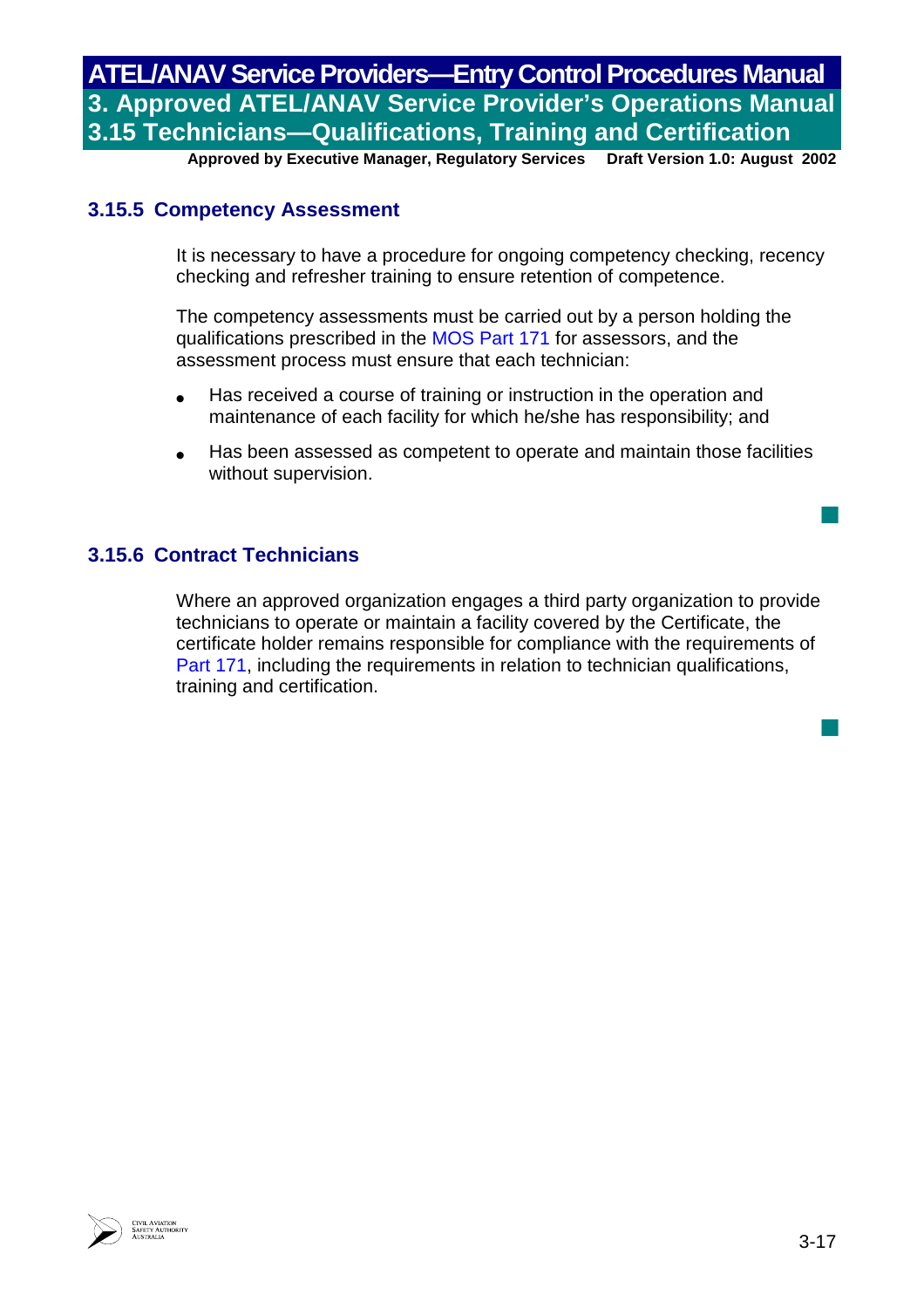**Approved by Executive Manager, Regulatory Services Draft Version 1.0: August 2002**

### **3.15.7 Functions Which can Only be Carried out by Technicians Holding a Personal Certification**

In amplification of the above requirements, the term 'operate or maintain a facility' in the context of [Part 171](#page-34-0) means any actions undertaken on the facility which can affect its performance while it is in operational service.

#### **This includes:**

- Placing a facility into operational service; including the associated parameter checks and measurements of the performance of the facility taken immediately prior to its placement into service, to ensure its accuracy and integrity;
- Removing a facility from operational service;
- Monitoring the performance of a facility and undertaking executive or operational functions on the facility, including re-configuration of the facility while the facility remains in operational service (this does not necessarily include basic go/no-go monitoring of the status of the facility derived from built-in test equipment or supervisory systems);
- Undertaking periodic performance inspections, measurements and adjustments in accordance with the maintenance plan while the facility is in operational service;
- Undertaking periodic maintenance in accordance with the maintenance plan while the facility remains in service; and
- Undertaking flight testing, measurement or flight calibration functions.

#### **But does not include:**

- Basic go/no-go monitoring or over-sighting the ongoing operational performance of any facility while it is online;
- Testing, engineering trials, maintenance, modification, or repair of any facility that has been taken out of operational service;
- Maintenance on a facility that has been taken out of service;
- Engineering trials on a facility that has been taken out of service; or
- Repair of modules or components of a facility at a remote agency.

These functions may be undertaken by persons holding qualifications equivalent to that required for technicians but not necessarily holding a personal certificate of authorisation to operate and maintain the particular facility.



■

3-18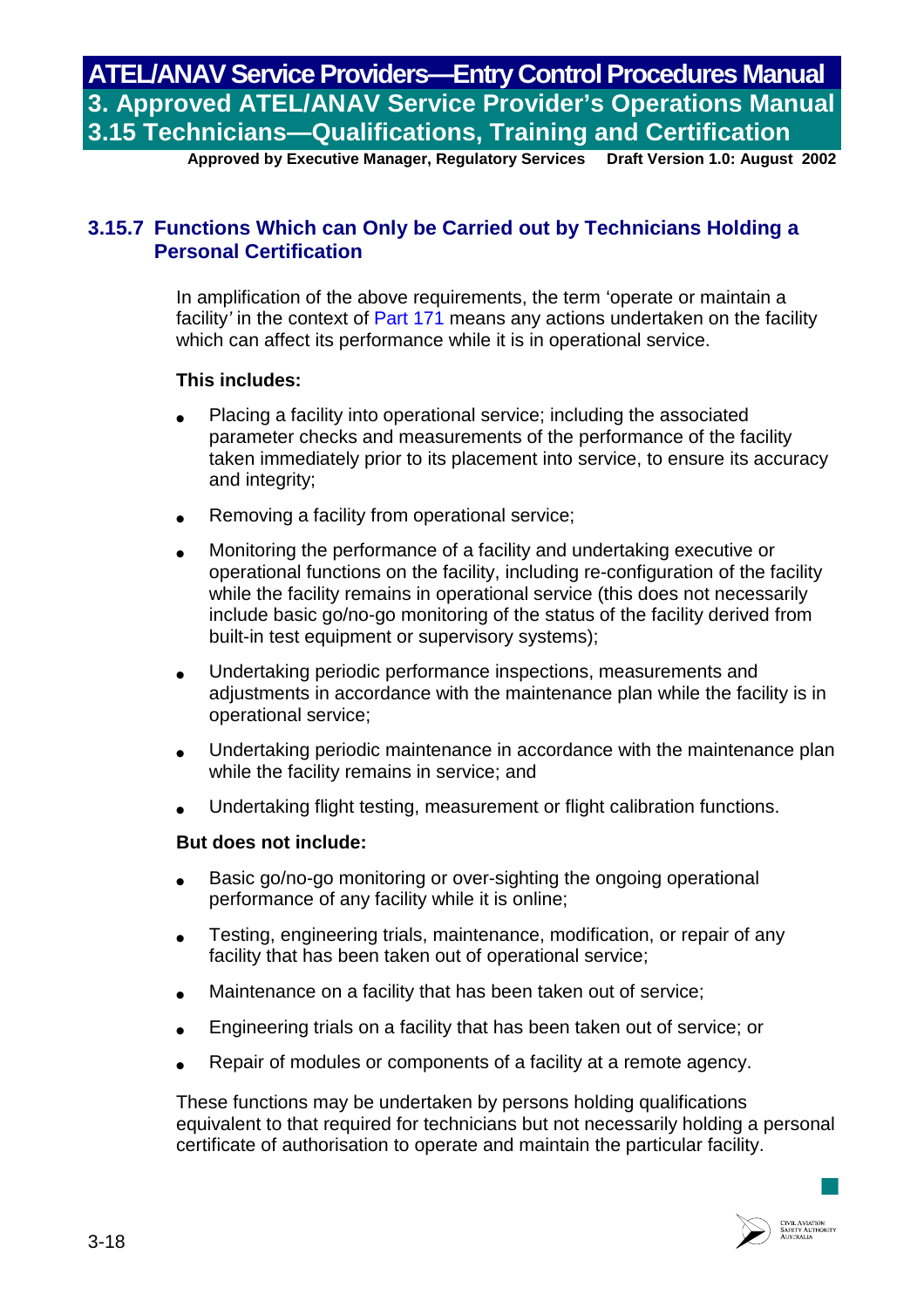**4.1 Application Form**

**Approved by Executive Manager, Regulatory Services Version 1.0: August 2002**

### **4.1.1 ATEL/ANAV Service Provider — Application Form**

The application form can be accessed on the CASA Website.



**ATEL/ANAV Service Provider — Application**

Reference: CASR Part 171

#### **Section A: Applicant Details**

| <b>Person/Company Name</b> | <b>Registered Address</b> | <b>ACN</b>    |
|----------------------------|---------------------------|---------------|
|                            |                           |               |
|                            |                           |               |
|                            |                           |               |
| Principal(s)               | <b>Postal Address</b>     | Telephone No. |
|                            |                           |               |
|                            |                           |               |
|                            |                           |               |

#### **Section B: Operational Details to be Provided to CASA with Application**

| Location of Proposed Part 171 Operation:                                                     |          |          |
|----------------------------------------------------------------------------------------------|----------|----------|
| ATEL and/or ANAV Service(s) to be Provided:<br><b>Location and Coverage of Each Service:</b> |          |          |
|                                                                                              |          |          |
|                                                                                              |          |          |
|                                                                                              |          |          |
|                                                                                              |          |          |
| <b>Proposed Commencement Date:</b>                                                           |          |          |
| Daily Hours of Service:                                                                      |          |          |
| <b>Organisation Chart:</b>                                                                   | Provided | ves / no |
| <b>Operations Manual:</b>                                                                    | Provided | ves / no |
| Are facilities installed and operative?                                                      |          | ves / no |
| Documentary evidence in support of all matters in this application may be requested          |          |          |

**Section C: List of Non-compliances with MOS Part 171 and ICAO Annex 10**

| <b>MOS or Annex 10 Reference</b><br>Attach list if insufficient space | Details and Reason for Non-compliance |
|-----------------------------------------------------------------------|---------------------------------------|
|                                                                       |                                       |
|                                                                       |                                       |
|                                                                       |                                       |

#### **Section D: Declaration**

| Provider. |             |  |  |  |  |  |
|-----------|-------------|--|--|--|--|--|
|           |             |  |  |  |  |  |
|           |             |  |  |  |  |  |
|           |             |  |  |  |  |  |
|           |             |  |  |  |  |  |
|           | Date:  /  / |  |  |  |  |  |
|           |             |  |  |  |  |  |

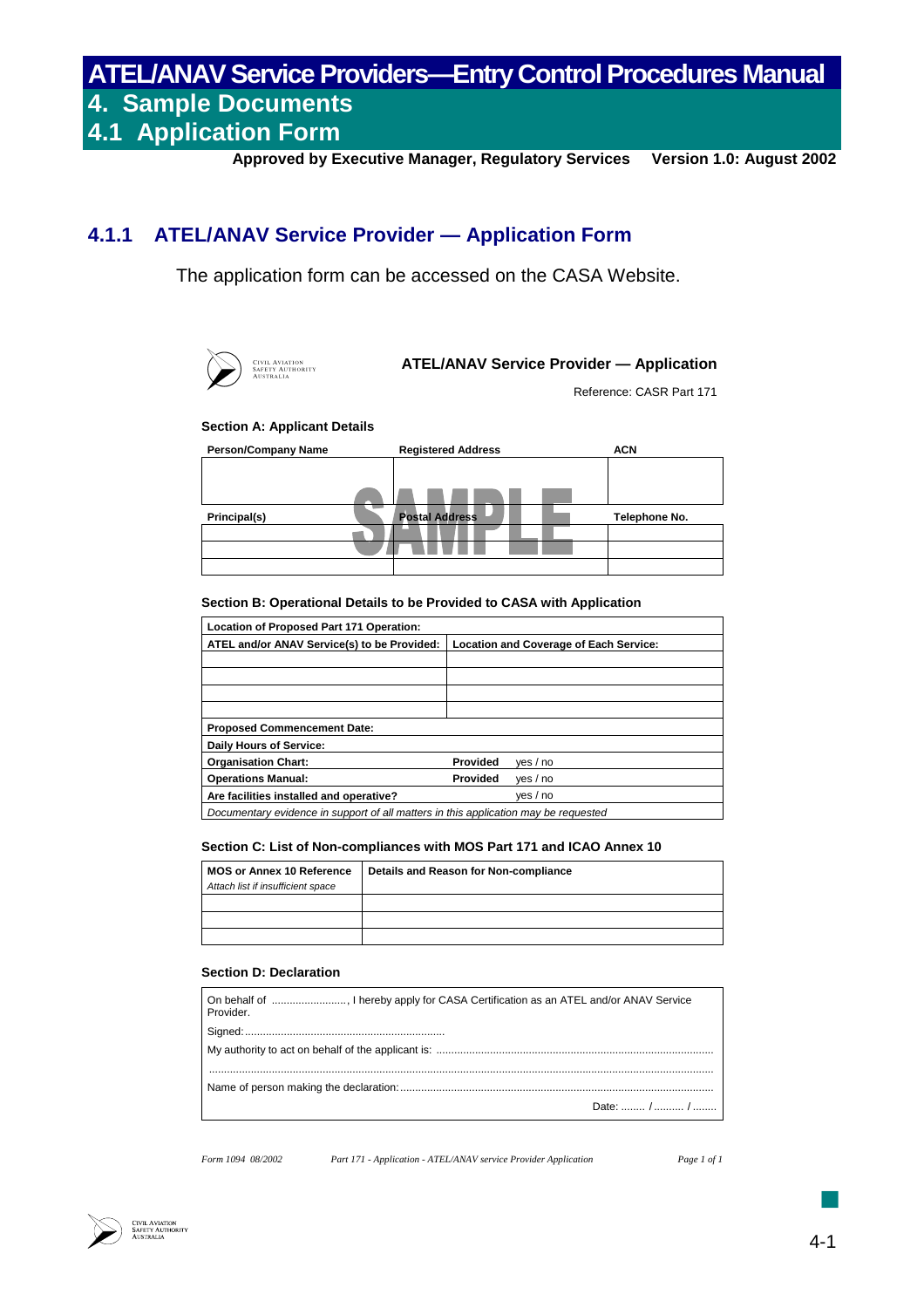**4.2 Letters**

**Approved by Executive Manager, Regulatory Services Version 1.0: August 2002**

### **4.2.1 Sample Letter of Response to Application for a Certificate**

CASA officers can access templates for the sample letters, certificate and conditions that follow on CASAconnect. (Follow the links **Forms + Manuals** then **Certificates and Templates**.)



CASA ref.:

Date:

*{Applicant's name} {Applicant's address - street} {Applicant's address - city, state, postcode}*

**SUBJECT: APPLICATION FOR AERONAUTICAL TELECOMMUNICATION AND/OR RADIONAVIGATION SERVICE PROVIDER CERTIFICATE**



I refer to your letter of *{dd/mm/yy}* seeking to apply for approval as an Aeronautical Telecommunication and/or Radionavigation Service Provider.

Please find enclosed an application form (CASA Form 1094) that should be submitted as your formal application, along with the company organisation chart and your draft Operations Manual.

To assist in the preparation of your application, the Civil Aviation Safety Authority would be pleased to make an officer available for the purpose of preliminary discussions on Part 171 requirements and standards, and advice on the certification process.

The CASA contact officer is *{insert name here}* who can be contacted on CASA's National Telephone number 131 757, or by internet email: *{ insert here email address of CASA project officer}*.

Yours sincerely,

*{insert delegate's name and position}*

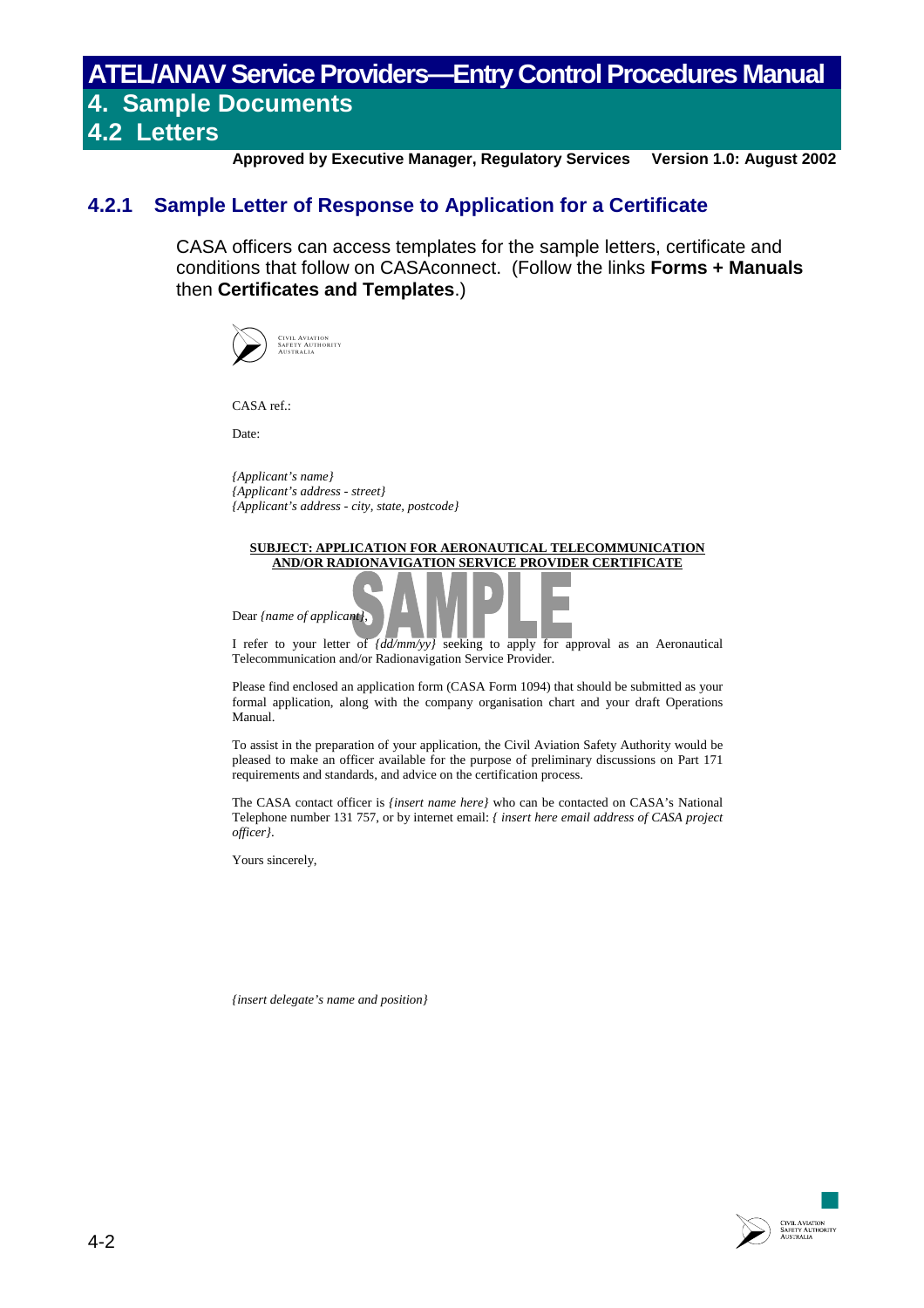### **4.2 Letters**

**Approved by Executive Manager, Regulatory Services Version 1.0: August 2002**

#### **4.2.2 Sample Letter to Grant an ATEL/ANAV Service Provider Certificate**



CASA ref. xx/xx

Date

*{Applicant's name} {Applicant's address - street} {Applicant's address - city, state, postcode}*

Dear *{name of applicant}*

#### **APPROVAL OF APPLICATION FOR ISSUE OF AN ATEL/ANAV SERVICE PROVIDER CERTIFICATE**

I refer to your letter dated *{dd/mm/yy}* and your application for a Certificate to provide an Aeronautical Telecommunication and/or Radionavigation Service at *{name of location}*.

I am pleased to inform you that your application has been approved and the Part 171 Certificate, No. *{insert certificate number}* is enclosed. The service(s) for which approval is granted are listed on the Certificate. Please also note the conditions of the approval that are included as a part of the Certificate.

The operation and maintenance of the approved services must be carried on in accordance with the requirements of CASR Part 171 and the specifications, standards, and processes as set out in your approved Operations Manual (version…..).

Your ATEL/ANAV services will be subject to routine safety surveillance by officers of the Authority.

If you have any queries regarding this Certificate or any related matters please contact the CASA airways engineering specialist *{insert name here}* either in writing at the above address, by email at address *{insert here email address of CASA project officer}*, or by telephone on the CASA National number 131 757.

Yours sincerely

*{Delegate's name and position}*

Telephone *{ insert telephone number}*., fax *{ insert fax number}*., e-mail *{ insert e-mail}*.

Enclosures: Enclosure ID/Title (*{ insert number of pages}*.pages)

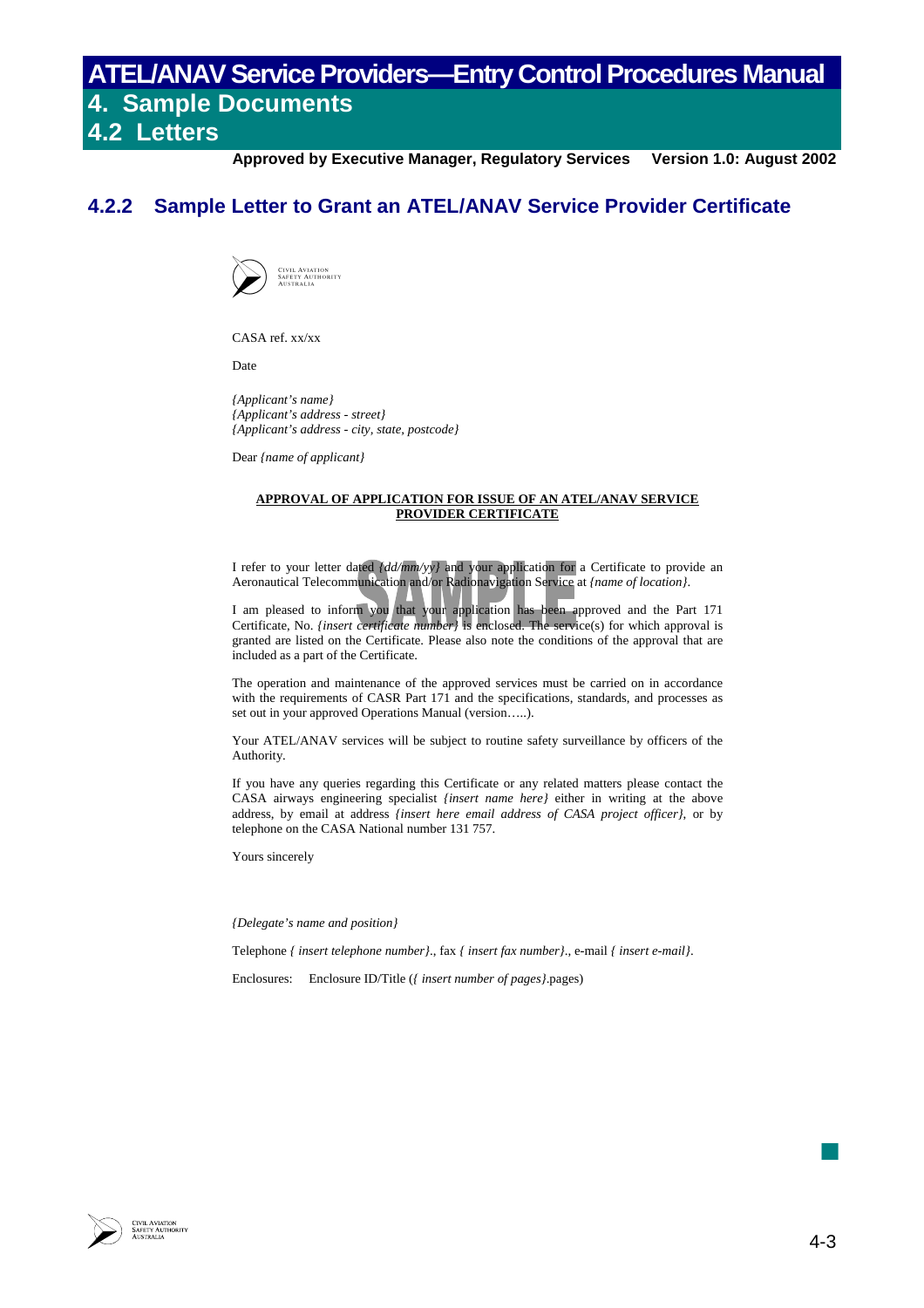**4.2 Letters**

**Approved by Executive Manager, Regulatory Services Version 1.0: August 2002**

### **4.2.3 Sample Letter of Refusal to Grant a Certificate**



CASA ref. xx/xx

Date

*{Applicant's name} {Applicant's address - street} {Applicant's address - city, state, postcode}*

#### **APPLICATION FOR ATEL/ANAV SERVICE PROVIDER CERTIFICATE – CIVIL AVIATION SAFETY REGULATION PART 171**

#### Dear *{name of applicant}*

I refer to your letter dated *{dd/mm/yy}* and your application for an Aeronautical Telecommunication Service and/or Radionavigation Service Provider Certificate under CASR Part 171.

Your application has been assessed in accordance with the requirements and standards of Civil Aviation Safety Regulation (CASR) Part 171. I regret to inform you that your application has not been approved at this time, for the following reason(s):

*{Delete whichever of the following do not apply and add other specific reasons as applicable}*

a) Your organisation's draft Operations Manual is unsatisfactory in that it does not establish or reflect the standards required by CASR Part 171 and the Manual of Standards Part 171. The specific areas which are unsatisfactory are:

*{insert specific aspects in relation to Operations Manual}*

b) Following inspection of your existing facilities and equipment, it has ben determined that the services you have applied to provide cannot meet the relevant standards, in particular:

*{insert relevant standards which have not been met}*

c) Following assessment of your proposed organisation, CASA is not satisfied that you will be able to properly operate and maintain the services you have applied to provide.

> *{insert details of shortcomings in relation to organisation, key personnel, technicians, etc.}*

d) *{insert additional reasons as applicable}*

In view of these deficiencies, and your responses to date, CASA has decided that your organisation is unable to comply with all of the requirements and standards for the issue of a Certificate at this time.

If you wish to discuss this matter, please contact the CASA project officer, *{insert name*}, telephone 131757, or by email to *{insert email address}*.

Yours sincerely

*{Insert name and position of CASA Part 171 delegate}*

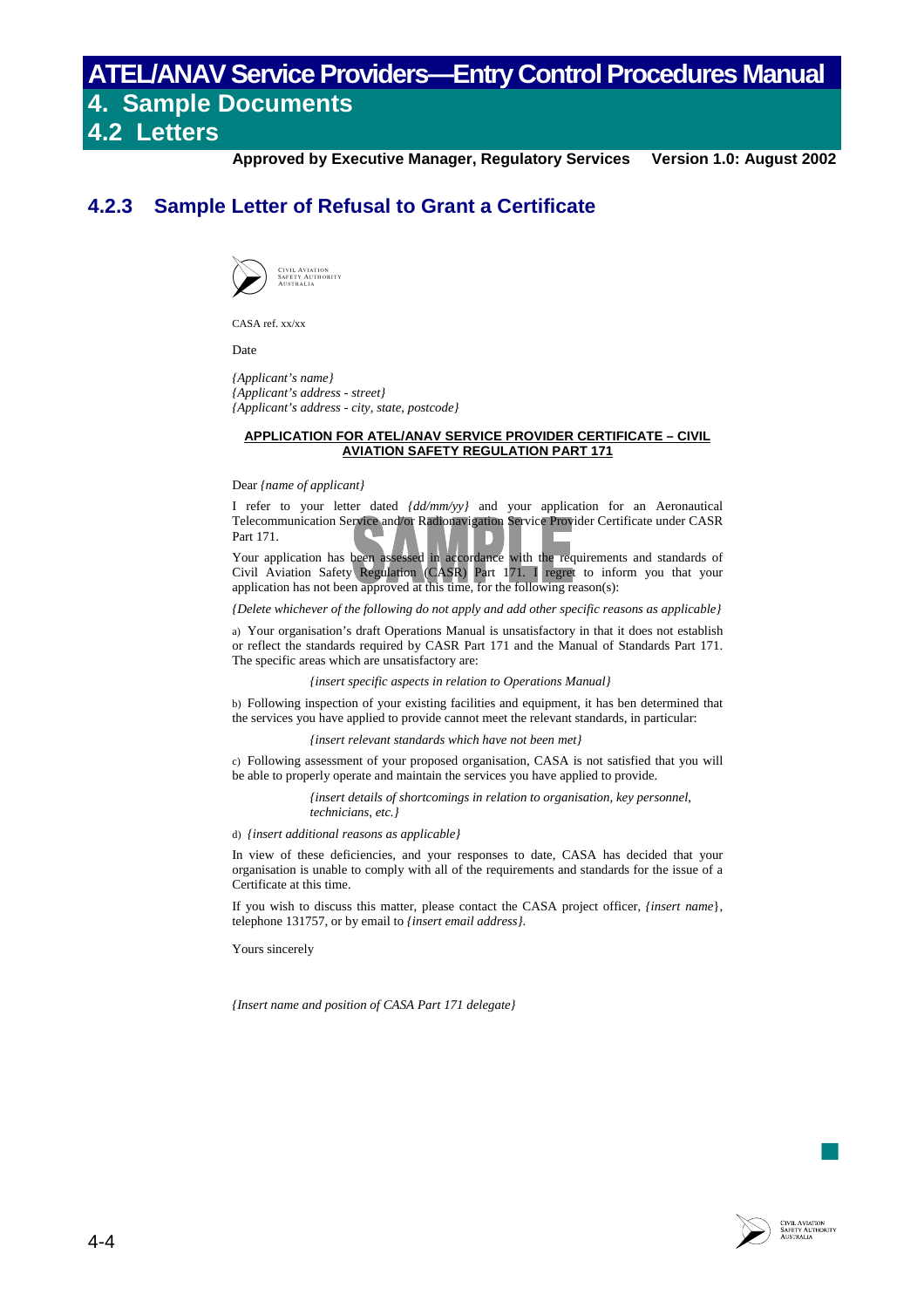**4.3 Cetificate and Conditions**

**Approved by Executive Manager, Regulatory Services Version 1.0: August 2002**

### **4.3.1 Sample ATEL/ANAV Service Provider Certificate**



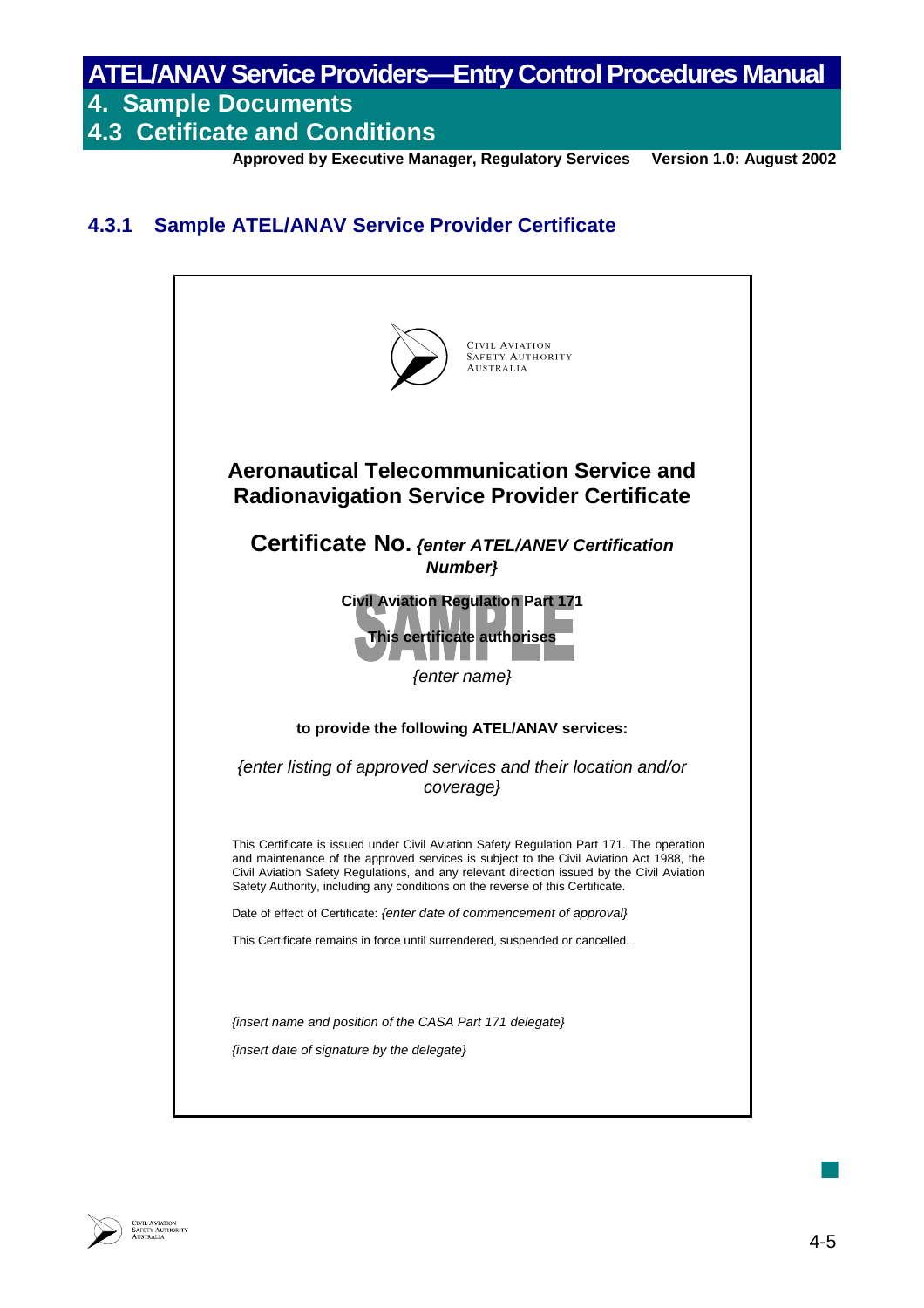### **4.3 Cetificate and Conditions**

**Approved by Executive Manager, Regulatory Services Version 1.0: August 2002**

### **4.3.2 Sample Conditions to the Certificate**



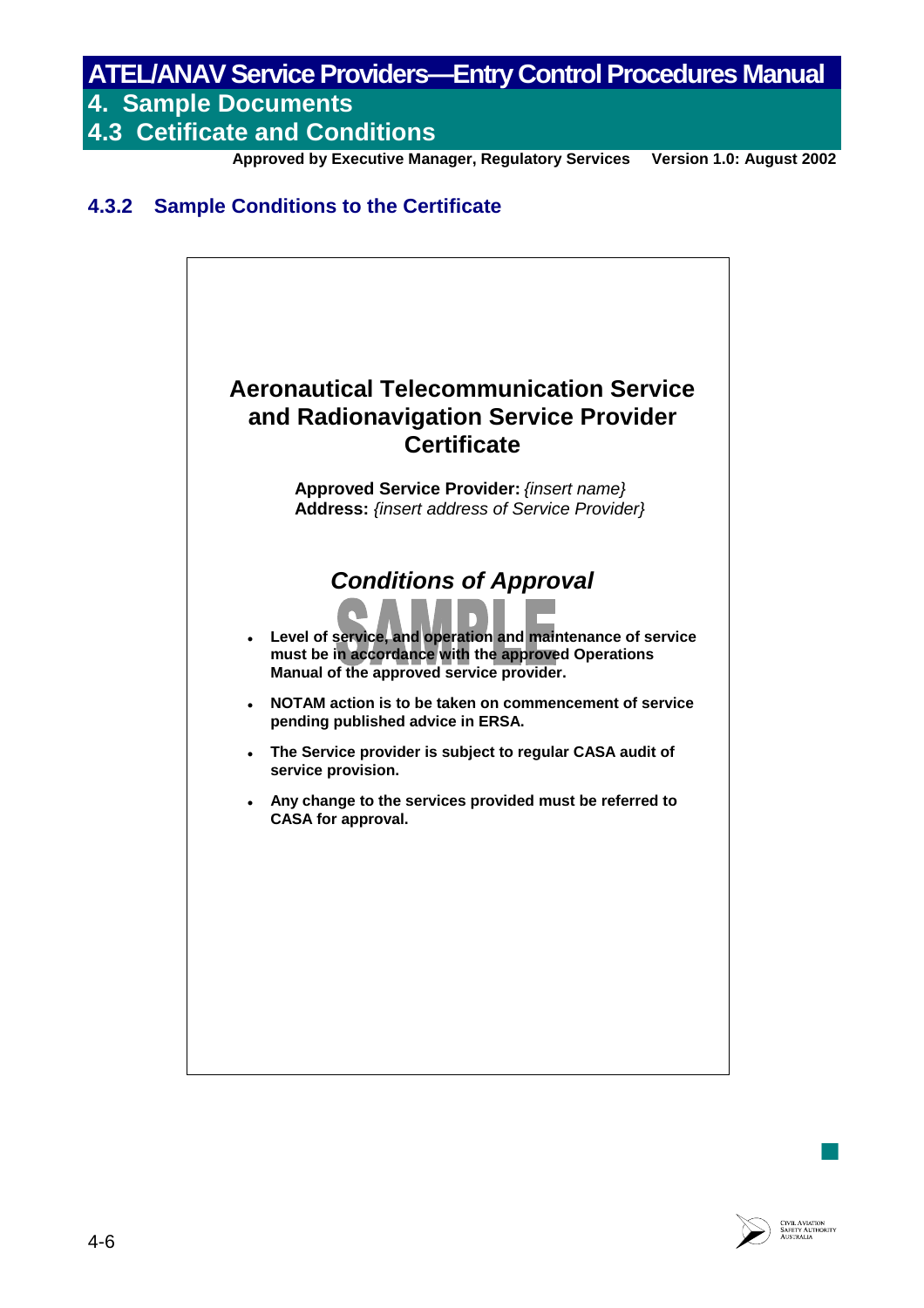**Approved by Executive Manager, Regulatory Services Version 1.0: August 2002**

### **4.4.1 ATEL/ANAV Service Provider Certificate Checklist**

The checklist can be accessed on the CASA Website.



#### **ATEL/ANAV Service Provider Certificate Checklist**

**Reference: CASR Part 171 and MOS Part 171**

The processing officer(s) must complete this checklist to ensure that each step of the application process is completed prior to issuing a Certificate to an ATEL/ANAV provider.

Tick each box to indicate the satisfactory completion of the task. Also note the date of completion of each task against the box.

Sign and date this form and file it on the appropriate file when the process is completed.

|                | File No.<br><b>File raised</b>                                                       |     |   | <b>Compliance with MOS Chapters</b> |   |  |
|----------------|--------------------------------------------------------------------------------------|-----|---|-------------------------------------|---|--|
| 1              | Acknowledgment of applicant's application within 7 days                              |     | 1 |                                     | 2 |  |
| 2              | Face-to-face meeting                                                                 |     | 3 |                                     | 4 |  |
| 3              | Operations Manual provided by the applicant                                          |     | 5 |                                     | 6 |  |
| 4              | Application checked for completeness                                                 |     | 7 |                                     | 8 |  |
| 5              | Documentation assessed against CASR Part 171 and MOS<br>171                          |     | 9 |                                     |   |  |
| 6              | Applicant assessed as being able to provide a service                                |     |   |                                     |   |  |
| $\overline{7}$ | Certification granted/declined                                                       |     |   |                                     |   |  |
| 8              | Applicant advised of outcome                                                         |     |   |                                     |   |  |
| 9              | Certificate issued                                                                   |     |   |                                     |   |  |
| 10             | Operations Manual documentation manual/s endorsed and<br>returned                    |     |   |                                     |   |  |
| 11             | RS Division notification completed and data entered on ASSP                          | ∣ 1 |   |                                     |   |  |
| 12             | Notify Compliance Division of new provider to be included in<br>their audit schedule | n   |   |                                     |   |  |
| 13             | New provider listed on the CASA web page                                             |     |   |                                     |   |  |
| 14             | Ensure compliance with entry in Air Navigation<br>Documentation-e.g. ERSA/NOTAM      |     |   |                                     |   |  |
| 15             |                                                                                      |     |   |                                     |   |  |
| 16             |                                                                                      |     |   |                                     |   |  |

Signed: .................................................................................................................... Date:............ / ............ /..........

Name and Position:.......................................................................................................................... Assessing Officer

*Form 1099 08/2002 Part 171 - Checklist - ATEL/ANAV Service Provider Certificate Checklist Page 1 of 1*

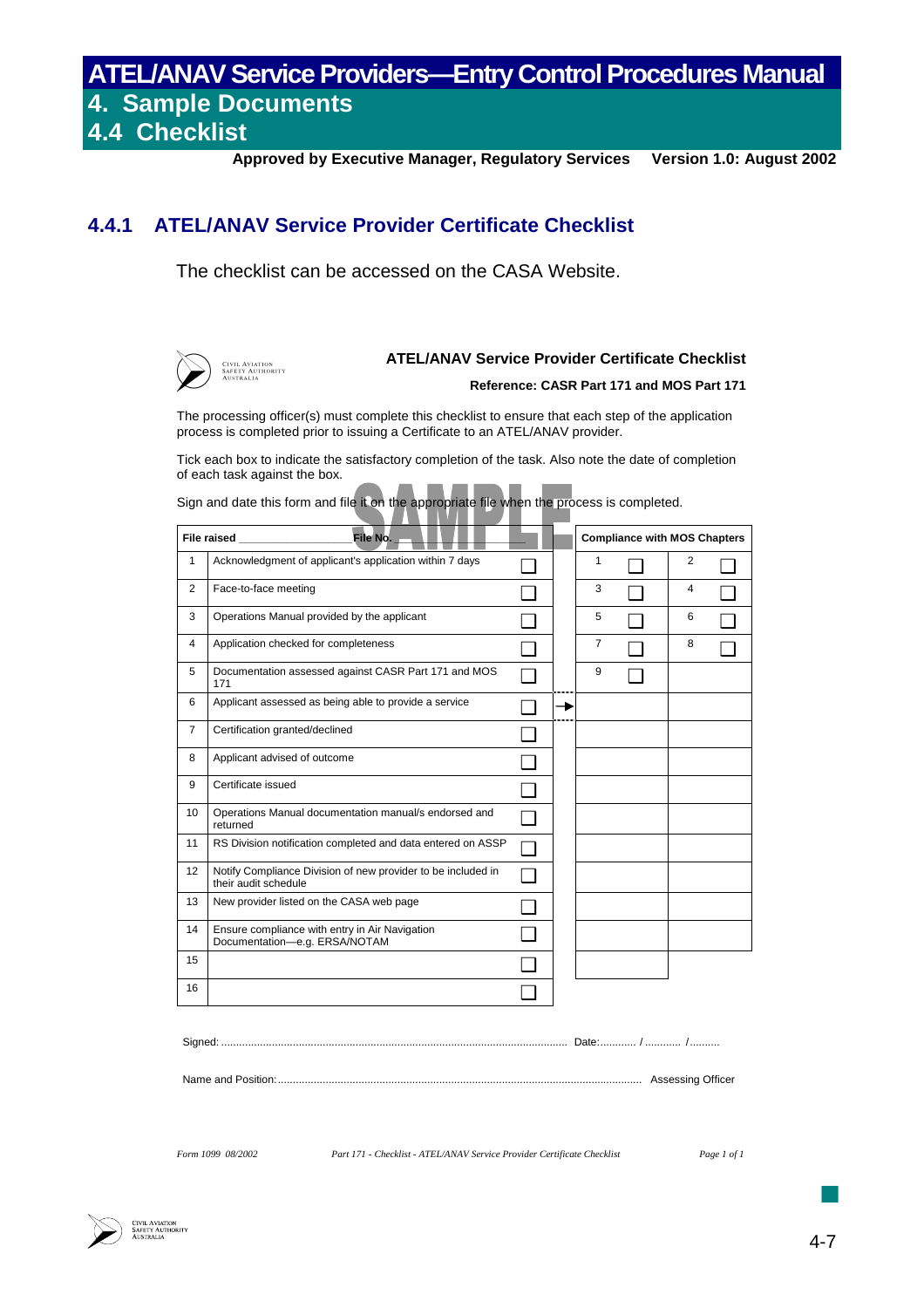# **ATEL/ANAV Service Providers—Entry Control Procedures Manual Revision History**

**Approved by Executive Manager, Regulatory Services Version 1.1: November 2010** 

| <b>Version No.</b> | <b>Date</b> | <b>Part/Section</b>      | <b>Details</b> |
|--------------------|-------------|--------------------------|----------------|
| Version 1.1        | Nov 2010    | <b>Table of Contents</b> | Added Preface. |
| Version 1.0        | June 2002   | All                      | New Manual.    |